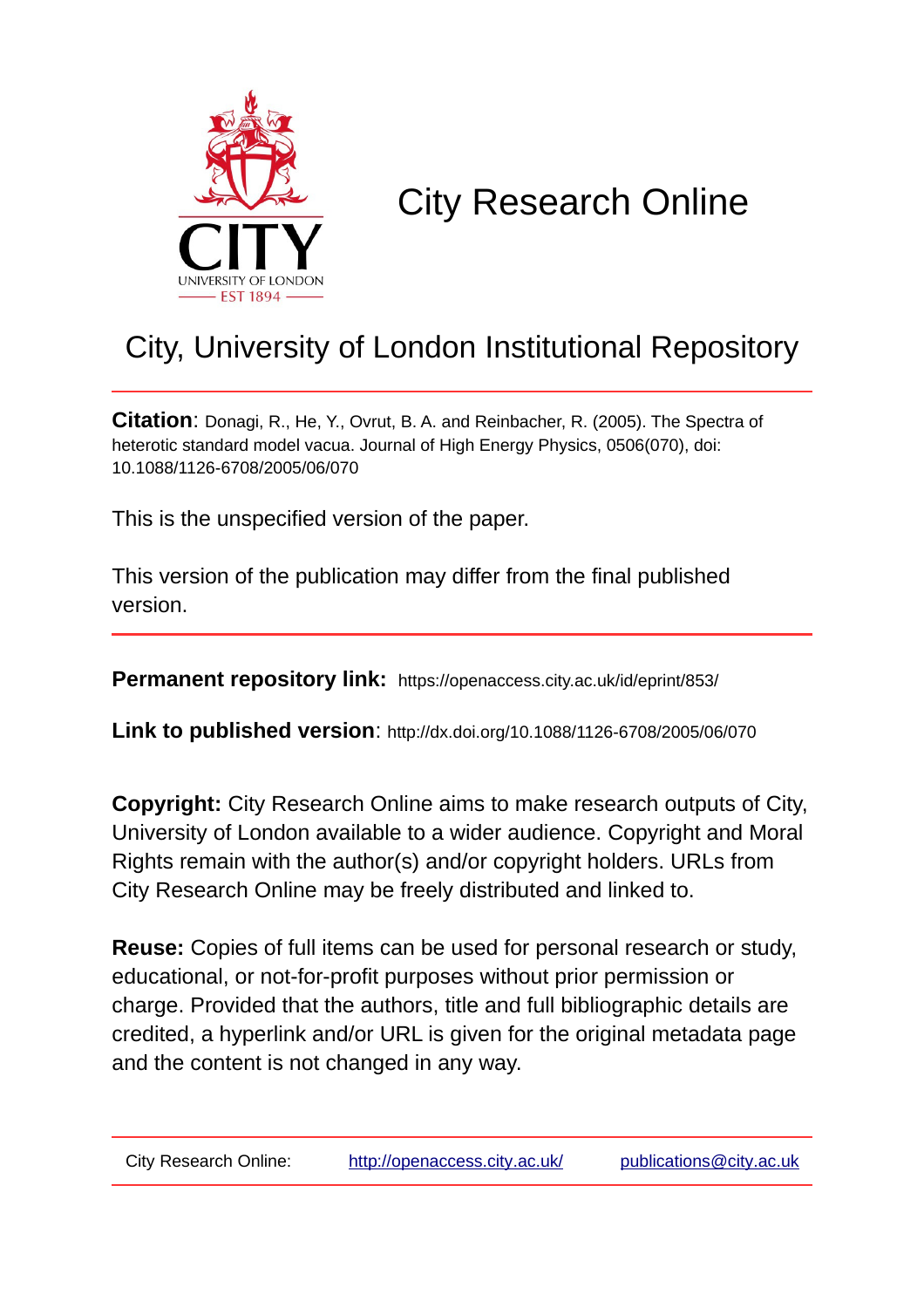## The Spectra of Heterotic Standard Model Vacua

Ron Donagi<sup>1</sup>, Yang-Hui He<sup>2</sup>, Burt A. Ovrut<sup>2</sup>, and René Reinbacher<sup>3</sup>

<sup>1</sup> Department of Mathematics, University of Pennsylvania

Philadelphia, PA 19104–6395, USA

<sup>2</sup> Department of Physics, University of Pennsylvania Philadelphia, PA 19104–6396, USA

<sup>3</sup> Department of Physics and Astronomy, Rutgers University Piscataway, NJ 08855-0849, USA

#### Abstract

A formalism for determining the massless spectrum of a class of realistic heterotic string vacua is presented. These vacua, which consist of  $SU(5)$  holomorphic bundles on torus-fibered Calabi-Yau threefolds with fundamental group  $\mathbb{Z}_2$ , lead to low energy theories with standard model gauge group  $(SU(3)_C \times SU(2)_L \times U(1)_Y)/\mathbb{Z}_6$  and three families of quarks and leptons. A methodology for determining the sheaf cohomology of these bundles and the representation of  $\mathbb{Z}_2$  on each cohomology group is given. Combining these results with the action of a  $\mathbb{Z}_2$  Wilson line, we compute, tabulate and discuss the massless spectrum.

<sup>∗</sup>donagi@math.upenn.edu; yanghe, ovrut@physics.upenn.edu; rreinb@physics.rutgers.edu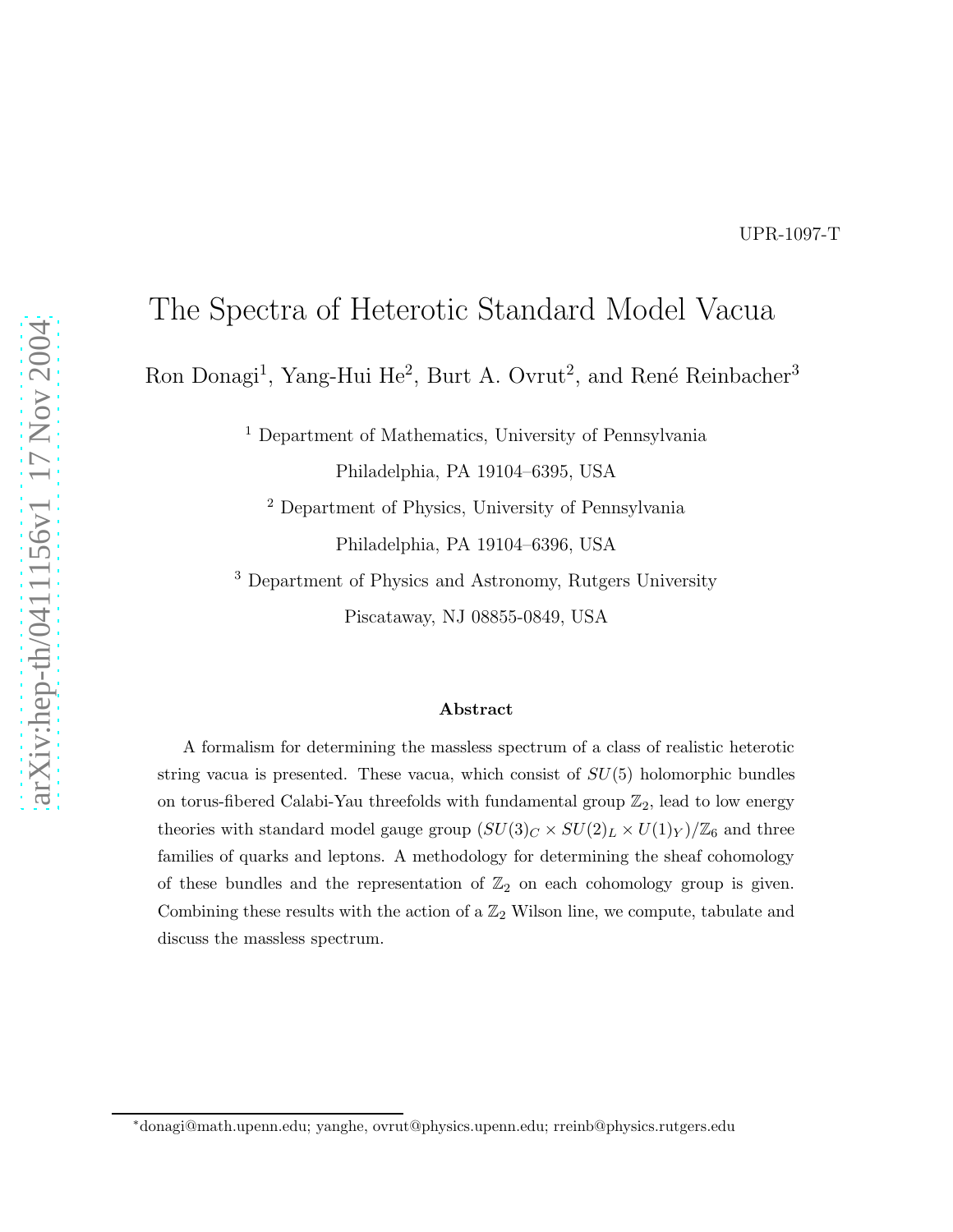### 1 Introduction

The early discussions of realistic vacua in heterotic superstring theory were within the context of the "standard embedding" [1] of the spin connection into the gauge connection. Said differently, these vacua always involve a holomorphic  $E_8$  vector bundle,  $V$ , which is induced by the tangent bundle  $TX$  of the smooth Calabi-Yau threefold X. Although leading to interesting low energy physics, this approach suffers from the fact that it is highly constrained, the tangent bundle being only one out of an enormous number of possible holomorphic bundles  $V$ . One consequence of this constraint is the fact that all heterotic vacua based on the standard embedding require the spontaneous breaking of  $E_8$  to  $E_6$ , which is then further broken by Wilson lines. Although  $E_6$  is a possible grand unified group, other groups, such as  $SU(5)$  or  $Spin(10)$ , are simple and more compelling given recent experimental data. Equally significant is that, in the standard embedding, the low energy spectrum and couplings are completely determined by the cohomology of the tangent bundle  $TX$ . This seriously constrains these quantities, and it has been difficult to find realistic models in this context.

A technical breakthrough in this regard was presented in [2, 3, 4], where it was shown how to construct a large class of stable, holomorphic vector bundles on simply connected elliptically fibered Calabi-Yau threefolds where  $V \neq TX$ . Such bundles admit connections satisfying the hermitian Yang-Mills equations. This work was extended in [5]-[13], and it was shown that these bundles can lead to heterotic string vacua with a wide range of low energy gauge groups, including  $SU(5)$  and  $Spin(10)$ . Many of the physical properties of these vacua have been studied, including supersymmetry breaking [14, 15], the moduli space of the vector bundle [16]-[19], and, in the strongly coupled case, the associated M5-brane moduli space [20], small instanton phase transitions [21]-[24], non-perturbative superpotentials [16, 25, 26, 27], and fluxes [28]-[34]. More recently, it was shown how to compute the sheaf cohomology of V and its tensor products, thus determining the complete particle physics spectrum [35, 36]. An important conclusion of these papers is that the spectrum depends on the region of vector bundle moduli space in which it is evaluated. Although constant for generic moduli, the spectrum can jump dramatically on subspaces of co-dimension one or higher always containing, however, three families of quarks and leptons. These vacua also underlie the theory of brane universes  $[6]-[12]$  and ekpyrotic and Big Crunch/Big Bang cosmology  $[37]$ -[40]. The major drawback of these vacua is that the compactification manifold is simply connected. It follows that these are all GUT theories which cannot be broken to the standard model with Wilson lines [41]-[47]. Although many of these vacua contain Higgs multiplets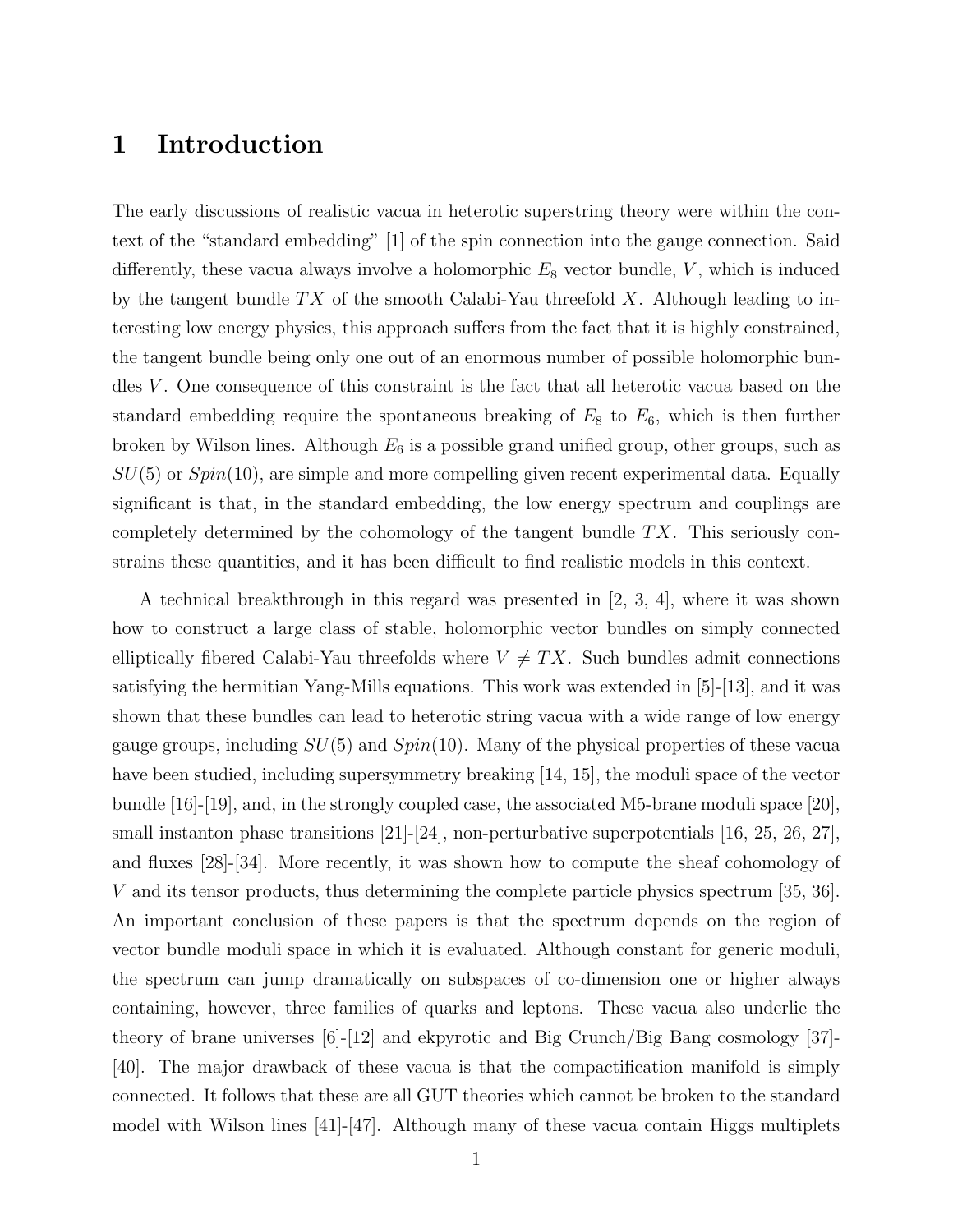whose vacuum expectation values could induce symmetry breaking, it would be simpler and more natural if Wilson lines could be introduced.

This was accomplished in [48]-[51], where stable holomorphic vector bundles with structure group  $SU(5)$  were constructed over torus-fibered Calabi-Yau threefolds with fundamental group  $\pi_1(X) = \mathbb{Z}_2$ . These heterotic vacua lead, using a  $\mathbb{Z}_2$  Wilson line, to low energy theories that are anomaly free, have three families of quarks/leptons and the gauge group  $(SU(3)_C \times SU(2)_L \times U(1)_Y)/\mathbb{Z}_6$ . This work was extended to vector bundles with structure group  $SU(4)$  on torus-fibered Calabi-Yau threefolds with  $\pi_1(X) = \mathbb{Z}_2 \times \mathbb{Z}_2$  in [52]-[54] and  $\pi_1(X) = \mathbb{Z}_3 \times \mathbb{Z}_3$  in [55]. Although very promising, it is essential that one now compute the exact spectrum and couplings in these standard model vacua. In this paper, we take a major step in this direction by computing the particle spectrum for the vacua in  $[48]-[51]$ .

This is accomplished as follows. In [48]-[51], X is the quotient  $X = \tilde{X}/\mathbb{Z}_2$ , where  $\tilde{X}$  is a simply connected Calabi-Yau threefold. Denote by  $\tilde{V}$  the pull-back of V to  $\tilde{V}$ . To find the particle spectrum, one must first compute the sheaf cohomology of  $\tilde{V}$  and its tensor products. This is a non-trivial task involving various techniques in cohomological algebra and algebraic geometry. In this paper, we present a systematic approach to such computations, and determine all relevant cohomology groups in our theory. The next step is to find the explicit representations of  $\mathbb{Z}_2$  in each of these spaces. We give a precise methodology for accomplishing this. This approach is then used to determine each of the requisite  $\mathbb{Z}_2$ representations. The above information, in conjunction with the action of the  $\mathbb{Z}_2$  Wilson line, can be utilized to find all group multiplets that are invariant under  $\mathbb{Z}_2$ , as well as their multiplicities. When constructing the quotient Calabi-Yau threefold  $X = \tilde{X}/\mathbb{Z}_2$ , these invariant multiplets descend to X and form the massless particle physics spectrum. Using these techniques, we compute and tabulate the spectrum.

Specifically, we do the following. In Section 2, we present a general formalism for describing  $G(\subset E_8)$ -bundles, Wilson lines and the massless spectrum associated with non-simply connected Calabi-Yau threefolds X with  $\pi_1(X) = F$ . It is shown that determining this spectrum requires the computation of specific sheaf cohomologies on the covering Calabi-Yau threefold  $\tilde{X}$ , as well as the action of F on these groups. This formalism is illustrated for several values of F, including  $F = \mathbb{Z}_2$ . Section 3 is devoted to a brief review of the results in [48]-[51]. Specifically, we discuss the construction of torus-fibered Calabi-Yau threefolds X with fundamental group  $F = \mathbb{Z}_2$ . It is shown how to construct stable, holomorphic bundles V with structure group  $SU(5)$  on X. These arise from  $\mathbb{Z}_2$  invariant bundles  $\tilde{V}$  on  $\tilde{X}$  and satisfy the basic phenomenological constraints of particle physics. Computing the massless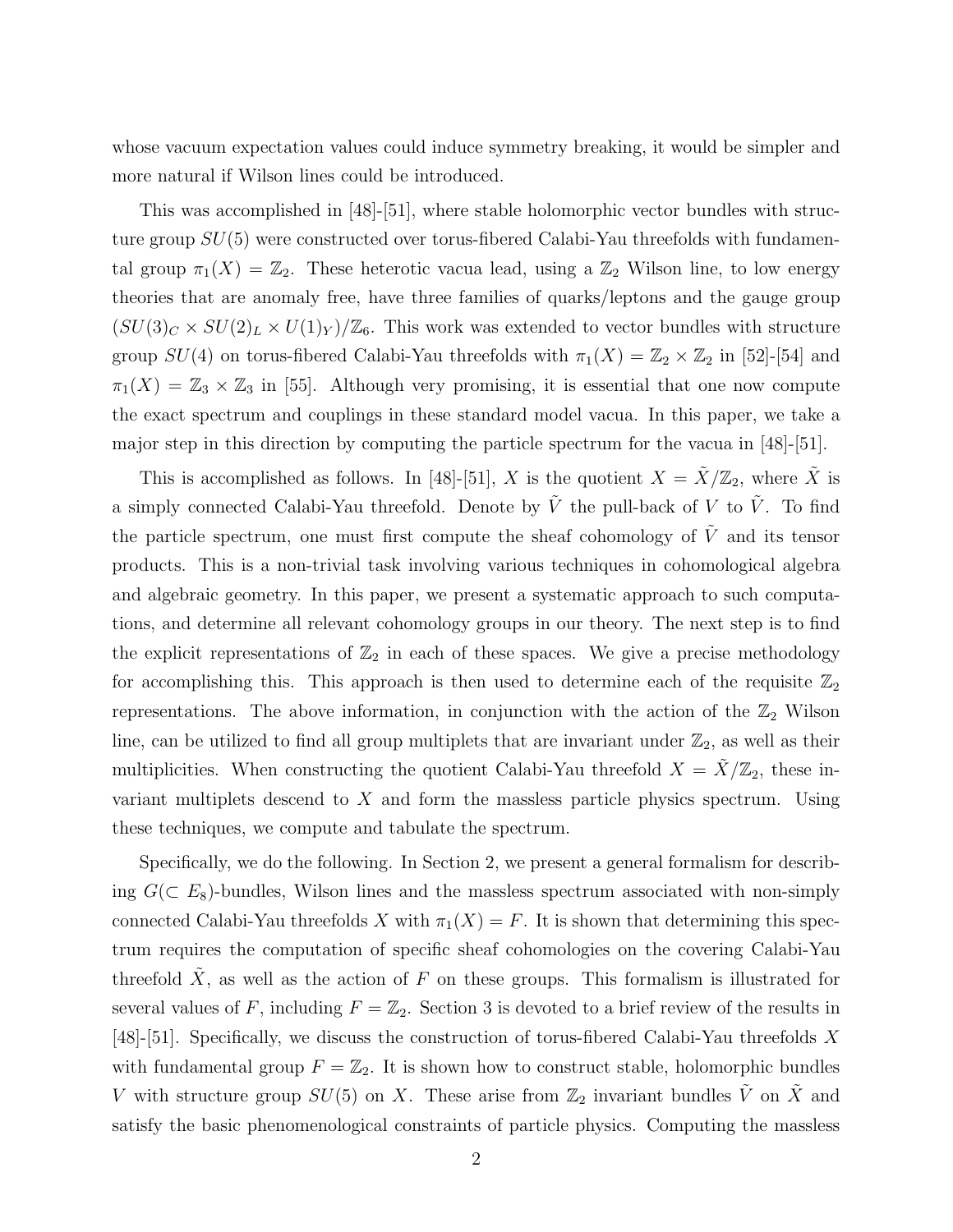spectrum of this theory requires determining the sheaf cohomology of  $\tilde{V}$  and its tensor products. A general method for doing this is presented in Section 4 and used to compute the relevant cohomology groups in our theory. Section 5 is devoted to finding the explicit representations of  $\mathbb{Z}_2$  on these cohomology groups. Combining the results of Section 5 with the  $F = \mathbb{Z}_2$  example in Section 2, the massless spectrum of our theory is computed, tabulated and discussed in Section 5. Finally, in the Appendix we present some useful mathematical facts used throughout the paper.

# 2 The Spectra of Heterotic Compactifications with Wilson Lines

A vacuum in weakly coupled heterotic string theory is specified by a pair  $(X, \overline{V})$ , where X is a Calabi-Yau threefold and  $\overline{V}$  is a stable  $E_8 \times E_8$  holomorphic principal bundle on X satisfying the Green-Schwarz anomaly cancellation condition [56]

$$
c_2(\overline{\mathcal{V}}) = c_2(TX) \tag{1}
$$

Note that specifying the  $E_8 \times E_8$  bundle  $\overline{V}$  is the same as giving two  $E_8$  bundles V and V''. The anomaly cancellation condition can be written as

$$
c_2(\mathcal{V}) + c_2(\mathcal{V}'') = c_2(TX) \ . \tag{2}
$$

In this work, we will always take  $V''$  to be trivial. Then, condition (2) becomes

$$
c_2(\mathcal{V}) = c_2(TX) \tag{3}
$$

In heterotic M-theory compactifications, this condition is relaxed to

$$
c_2(\mathcal{V}) + [C] = c_2(TX) \tag{4}
$$

where V is a stable holomorphic  $E_8$  principal bundle in the observable sector and [C] is the class of some effective curve  $C \subset X$  on which M5-branes wrap.

The particle spectrum of this compactification consists [1] of zero-modes of the tendimensional Dirac operator

$$
\mathcal{D} : \Gamma(\text{ad}\mathcal{V}\otimes S_{10}^+) \to \Gamma(\text{ad}\mathcal{V}\otimes S_{10}^-) . \tag{5}
$$

Here adV is the rank-248 vector bundle associated to  $V$  by the adjoint representation of  $E_8, S_{10}^{\pm}$  are the bundles of positive and negative chirality spinors in 10-dimensions, and  $\Gamma$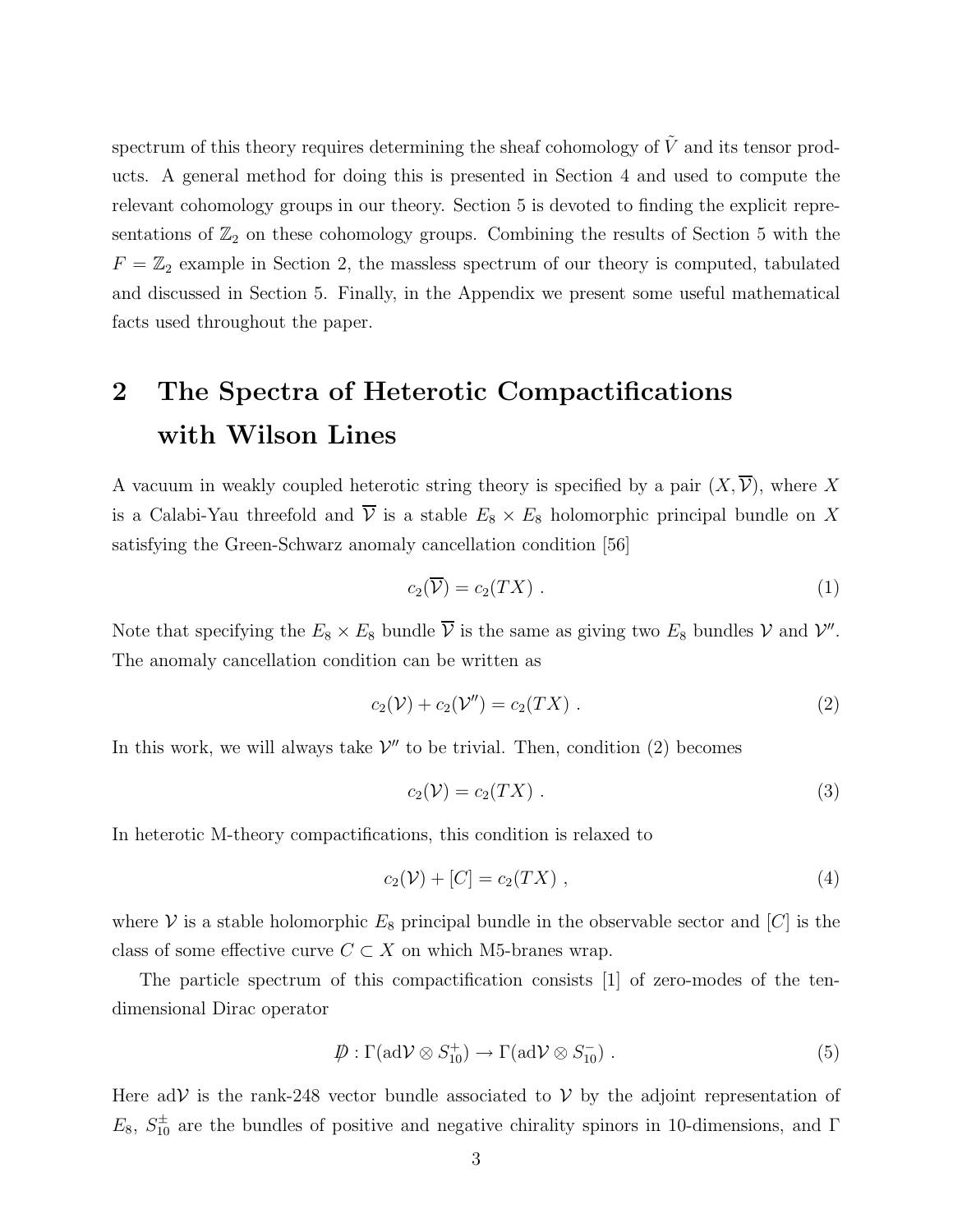denotes global sections of a bundle over the 10-dimensional space  $\mathbb{R}^4 \times X$ . (Note that we can consider adV to be a bundle on  $\mathbb{R}^4 \times X$  by simply pulling it back from X).

The 10-dimensional spinors decompose in terms of their (Minkowski)  $\mathbb{R}^4$  and (internal) X components as

$$
S_{10}^{+} = (S_4^{+} \otimes S_6^{+}) \oplus (S_4^{-} \otimes S_6^{-}).
$$
\n(6)

The internal spinors, on the Calabi-Yau threefold  $X$ , can be identified with the  $(0, q)$  forms  $\mathcal{A}^{0,q}$  on X, with even/odd q corresponding to positive/negative chirality:

$$
S_6^+ \simeq \mathcal{A}^{0,0} \oplus \mathcal{A}^{0,2}, \qquad S_6^- \simeq \mathcal{A}^{0,1} \oplus \mathcal{A}^{0,3}.
$$
 (7)

In terms of this identification, the Dirac operator becomes  $\bar{p} = \overline{\partial} + \overline{\partial}^* + \bar{p}_4$  coupled to adV, where  $\overline{\partial}$  is the Dolbeault operator on X, and  $\mathcal{D}_4$  is the Dirac operator on flat  $\mathbb{R}^4$ . Putting these facts together, we find that the spectrum is

$$
\ker(\mathcal{P}) \simeq \left(\bigoplus_{q=0,2} H^q(X, \mathrm{ad}\mathcal{V}) \otimes \mathbf{S}_4^+\right) \oplus \left(\bigoplus_{q=1,3} H^q(X, \mathrm{ad}\mathcal{V}) \otimes \mathbf{S}_4^-\right),\tag{8}
$$

where  $S_4^{\pm}$  denote the constant sections of the bundle  $S_4^{\pm}$  on  $\mathbb{R}^4$ . The positive chirality particles are those which multiply  $S_4^+$ , so they are given by (a basis of)

$$
\bigoplus_{q=0,2} H^q(X, \text{ad}\mathcal{V}).\tag{9}
$$

Their negative chirality anti-particles are similarly given by a basis of

$$
\bigoplus_{q=1,3} H^q(X, \text{ad}\mathcal{V}).\tag{10}
$$

By Serre duality, this is the dual space to (9), as it should be by CPT. Recall that, for each charged particle, CPT predicts the existence of an anti-particle of opposite charge. The annihilation of a particle with its anti-particle can be interpreted as a natural pairing. Hence, we can interpret the space of anti-particles as the dual of the space of particles. In order to describe the complete spectrum, we will in this work calculate

$$
Spec := \bigoplus_{q=0,1} H^q(X, \text{ad}\mathcal{V}).\tag{11}
$$

Then,  $\ker(\mathcal{D})$  is obtained by adding the duals to *Spec*.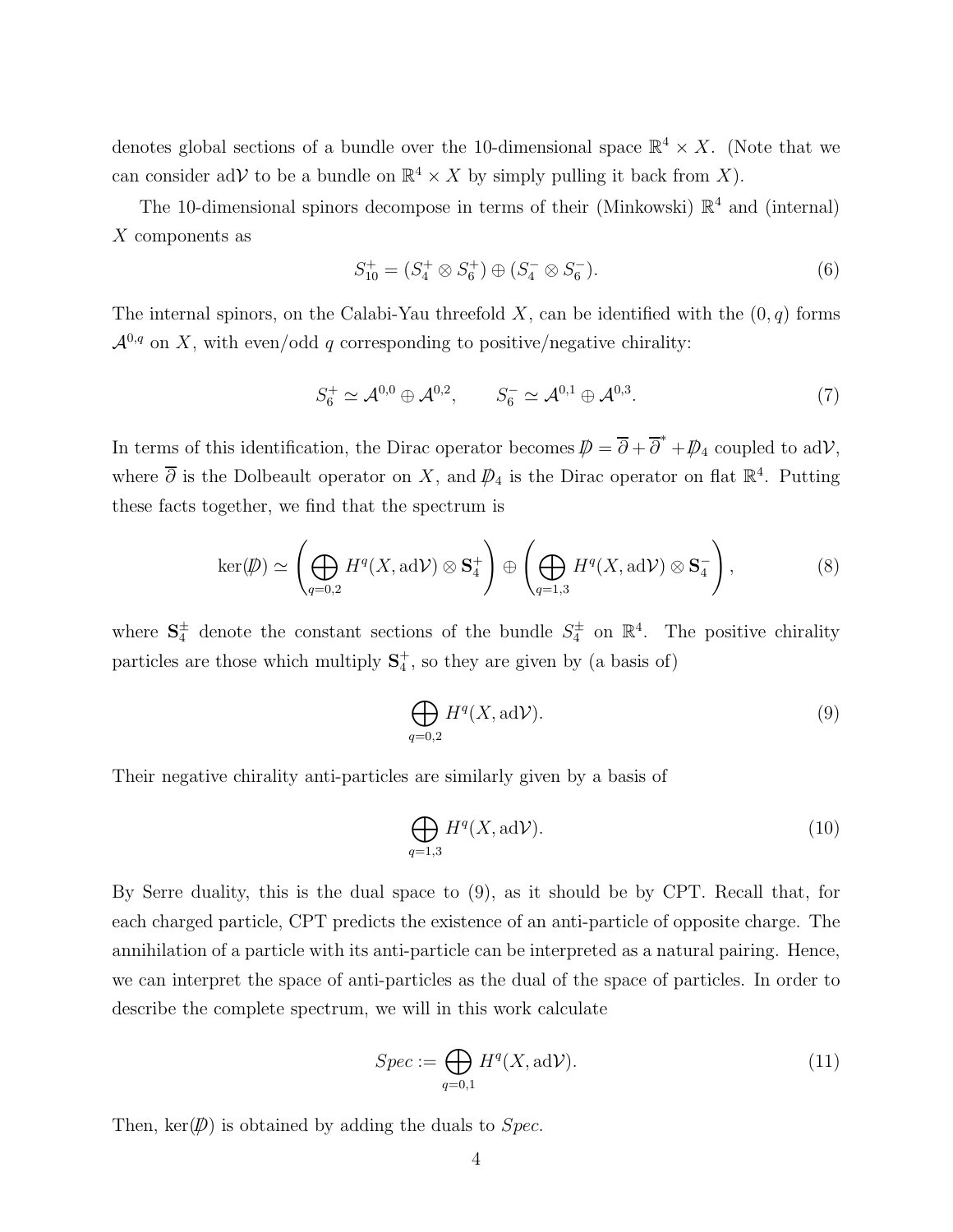In practice, the  $E_8$  bundle V is often associated to some stable G-bundle V on X, where  $G \subset E_8$  is some subgroup, e.g.,  $G = SU(n)$  for  $n = 3, 4$  or  $5^{-1}$ :

$$
\mathcal{V} = V \stackrel{G}{\times} E_8 \ . \tag{12}
$$

The resulting compactification then has a low energy gauge group

$$
H = Z_{E_8}(G) \tag{13}
$$

the commutant of G in  $E_8$ . The decomposition of the 248-dimensional representation ad $E_8$ under the product  $G \times H$  then gives an associated decomposition for adV and the Diracoperator zero-modes. For example, we can take  $V$  to be an  $SU(3)$  bundle, or equivalently, a rank 3 vector bundle with trivial determinant. The usual embedding of  $G = SU(3)$  into  $E_8$  has commutant  $H = E_6$ . The decompostion of ad $E_8$  into irreducible representations of  $SU(3) \times E_6$  involves four terms

$$
248 = (1,78) \oplus (8,1) \oplus (3,27) \oplus (\overline{3},\overline{27}) . \tag{14}
$$

Here, 8 and 78 are the adjoints of  $SU(3)$  and  $E_6$  respectively, 3 is the fundamental representation of  $SU(3)$ , and 27,  $\overline{27}$  are the smallest representations of  $E_6$ . For the zero-modes we get:

$$
Spec = (H^{0}(X, \mathcal{O}_{X}) \otimes 78) \oplus (H^{1}(X, \text{ad}V) \otimes 1) \oplus (H^{1}(X, V) \otimes 27) \oplus (H^{1}(X, V^{*}) \otimes 27) .
$$
\n(15)

Here we think of V as a rank 3 vector bundle on X associated to the principal  $SU(3)$  bundle by the fundamental representation,  $V^*$  is its dual vector bundle, adV is the rank-8 vector bundle of traceless endomorphisms of V, and  $\mathcal{O}_X$  is the trivial rank-1 bundle on X. Note that the stability of V and the Calabi-Yau property of X guarantee that for each of the associated bundles  $(\mathcal{O}_X, \text{ad}V, V, V^*)$ , the cohomology can be non-zero for either  $q = 0$  or  $q = 1$  but not both, as indicated in (15).

As another example, we consider the usual embedding of  $G = SU(5)$  into  $E_8$ . The commutant is  $H = SU(5)$  and the  $SU(5)_G \times SU(5)_H$ -decomposition is

$$
248 = (1,24) \oplus (24,1) \oplus (10,5) \oplus (\overline{10},\overline{5}) \oplus (5,\overline{10}) \oplus (\overline{5},10).
$$
 (16)

<sup>&</sup>lt;sup>1</sup>Since all of our bundles are holomorphic, the relevant structure groups are actually  $G = SL(n, \mathbb{C})$ . However, to conform to the usual physics notation, we will throughout this paper refer to these groups as  $G = SU(n).$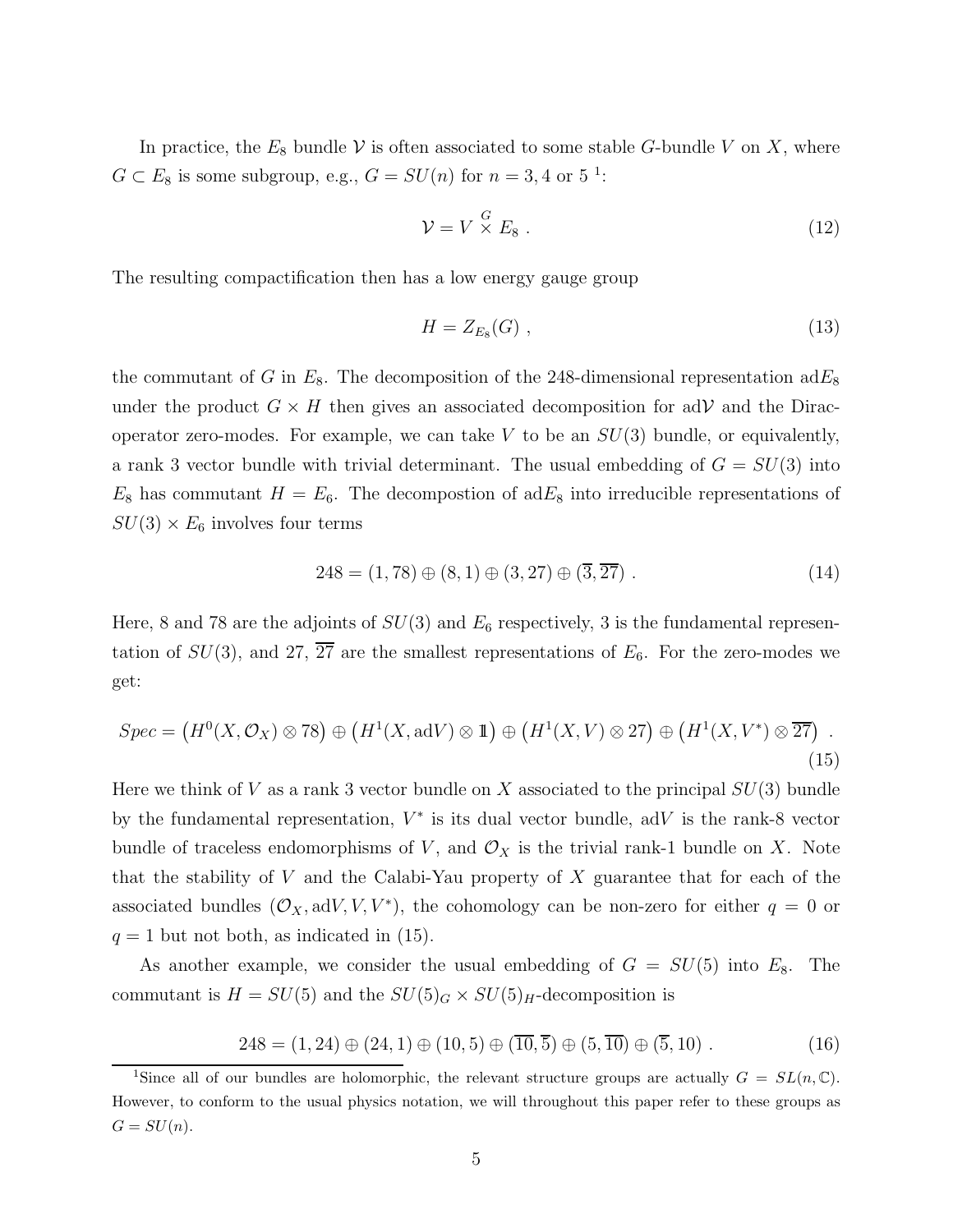The zero-modes are

$$
Spec = (H^0(X, \mathcal{O}_X) \otimes 24) \oplus (H^1(X, \text{ad}V) \otimes 1) \oplus (H^1(X, \wedge^2 V) \otimes 5) \oplus (H^1(X, \wedge^2 V^*) \otimes 5)
$$
  

$$
\oplus (H^1(X, V) \otimes 10) \oplus (H^1(X, V^*) \otimes 10).
$$
 (17)

More generally, for  $G \subset E_8$  with commutant H, we write

$$
adE_8 = \bigoplus_i U_i \otimes R_i , \qquad (18)
$$

where  $U_i$  runs over irreducible representations of  $G$ , and  $R_i$  are corresponding representations of H. Using this decomposition of the representation  $adE_8$  on each fiber of the  $E_8$  bundle defined in (12), we find the decomposition

$$
ad\mathcal{V} = \bigoplus_{i} U_i(V) \otimes R_i , \qquad (19)
$$

where  $U_i(V)$  are the vector bundles associated to the G-bundle V via the representations  $U_i$ of G.

Next we want to see how these results are modified by Wilson lines. Let  $F \subset H$  be a finite subgroup which acts on a Calabi-Yau threefold  $\tilde{X}$  freely with a Calabi-Yau quotient  $X = \tilde{X}/F$ . The G-bundle V and the  $E_8$ -bundle  $\mathcal{V} = V \times E_8$  on X pull back to a G-bundle  $\tilde{V} = p^*V$  and an  $E_8$ -bundle  $\tilde{\mathcal{V}} = p^*\mathcal{V} = \tilde{V} \times E_8$  on  $\tilde{X}$ , where  $p : \tilde{X} \to X$  is the covering map. The action of F on  $\tilde{X}$  lifts to actions, denoted  $\rho$ , on  $\tilde{V}$ ,  $\tilde{V}$ , hence on their cohomologies. The cohomology group computed on X is precisely the  $\rho(F)$ -invariant part of the cohomology on  $\tilde{X}$ 

$$
H^{q}(X, \text{ad}\mathcal{V}) = H^{q}(\tilde{X}, \text{ad}\tilde{\mathcal{V}})^{\rho(F)}.
$$
\n(20)

The Wilson line W is the flat H-bundle on X induced from the F-cover  $p : \tilde{X} \to X$  via the given embedding of  $F$  in  $H$ :

$$
W := \tilde{X} \times H \tag{21}
$$

The  $(G \times H)$ -bundle  $V \oplus W$  induces another  $E_8$ -bundle on X:

$$
\mathcal{V}' = (V \oplus W) \stackrel{(G \times H)}{\times} E_8 . \tag{22}
$$

Our goal in this work is to study the particle spectrum and other properties of the heterotic vacuum given by compactification on  $(X, \mathcal{V}')$ . Since the structure group of  $\mathcal{V}'$  can be reduced to  $G \times F$  (but not to G), we see in analogy with (13) that this vacuum has low energy gauge group

$$
S := Z_H(F) = Z_{E_8}(G \times F) \tag{23}
$$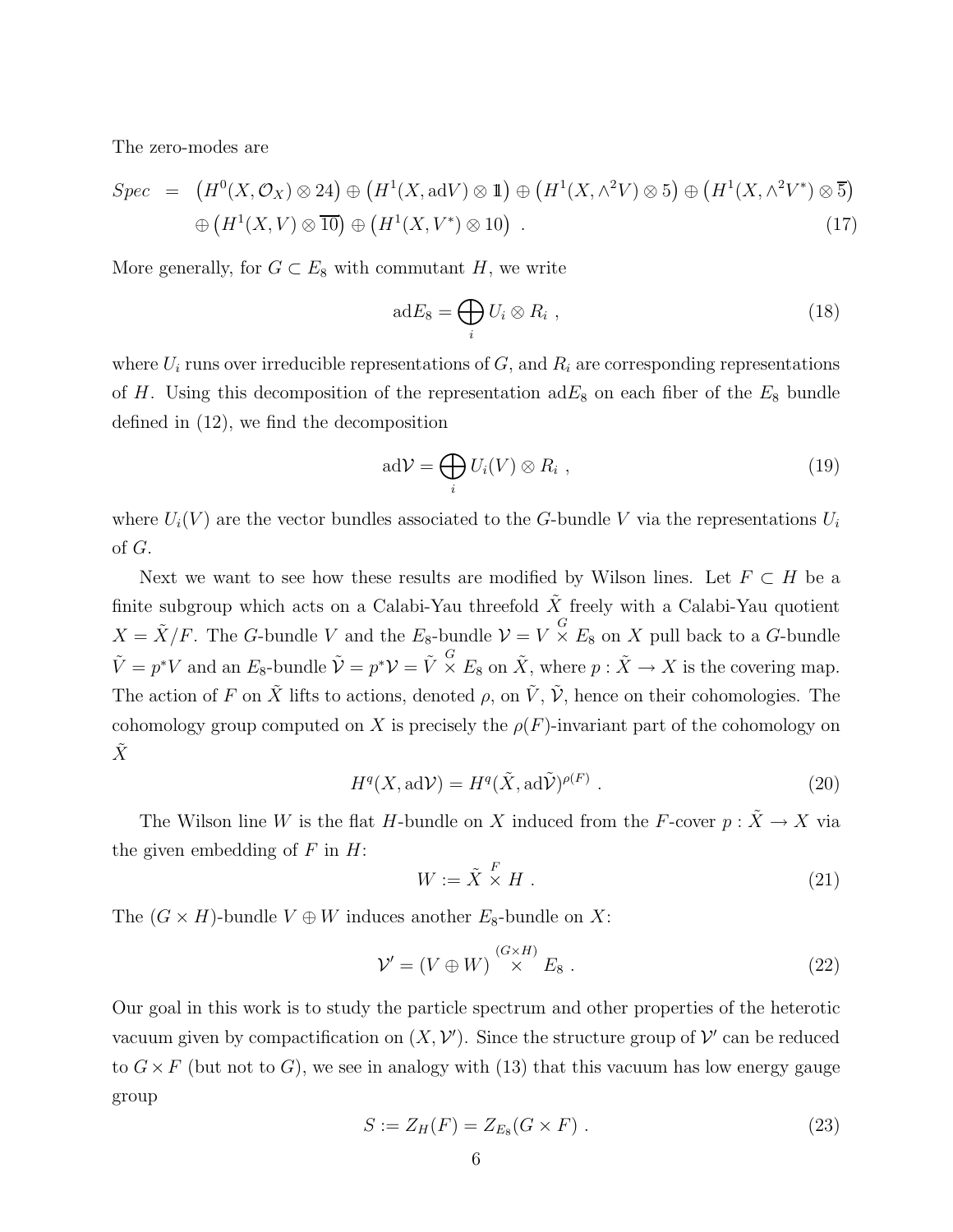We will work primarily with a particular class of geometric examples which is reviewed in Section 2. In the remainder of the present section we will describe the general approach. This is based on the observation that, when pulled backed to  $\tilde{X}$ , the two bundles  $\mathcal{V}, \mathcal{V}'$ coincide:

$$
p^* \mathcal{V}' \simeq p^* \mathcal{V} = \tilde{\mathcal{V}} \ . \tag{24}
$$

This is because the finite structure group  $F$  of the Wilson line  $W$  is killed in the passage from X to  $\tilde{X}$ . Another way to describe this is to note that there are two actions  $\rho$ ,  $\rho'$  of F on  $\tilde{\mathcal{V}}$ , both lifting the given F action on  $\tilde{X}$ . The quotient by  $\rho$  gives  $\mathcal{V}$ , and the quotient by  $\rho'$  gives  $\mathcal V'$ . The analogue of (20) is:

$$
H^{q}(X, \mathrm{ad}\mathcal{V}') = H^{q}(\tilde{X}, \mathrm{ad}\tilde{\mathcal{V}})^{\rho'(F)}.
$$
\n(25)

We can write the decomposition (19) on  $\tilde{X}$ :

$$
ad\tilde{\mathcal{V}} = \bigoplus_{i} U_i(\tilde{V}) \otimes R_i
$$
 (26)

and use formulas (20), (25) to descend to X. The  $\rho$  action of F acts only on the associated vector bundles  $U_i(\tilde{V})$ , hence on their cohomology, so:

$$
H^{q}(X, \text{ad}\mathcal{V}) = \bigoplus_{i} H^{q}(\tilde{X}, U_{i}(\tilde{V}))^{\rho(F)} \otimes R_{i} .
$$
 (27)

The  $\rho'$  action of F is a combination of the  $\rho$  action on the  $U_i(\tilde{V})$  with the action of  $F \subset H$ on the  $R_i$ :

$$
H^{q}(X, \mathrm{ad}\mathcal{V}') = \bigoplus_{i} \left( H^{q}(\tilde{X}, U_{i}(\tilde{V})) \otimes R_{i} \right)^{\rho'(F)} . \tag{28}
$$

Recall that  $H<sup>q</sup>(X, adV)$  and its decomposition (27) carry an action of H (which is the natural action on  $R_i$  in (27)), but only the subgroup  $S \subset H$  acts on  $H^q(X, \mathrm{ad}\mathcal{V}')$  and its decomposition  $(28)$ . To make the latter more explicit, we decompose each  $H$ -representation  $R_i$  in terms of the irreducible F-representations  $A_j$ :

$$
R_i = \bigoplus_j (A_j \otimes B_{ij}), \quad B_{ij} := \text{Hom}_F(A_j, R_i) \tag{29}
$$

Our formula (28) for the particle spectrum then becomes

$$
H^{q}(X, \text{ad}\mathcal{V}') = \bigoplus_{i,j} (H^{q}(\tilde{X}, U_{i}(\tilde{V})) \otimes A_{j})^{\rho'(F)} \otimes B_{ij} . \tag{30}
$$

Here each  $B_{ij}$  carries a representation of the low energy gauge group  $S$ , which occurs in  $H<sup>q</sup>(X, adV')$  with multiplicity  $m_{ij}$  equal to the dimension of the space of F-invariants in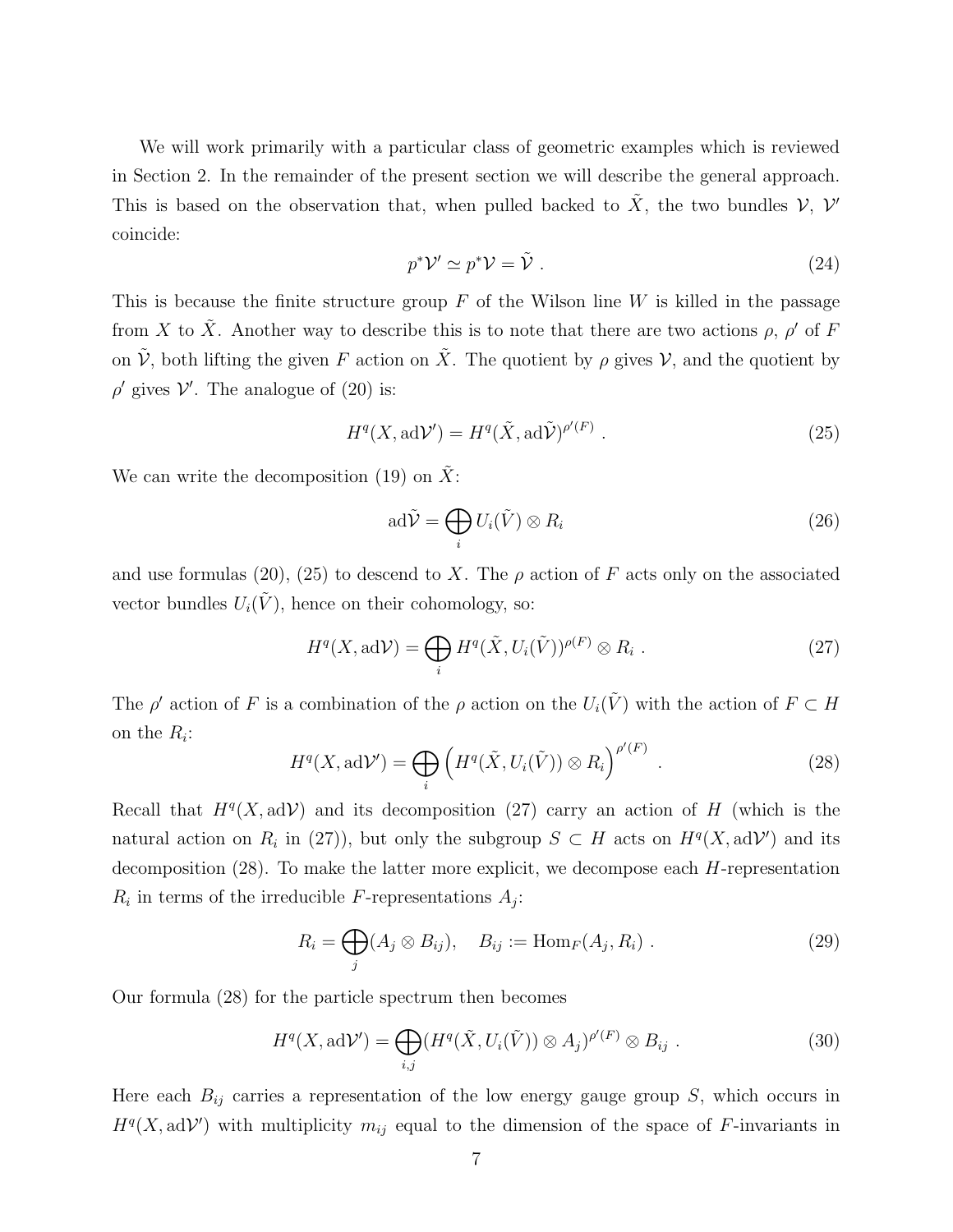$H^q(\tilde{X}, U_i(\tilde{V})) \otimes A_j$ . Note that the S-representation  $B_{ij}$  is often not irreducible. Rather, we should think of  $B_{ij}$  as a block of irreducible S-representations, each of which corresponds to some particle. All the particles in a given block  $B_{ij}$  occur in the spectrum with the same multiplicity  $m_{ij}$ .

We can summarize our procedure so far as follows. The input involves

- a structure group  $G \subset E_8$ ,
- a finite subgroup F of the commutant  $H = Z_{E_8}(G)$ ,
- a free action of F on a Calabi-Yau threefold  $\tilde{X}$  with Calabi-Yau quotient  $X = \tilde{X}/F$ , and
- a G-bundle V on X satisfying the anomaly cancellation condition  $(4)$ .

These data determine a Wilson line W on X (as in (21)) and a heterotic vacuum  $(X, Y)$ where  $\mathcal V'$  combines the G-bundle V with the Wilson line W, as in (22). The low energy gauge group of this vacuum is the subgroup  $S \subset H$  given in (23). The particle spectrum is determined as follows:

- Decompose ad $E_8$  as in (18) in terms of irreducible G-representations  $U_i$  and corresponding  $H$ -representations  $R_i$ .
- Decompose each  $R_i$  as in (29) in terms of irreducible F-representations  $A_j$  and corresponding blocks of irreducible S-representations  $B_{ij}$ .
- Most of the work then goes into computing the cohomology groups  $H^q(\tilde{X}, U_i(\tilde{V}))$ of the associated vector bundles on  $\tilde{X}$ , and the action of F on these cohomologies. The multiplicity  $m_{ij}$  of the irreducible F-representation  $A_j^*$  in  $H^q(\tilde{X}, U_i(\tilde{V}))$  is the multiplicity of all particles from block  $B_{ij}$  in the particle spectrum of  $(X, \mathcal{V}')$ .

We illustrate the general procedure in two cases. First consider  $G = SU(3)$ ,  $H = E_6$ . As we saw in (14), the  $U_i$  are 1, 8, 3 and  $\overline{3}$ , and the corresponding  $R_i$  are 78, 1, 27 and  $\overline{27}$ . Now  $H = E_6$  has a maximal subgroup

$$
H_0 = SU(3)_C \times SU(3)_L \times SU(3)_R , \qquad (31)
$$

where we can think of  $C, L, R$  as standing for color, left, right. We can, for example, take  $F = F(n, \hat{n}) = \mathbb{Z}_n \times \mathbb{Z}_{\hat{n}}$  whose two generators are mapped to  $H_0$  as

$$
\mathbb{1}_C \times \begin{pmatrix} \alpha & & \\ & \alpha & \\ & & \alpha^{-2} \end{pmatrix}_L \times \mathbb{1}_R , \qquad \mathbb{1}_C \times \mathbb{1}_L \times \begin{pmatrix} \hat{\alpha} & & \\ & \hat{\alpha} & \\ & & \hat{\alpha}^{-2} \end{pmatrix}_R , \qquad (32)
$$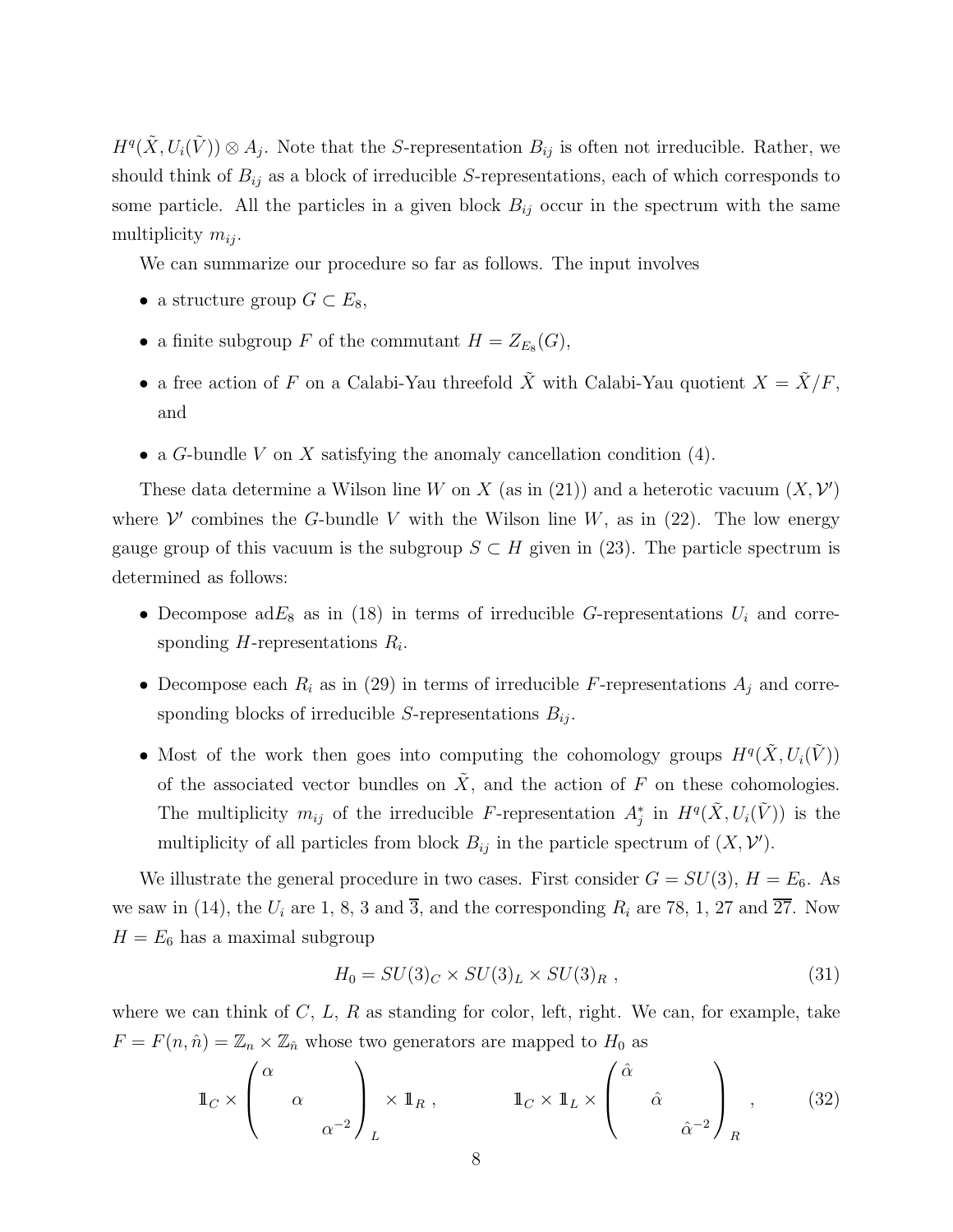where  $\alpha$  and  $\hat{\alpha}$  are roots of unity of orders n and  $\hat{n}$  respectively. Another possibility is to work with  $F_0$ , the diagonal subgroup  $\mathbb{Z}_n$  in  $F(n,n)$ , with generator

$$
\mathbb{1}_C \times \begin{pmatrix} \alpha & & \\ & \alpha & \\ & & \alpha^{-2} \end{pmatrix}_L \times \begin{pmatrix} \alpha & & \\ & \alpha & \\ & & \alpha^{-2} \end{pmatrix}_R . \tag{33}
$$

Either F (with  $n, \hat{n} > 1$ ) or  $F_0$  (with  $n > 1$ ) break  $E_6$  to

$$
S = SU(3)_C \times \left(\frac{SU(2) \times U(1)}{\mathbb{Z}_2}\right)_L \times \left(\frac{SU(2) \times U(1)}{\mathbb{Z}_2}\right)_R \tag{34}
$$

In this case, it is easier to first decompose each  $R_i$  under  $H_0$ , and then to further decompose each  $H_0$  component under F and S. Under  $H_0$  we have:

$$
78 = (8, 1, 1) \oplus (1, 8, 1) \oplus (1, 1, 8) \oplus (3, 3, 3) \oplus (\overline{3}, \overline{3}, \overline{3})
$$
  
\n
$$
1 = (1, 1, 1)
$$
  
\n
$$
27 = (3, \overline{3}, 1) \oplus (1, 3, \overline{3}) \oplus (\overline{3}, 1, 3)
$$
  
\n
$$
\overline{27} = (\overline{3}, 3, 1) \oplus (1, \overline{3}, 3) \oplus (3, 1, \overline{3}),
$$
  
\n(35)

where  $(a, b, c)$  is shorthand for the H<sub>0</sub>-representation  $a_C \otimes b_L \otimes c_R$ . When we further decompose under  $S$ , the color representations are unchanged, while the 3 of  $L$  or  $R$  breaks as  $2_1 \oplus 1_{-2}$ , and the adjoint 8 breaks as  $3_0 \oplus 1_0 \oplus 2_3 \oplus 2_{-3}$ . (Here  $b_w$  denotes the bdimensional representation of  $SU(2)$ , on which  $U(1)$  acts with weight w. This representation of  $SU(2) \times U(1)$  factors through  $(SU(2) \times U(1))/\mathbb{Z}_2$  if and only if the integers b and w have opposite parity.) So the  $(8,1,1)$  of  $H_0$  becomes  $(8,1,1)_{0,0}$  of S, while the  $(1,8,1)$  becomes  $(1, 3, 1)_{0,0} \oplus (1, 1, 1)_{0,0} \oplus (1, 2, 1)_{3,0} \oplus (1, 2, 1)_{-3,0}$ . The two subscripts give the weights of the two  $U(1)$ 's in S. The same subscripts taken modulo n and  $\hat{n}$  give the weights of  $F(n, \hat{n})$ , so they determine the representation  $A_j$ . We tabulate the results in Table 1. In that table, the only reducible block is  $B_{00}$ . However, if we replace F by its subgroup  $F_0$ , many of the  $A_j$ coalesce, resulting in many reducible  $B_{ij}$ 's.

For our second example we consider  $G = SU(5)$ , so  $H = SU(5)$  and the decomposition of ad $E_8$  is given in (16). The finite group F is  $\mathbb{Z}_2$ , where the generator is embedded in  $H = SU(5)$  diagonally with eigenvalues  $(1, 1, 1, -1, -1)$ . This breaks H to the standard model group  $S = (SU(3)_C \times SU(2)_L \times U(1)_Y)/\mathbb{Z}_6$ . In Table 2, we use  $(a, b)_w$  to denote the product of an a-dimensional representation of  $SU(3)$  with a b-dimensional representation of  $SU(2)$ , where  $U(1)$  acts with weight  $w = 3Y$ . The corresponding representation  $A_j$  of F depends only on the parity of w.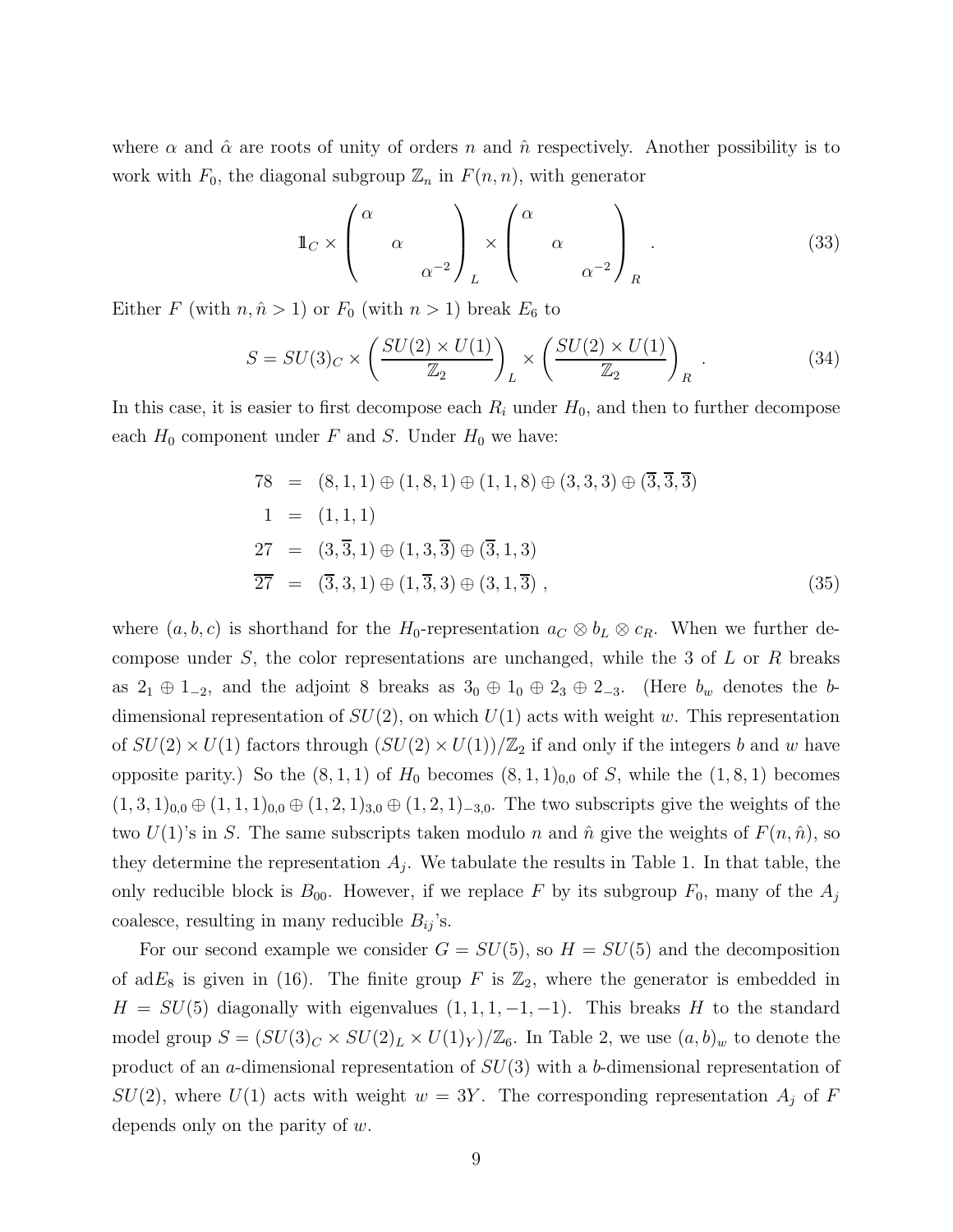|                | $U_i \mid H^q(\tilde{X}, U_i(\tilde{V})) \mid$ | $R_i$           | $A_j$    | $B_{ij}$                                                        |
|----------------|------------------------------------------------|-----------------|----------|-----------------------------------------------------------------|
| $\mathbf{1}$   | $H^0(\tilde{X}, \mathcal{O}_{\tilde{X}})$      | $78\,$          | 0,0      | $(8,1,1) \oplus (1,3,1) \oplus (1,1,3) \oplus 2 \times (1,1,1)$ |
|                |                                                |                 | 3,0      | (1, 2, 1)                                                       |
|                |                                                |                 | $-3,0$   | (1, 2, 1)                                                       |
|                |                                                |                 | 0,3      | (1, 1, 2)                                                       |
|                |                                                |                 | $0, -3$  | (1, 1, 2)                                                       |
|                |                                                |                 | 1,1      | (3, 2, 2)                                                       |
|                |                                                |                 | $-2, -2$ | (3, 1, 1)                                                       |
|                |                                                |                 | $-1, -1$ | $(\overline{3}, 2, 2)$                                          |
|                |                                                |                 | 2, 2     | $(\overline{3},1,1)$                                            |
|                |                                                |                 | $1, -2$  | (3, 2, 1)                                                       |
|                |                                                |                 | $-2,1$   | (3, 1, 2)                                                       |
|                |                                                |                 | $-1, 2$  | $(\overline{3}, 2, 1)$                                          |
|                |                                                |                 | $2, -1$  | $({\bf \overline{3}}, {\bf 1}, {\bf 2})$                        |
| $8\,$          | $H^1(\tilde{X}, \text{ad}\tilde{V})$           | $\mathbf{1}$    | 0,0      | (1, 1, 1)                                                       |
| $\sqrt{3}$     | $H^1(\tilde{X},\tilde{V})$                     | $27\,$          | $-1,0$   | (3, 2, 1)                                                       |
|                |                                                |                 | 2,0      | (3,1,1)                                                         |
|                |                                                |                 | $1, -1$  | (1, 2, 2)                                                       |
|                |                                                |                 | $-2, -1$ | (1, 1, 2)                                                       |
|                |                                                |                 | 1,2      | (1, 2, 1)                                                       |
|                |                                                |                 | $-2, 2$  | (1, 1, 1)                                                       |
|                |                                                |                 | 0,1      | $(\overline{3},1,2)$                                            |
|                |                                                |                 | $0, -2$  | $(\overline{3},1,1)$                                            |
| $\overline{3}$ | $H^1(\tilde{X},\tilde{V^*})$                   | $\overline{27}$ | $-1,0$   | $(\overline{3}, 2, 1)$                                          |
|                |                                                |                 | 2,0      | $(\overline{3}, 1, 1)$                                          |
|                |                                                |                 | $1, -1$  | (1, 2, 2)                                                       |
|                |                                                |                 | $-2, -1$ | (1, 1, 2)                                                       |
|                |                                                |                 | 1,2      | (1, 2, 1)                                                       |
|                |                                                |                 | $-2, 2$  | (1, 1, 1)                                                       |
|                |                                                |                 | 0,1      | (3, 1, 2)                                                       |
|                |                                                |                 | $0,-2$   | (3, 1, 1)                                                       |

Table 1: The decomposition of  $H^q(X, \text{ad}\mathcal{V}')$  where  $G = SU(3)$  and  $F = \mathbb{Z}_n \times \mathbb{Z}_{\hat{n}}$ .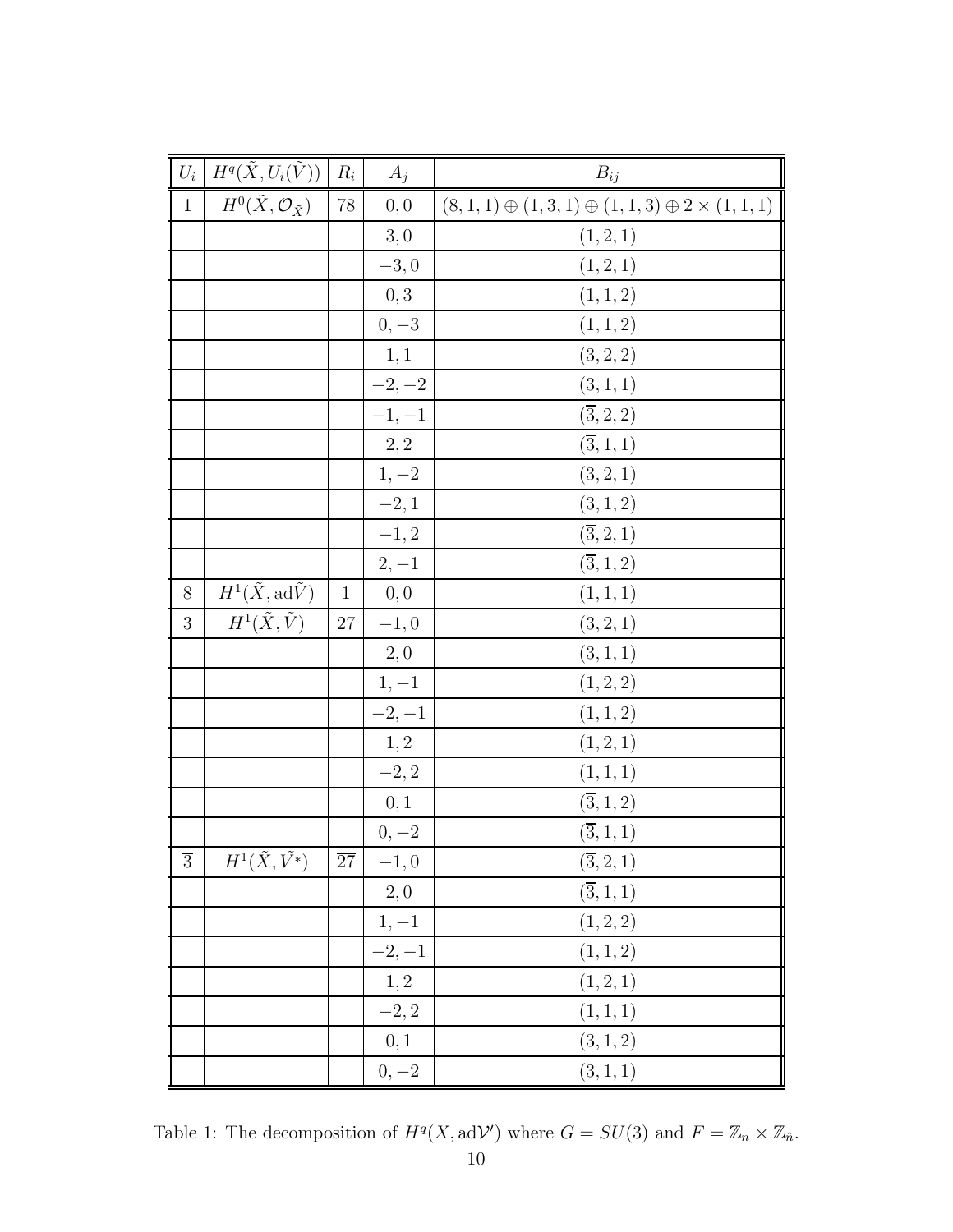| $U_i$           | $H^q(\tilde{X},U_i(\tilde{V}))$           | $R_i$           | $A_i$          | $B_{ij}$                                 |
|-----------------|-------------------------------------------|-----------------|----------------|------------------------------------------|
| $\mathbf{1}$    | $H^0(\tilde{X}, \mathcal{O}_{\tilde{X}})$ | 24              | $\overline{0}$ | $(8,1)_0 \oplus (1,3)_0 \oplus (1,1)_0$  |
|                 |                                           |                 | 1              | $(3,2)_{-5} \oplus (\overline{3},2)_{5}$ |
| 24              | $H^1(\tilde{X}, \text{ad}\tilde{V})$      | 1               | 0              | $(1,1)_0$                                |
| 10              | $H^1(\tilde{X}, \wedge^2 \tilde{V})$      | 5               | 0              | $(3,1)_{-2}$                             |
|                 |                                           |                 | 1              | $(1,2)_3$                                |
| $\overline{10}$ | $H^1(\tilde{X}, \wedge^2 \tilde{V}^*)$    | $\overline{5}$  | 0              | $(\overline{3},1)_2$                     |
|                 |                                           |                 | 1              | $(1,2)_{-3}$                             |
| 5               | $H^1(\tilde{X}, \tilde{V})$               | $\overline{10}$ | $\Omega$       | $(3,1)4 \oplus (1,1)-6$                  |
|                 |                                           |                 | 1              | $(\overline{3},2)_{-1}$                  |
| $\overline{5}$  | $H^1(\tilde{X}, \tilde{V}^*)$             | 10              | $\Omega$       | $(\overline{3},1)_{-4} \oplus (1,1)_6$   |
|                 |                                           |                 | 1              | $(3,2)_1$                                |

Table 2: The decomposition of  $H^q(X, \text{ad}\mathcal{V}')$  where  $G = SU(5)$  and  $F = \mathbb{Z}_2$ . The  $A_j$ correspond to characters of the  $\mathbb{Z}_2$  action on  $R_i$ . The  $a, b$  in  $(a, b)_w$  are the representations of  $SU(3)_C$  and  $SU(2)_L$  respectively, whereas  $w = 3Y$ .

## 3 Standard Model Bundles

In this section we recall the standard model bundles constructed in [48, 49, 50]. We need a quadruple  $(\tilde{X}, A, \tau, \tilde{V})$  satisfying:

- $(\mathbb{Z}_2)$   $\tilde{X}$  is a smooth Calabi-Yau 3-fold and  $\tau : \tilde{X} \to \tilde{X}$  is a freely acting involution. A is a fixed ample line bundle (Kähler structure) on  $\tilde{X}$ .
- (S)  $\tilde{V}$  is an A-stable vector bundle of rank five on  $\tilde{X}$  with structure group  $G = SU(5)$ .
- (I)  $\tilde{V}$  is  $\tau$ -invariant.
- (C1)  $c_1(\tilde{V}) = 0.$
- (C2)  $c_2(\tilde{X}) c_2(\tilde{V})$  is effective.
- $(C3)$   $c_3(\tilde{V}) = 12.$  (36)

The involution  $\tau$  generates a subgroup  $\mathbb{Z}_2 = F \subset H = Z_{E_8}(SU(5)) = SU(5)$ . The quotient  $X := \tilde{X}/F$  is another Calabi-Yau threefold, and invariance of  $\tilde{V}$  allows us to identify it with the pullback of a stable  $SU(5)$  bundle V on X, as in Section 2. This produces a heterotic M-theory vacuum  $(X, V')$  with particle spectrum as given in Table 2 of Section 2.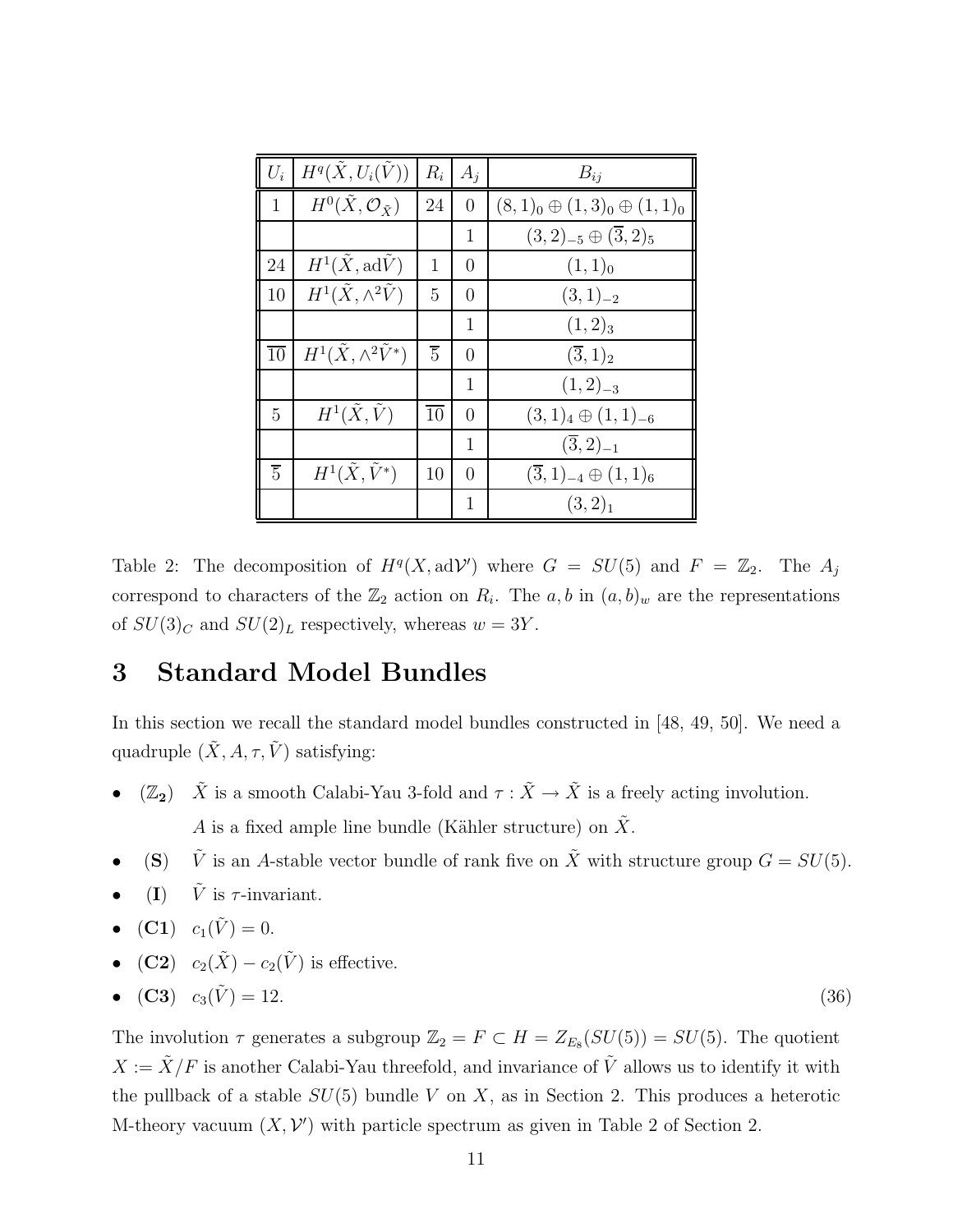#### 3.1 Rational Elliptic Surfaces and Their Products

The simply connected threefold  $\tilde{X}$  is a complete intersection in  $\mathbb{P}^1 \times \mathbb{P}^2 \times (\mathbb{P}^2)'$  of two hypersurfaces of multidegrees  $(1, 3, 0)$  and  $(1, 0, 3)$  respectively. This is a Calabi-Yau, by adjunction, and it has two elliptic fibrations. These threefolds were first studied by Schoen [57]. Choose projective coordinates:  $[t_0 : t_1]$  on  $\mathbb{P}^1$ ;  $z = [z_0 : z_1 : z_2]$  on  $\mathbb{P}^2$ ; and  $z' = [z'_0 : z_1 : z'_1]$  $y'_0: z'_1$  $\frac{1}{1}$ :  $z_2'$  $\binom{2}{2}$  on  $(\mathbb{P}^2)'$ . The two hypersurfaces can be written:

$$
t_0 f_0(z) - t_1 f_1(z) = 0 \tag{37}
$$

$$
t_0 f_0'(z') - t_1 f_1'(z') = 0 , \qquad (38)
$$

where  $f_0, f_1, f'_0, f'_1$  are homogeneous cubic polynomials. Since equation (37) does not involve z', it defines a hypersurface  $B \subset \mathbb{P}^1 \times \mathbb{P}^2$ . Similarly equation (38) defines a hypersurface  $B' \subset \mathbb{P}^1 \times (\mathbb{P}^2)'$ . The surfaces B, B' are called rational elliptic surfaces, or (inaccurately)  $dP_9$ 's. The projections of these surfaces to  $\mathbb{P}^1$  are elliptic fibrations:

$$
\beta: B \to \mathbb{P}^1, \qquad \beta': B' \to \mathbb{P}^1 \tag{39}
$$

The original threefold  $\tilde{X}$  comes with the two projections

$$
\pi: \tilde{X} \to B', \qquad \pi': \tilde{X} \to B \tag{40}
$$

which are again elliptic fibrations. In fact,  $\tilde{X}$  is the fiber product

$$
\tilde{X} = B \times_{\mathbb{P}^1} B',\tag{41}
$$

meaning that a point of  $\tilde{X}$  is uniquely specified by a pair of points  $b \in B$ ,  $b' \in B'$  with  $\beta(b) = \beta'(b') \in \mathbb{P}^1$ .

The opposite projection  $\nu : B \to \mathbb{P}^2$  is birational, exhibiting B as the blowup of  $\mathbb{P}^2$ at the 9 points  $A_i$ ,  $i = 1, ..., 9$  where  $f_0(z) = f_1(z) = 0$ , and similarly for B'. (This is the origin of the " $dP_9$ " name – but these surfaces are not del Pezzos.) It follows that  $H^2(B,\mathbb{Z}) = Pic(B)$  has rank 10. An orthogonal basis consists of the class  $\ell := \nu^* \mathcal{O}_{\mathbb{P}^2}(1)$ together with the 9 exceptional classes  $e_1, \ldots, e_9$ . The only non-zero intersection numbers on B are  $\ell^2 = 1$ ,  $e_i^2 = -1$ ,  $i = 1, ..., 9$ . The class  $f := \beta^{-1}(\text{point})$  of an elliptic fiber is given by  $f = 3\ell - \sum$ 9  $i=1$  $e_i$ . There is an analogous basis  $\ell', e'_1, \ldots, e'_9$  on B'. The rank of  $H^2(\tilde{X}, \mathbb{Z})$  is therefore 19, with basis  $\pi^* \ell' = (\pi')^* \ell, \pi^* e_1'$  $'_{1}, \ldots, \pi^{*}e'_{9}$  $g'_{9}, (\pi')^*e_1, \ldots, (\pi')^*e_9.$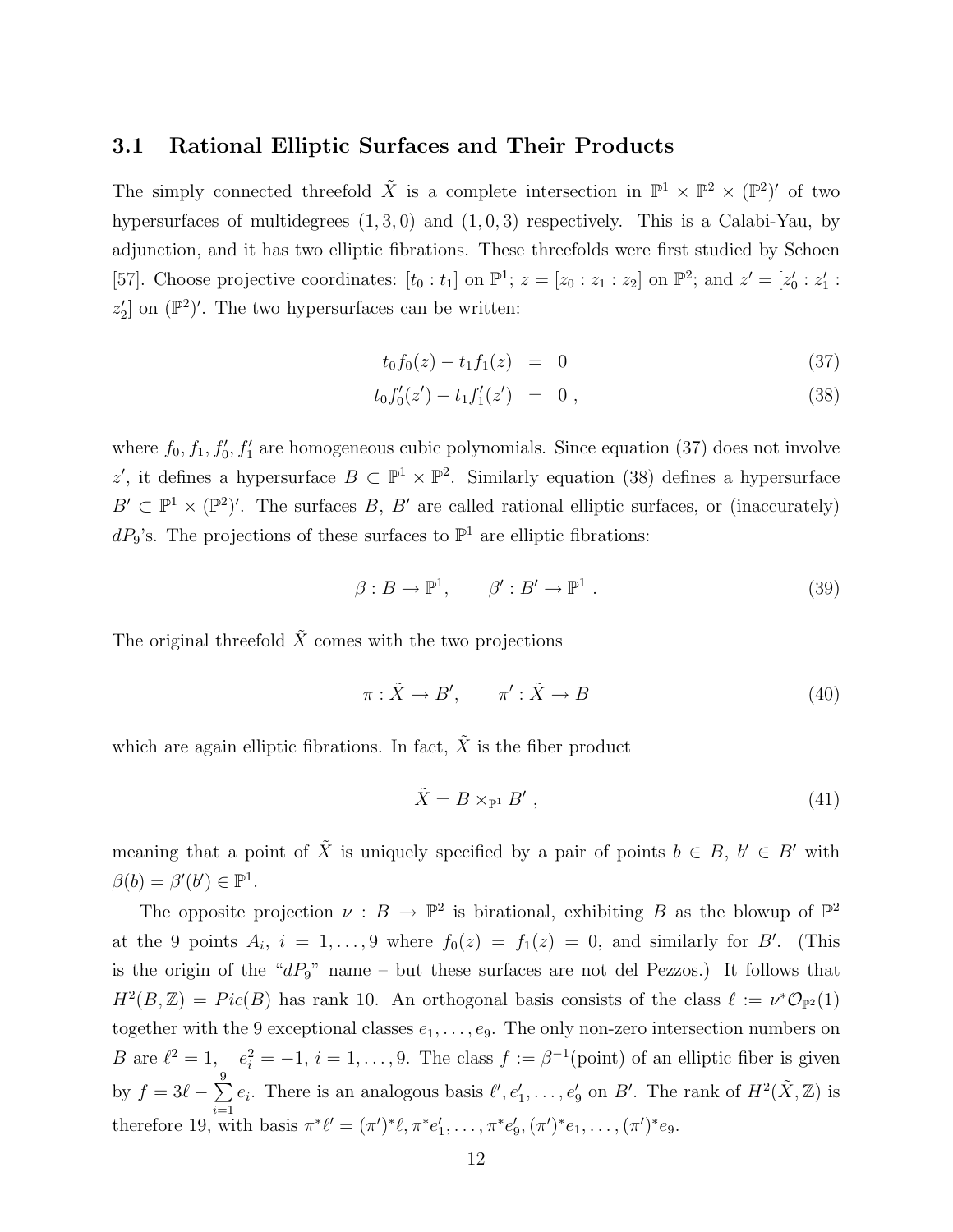#### 3.2 Special Rational Elliptic Surfaces

In order to obtain the involution  $\tau$  on  $\tilde{X}$ , and also in order to have invariant bundles  $\tilde{V}$  on  $\tilde{X}$ satisfying the required conditions, the rational elliptic surfaces  $B, B'$  need to be specialized to a particular subfamily. This can be specified as follows.

Let  $\Gamma_1 \subset \mathbb{P}^2$  be a nodal cubic with a node  $A_8$ . Choose four generic points on  $\Gamma_1$  and label them  $A_1, A_2, A_3, A_7$ . Let  $\Gamma \subset \mathbb{P}^2$  be the unique smooth cubic which passes through  $A_1, A_2, A_3, A_7, A_8$  and is tangent to the lines  $\langle A_7A_i \rangle$  for  $i = 1, 2, 3$  and 8. Consider the pencil of cubics spanned by  $\Gamma_1$  and  $\Gamma$ . All cubics in this pencil pass through  $A_1, A_2, A_3, A_7, A_8$  and are tangent to  $\Gamma$  at  $A_8$ . Let  $A_4$ ,  $A_5$ ,  $A_6$  be the remaining three base points, and let B denote the blow-up of  $\mathbb{P}^2$  at the points  $A_i$ ,  $i = 1, 2, ..., 8$  and the point  $A_9$  which is infinitesimally near  $A_8$  and corresponds to the line  $\langle A_7A_8\rangle$ .

The pencil becomes the anti-canonical map  $\beta : B \to \mathbb{P}^1$  which is an elliptic fibration with a section. The map  $\beta$  has two reducible fibers  $f_i = n_i \cup o_i$ ,  $i = 1, 2$  of type  $I_2$ . We denote by  $e_i, i = 1, \ldots, 7$  and  $e_9$  the exceptional divisors corresponding to  $A_i, i = 1, \ldots, 7$  and  $A_9$ , and by  $e_8$  the reducible divisor  $e_9 + n_1$ . The divisors  $e_i$  together with the pullback  $\ell$  of a class of a line from  $\mathbb{P}^2$  form a standard basis in  $H^2(B, \mathbb{Z})$ .

The surface B has an involution  $\alpha_B$  which is uniquely characterized by the properties:  $\beta \circ \alpha_B = \tau_{\mathbb{P}^1} \circ \beta$ , where  $\tau_{\mathbb{P}^1}$  is the involution  $t_0 \to t_0, t_1 \to -t_1$  on  $\mathbb{P}^1$ , and  $\alpha_B$  fixes the proper transform of  $\Gamma$  pointwise. Note that  $\tau_{\mathbb{P}^1}$  leaves two points in  $\mathbb{P}^1$  fixed, which we call 0 and  $\infty$ . Furthermore,  $\alpha_B$  acts as  $(-1)_B$  when restricted to the fiber  $f_{\infty} = \beta^{-1}(\infty)$  and, hence, leaves four points fixed in  $f_{\infty}$ .

Choosing  $e_9 := e$  as the zero section of  $\beta$ , we can interpret any other section  $\xi$  as an automorphism  $t_{\xi}: B \to B$  which acts along the fibers of  $\beta$ . The automorphism  $\tau_B = t_{e_1} \circ \alpha_B$ is again an involution of B which commutes with  $\beta$ , induces the same involution on  $\mathbb{P}^1$  as  $\alpha_B$ , and has four isolated fixed points sitting on the same fiber  $f_\infty$  of  $\beta$ .

The special rational elliptic surfaces form a four dimensional irreducible family. Their geometry was the subject of [48]. The structure of a special rational elliptic surface  $B$  is shown in Figure 1 and the action of  $\tau_B$  on  $H^2(B, \mathbb{Z})$  is summarized in Table 3.

### **3.3** Building  $\tilde{X}, \tau$  and A

Choose two special rational elliptic surfaces  $\beta: B \to \mathbb{P}^1$  and  $\beta': B' \to \mathbb{P}^1$  in  $\tilde{X}$  so that the discriminant loci of  $\beta$  and  $\beta'$  in  $\mathbb{P}^1$  are disjoint,  $\alpha_B$  and  $\alpha_{B'}$  induce the same involution on  $\mathbb{P}^1$ , and the fixed loci of  $\tau_B$  and  $\tau_{B'}$  sit over different points 0 and  $\infty$  in  $\mathbb{P}^1$ . The fiber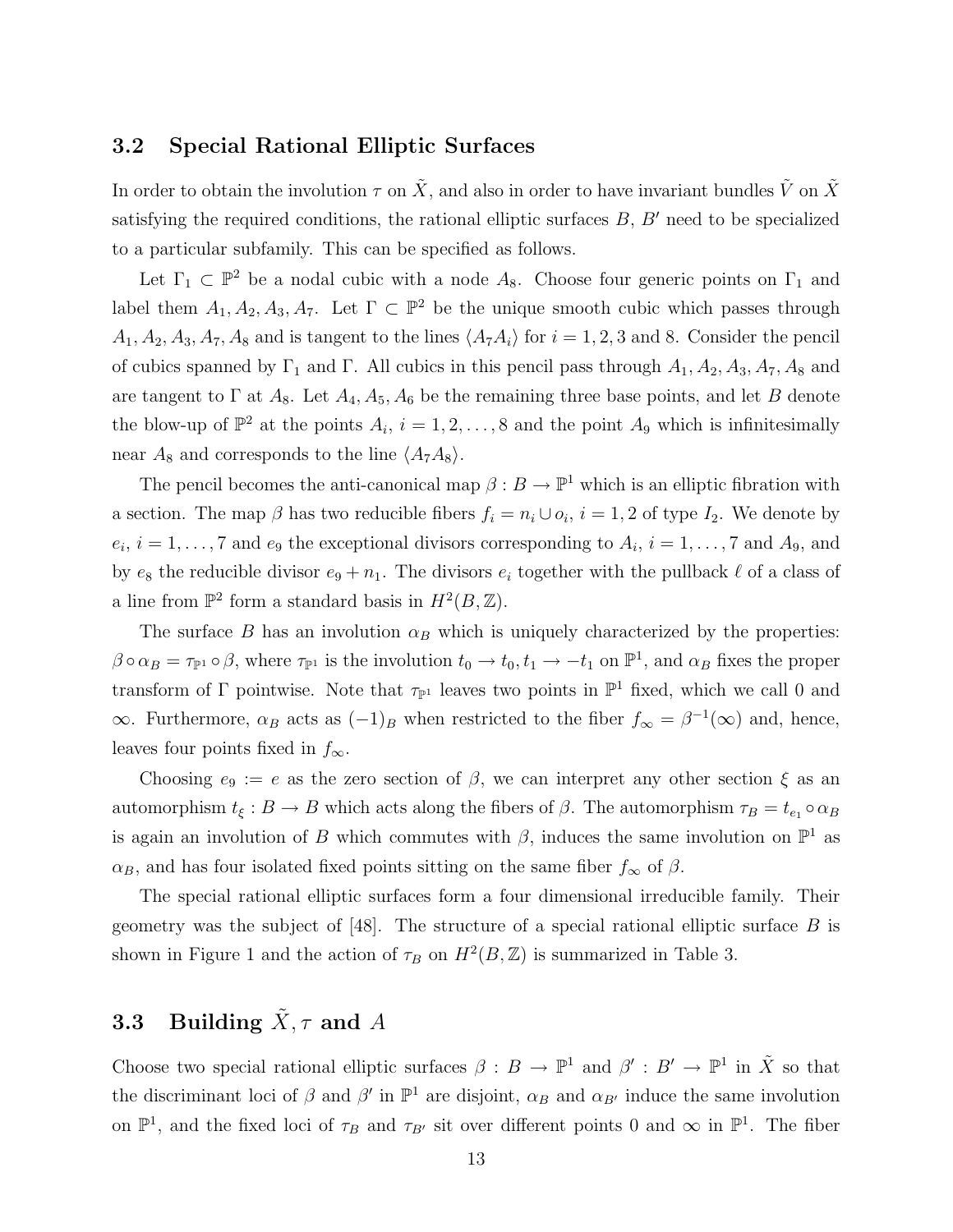|                    | $\tau_B^*$                         |
|--------------------|------------------------------------|
| e <sub>1</sub>     | $e_9$                              |
| $e_j (j = 2, 3)$   | $f - e_j + e_1 + e_9$              |
| $e_i(i = 4, 5, 6)$ | $\  f - l + e_i + e_1 + e_7 + e_9$ |
| $e_7$              | $l - e_2 - e_3$                    |
| $e_8$              | $f-l+e_1+e_7+e_8+e_9$              |
| $e_9=e$            | e <sub>1</sub>                     |
|                    | $2f+2(e_1+e_9)-(e_2+e_3)+e_7$      |
| $=3l-\sum e_i$     |                                    |

Table 3: The action of  $\tau_B$  on  $H^2(B, \mathbb{Z})$ .



Figure 1: A special rational elliptic surface  $B$ . It has 8  $I_1$  singular fibers. In addition, there are 2  $I_2$  fibers  $f_1 = n_1 \cup o_1$  and  $f_2 = n_2 \cup o_2$ . Under the involution  $\tau_B = t_{\xi} \circ \alpha_B$ , there are 4 fixed points, which we have marked, on the fiber  $f_\infty.$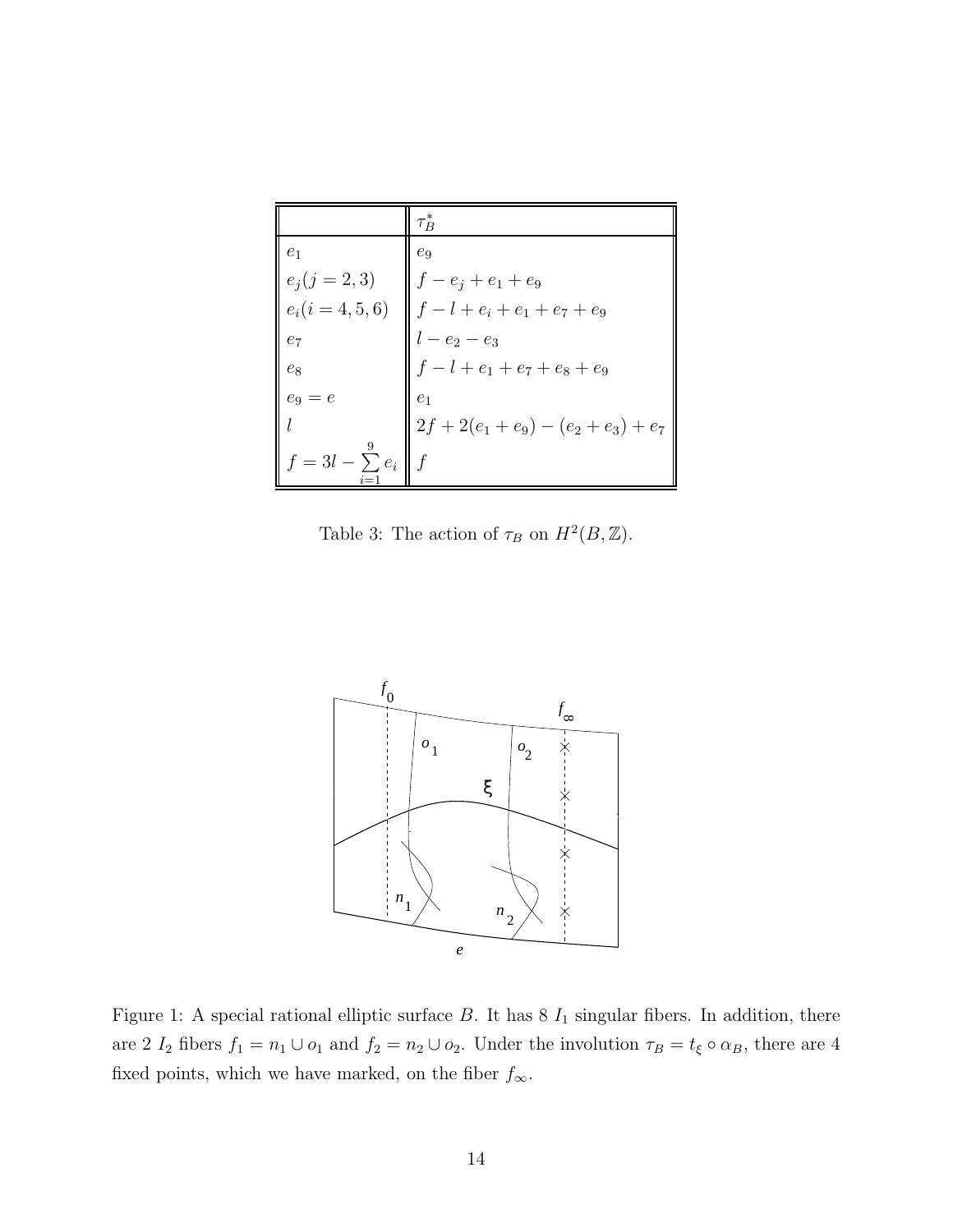

Figure 2: The Calabi-Yau threefold  $\tilde{X}$  is constructed as the fiber product over  $\mathbb{P}^1$  of two non-generic  $dP_9$  surfaces B and B'. We have matched the fibers  $f_0$  and  $f_{\infty}$  of B with the fibers  $f'_{\infty}$  and  $f'_{0}$  $\mathcal{O}_0'$  of B' respectively. The image points in  $\mathbb{P}^1$  of these fibers, namely 0 and  $\infty$ for B and 0' and  $\infty'$  for B', are identified as  $0 = \infty'$  and  $\infty = 0'$ .

product  $\tilde{X} = B \times_{\mathbb{P}^1} B'$  is a smooth Calabi-Yau threefold which is elliptic and has a freely acting involution  $\tau := \tau_B \times_{\mathbb{P}^1} \tau_{B'}$  and another (non-free) involution  $\alpha_X := \alpha_B \times_{\mathbb{P}^1} \alpha_{B'}$ . For concreteness we fix the elliptic fibration of  $\tilde{X}$  to be the projection  $\pi : \tilde{X} \to B'$  to B'. The structure of  $\tilde{X}$  is shown in Figure 2.

The stability of the bundle  $\tilde{V}$  which we describe below is with respect to a particular choice of Kähler class A. If  $A_0$  is any Kähler class on  $\tilde{X}$ , h' a Kähler class on  $B'$ , and  $n \gg 0$ , the class of  $A = A_0 + n\pi^* h'$  will be Kähler on  $\tilde{X}$ . The specific value that was found in [49] to satisfy all the requirements was given by  $h' = 193f' + 144e'_1 + 168(e'_9 + e'_4 - e'_5)$  $'_{5}$ .

#### 3.4 The Construction of V

The construction of the  $SU(5)$  bundle V on  $X := \tilde{X}/F$  is equivalent to the construction of an  $SU(5)$  bundle  $\tilde{V}$  on  $\tilde{X}$  together with an action of the involution  $\tau$  on  $\tilde{V}$ . The construction of  $\hat{V}$  in [49] employs a combination of two techniques: extensions and the spectral construction.

The rank 5 bundle  $\tilde{V}$  is constructed as an extension

$$
0 \to V_2 \to \tilde{V} \to V_3 \to 0 \tag{42}
$$

involving two simpler bundles  $V_2$ ,  $V_3$ , of ranks 2 and 3 respectively. Given the  $V_i$ , we can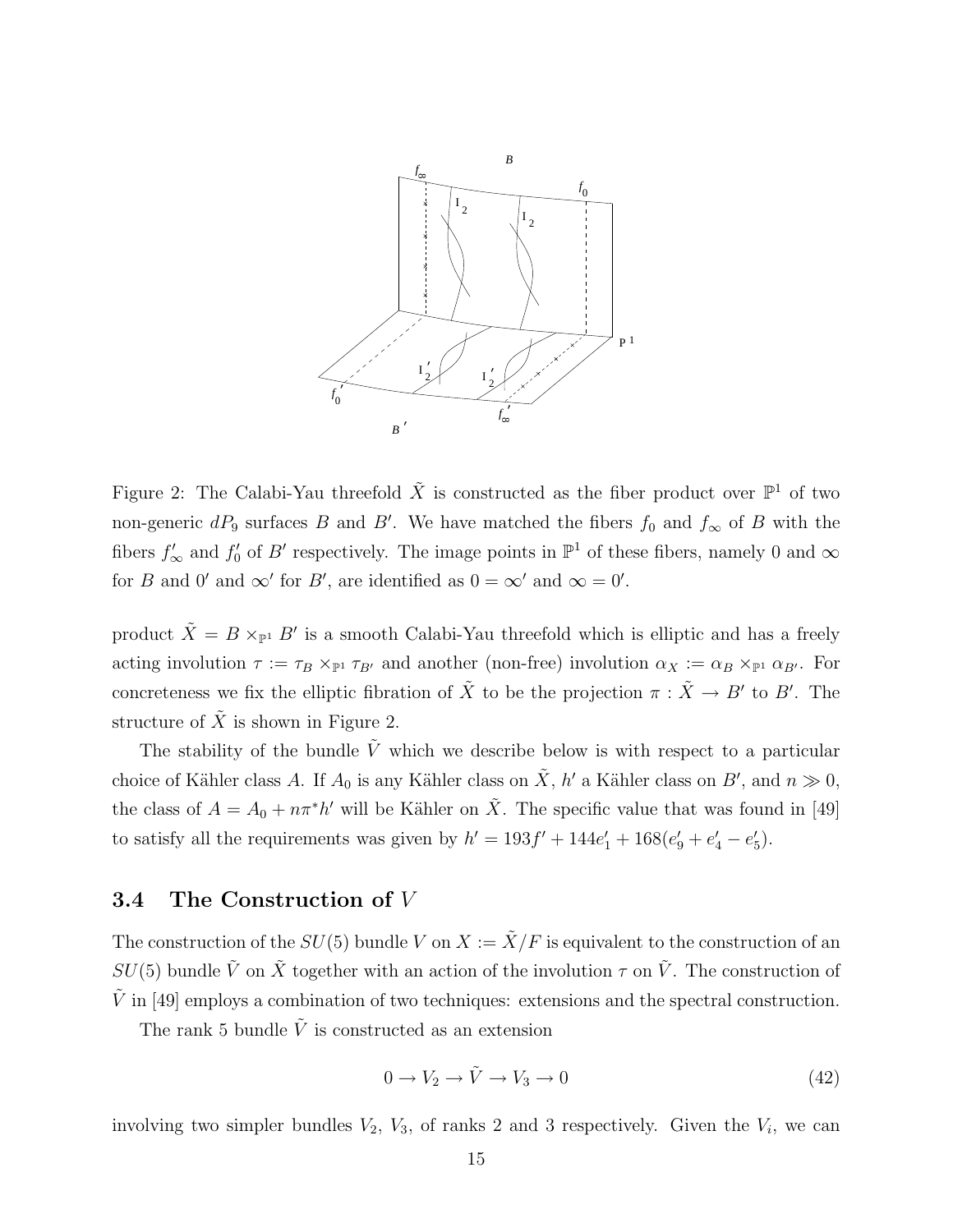immediately construct their direct sum  $\tilde{V}_0 = V_2 \oplus V_3$ , which is the trivial extension. In terms of an open cover  $\{U_\alpha\}$  and  $i \times i$  transition matrices  $\{g_{i\alpha\beta}\}$  for each  $V_i$ , the transition matrices for  $\tilde{V}_0$  are

$$
g_{0\alpha\beta} = \begin{pmatrix} g_{2\alpha\beta} & 0 \\ 0 & g_{3\alpha\beta} \end{pmatrix} . \tag{43}
$$

A general extension  $\tilde{V}$  is a rank 5 bundle containing  $V_2$  as a subbundle with quotient  $V_3$ , but  $V_3$  cannot be realized as a subbundle of  $\tilde{V}$  unless  $\tilde{V}$  is the trivial extension  $\tilde{V}_0$ . The transition matrices for such an extension must be of the form:

$$
g_{\alpha\beta} = \begin{pmatrix} g_{2\alpha\beta} & h_{\alpha\beta} \\ 0 & g_{3\alpha\beta} \end{pmatrix} . \tag{44}
$$

In order for these  $g_{\alpha\beta}$  to define a vector bundle, the upper right corner  $h_{\alpha\beta}$  must satisfy a cocycle condition. Working this out shows that the set of isomorphism classes of extensions is described by the sheaf cohomology group:

$$
Ext^1_{\tilde{X}}(V_3, V_2) := H^1(\tilde{X}, V_3^* \otimes V_2).
$$
 (45)

The direct sum  $\tilde{V}_0 = V_2 \oplus V_3$  corresponds to the 0 element of this extension group. Our standard model bundle  $\tilde{V}$  turns out to correspond to a non-trivial extension  $[\tilde{V}] \in \text{Ext}^1_{\tilde{X}}(V_3, V_2)$ . In order for  $\tilde{V}$  to be  $\tau$ -invariant, we require first that  $V_2$  and  $V_3$  be  $\tau$ -invariant, so we can choose an action of  $\tau$  on  $V_2$  and  $V_3$ . This induces an action of  $\tau$  on  $\text{Ext}^1_{\tilde{X}}(V_3, V_2)$ . In order for  $\tilde{V}$  to be  $\tau$ -invariant, we require that the extension class  $[\tilde{V}]$  be  $\tau$ -invariant.

#### 3.5 The Construction of the  $V_i$

The construction of the bundles  $V_i$ ,  $i = 2, 3$ , involves the **spectral construction** or **Fourier**-Mukai transform [2, 3, 4]. The Fourier-Mukai transform is a self-equivalence of the derived category  $D^b(\tilde{X})$  of coherent sheaves on  $\tilde{X}$ 

$$
FM: \tD^b(\tilde{X}) \to D^b(\tilde{X})
$$
  

$$
\mathcal{F} \to Rp_{1*}(p_2^* \mathcal{F} \overset{L}{\otimes} \mathcal{P}) .
$$
 (46)

Here,  $p_1$ ,  $p_2$  are the projections of the fiber product  $\tilde{X} \times_{B'} \tilde{X}$  to the two  $\tilde{X}$  factors,  $Rp_{1*}$ is the right derived functor of  $p_{1*}$ ,  $\mathcal{P}$  is the Poincaré sheaf on  $\tilde{X} \times_{B'} \tilde{X}$ , and  $\stackrel{L}{\otimes}$  is the left derived functor of ⊗. If  $V_i$  is a rank i vector bundle on  $\tilde{X}$  which is semistable and of degree 0 on each elliptic fiber f of  $\pi : \tilde{X} \to B'$ , then  $FM^{-1}(V_i)$  is a rank 1 sheaf  $N_{\Sigma_i}$  supported on a divisor  $\Sigma_i \subset \tilde{X}$  which is finite of degree i over the base B'. In other words,  $\Sigma_i$  intersects each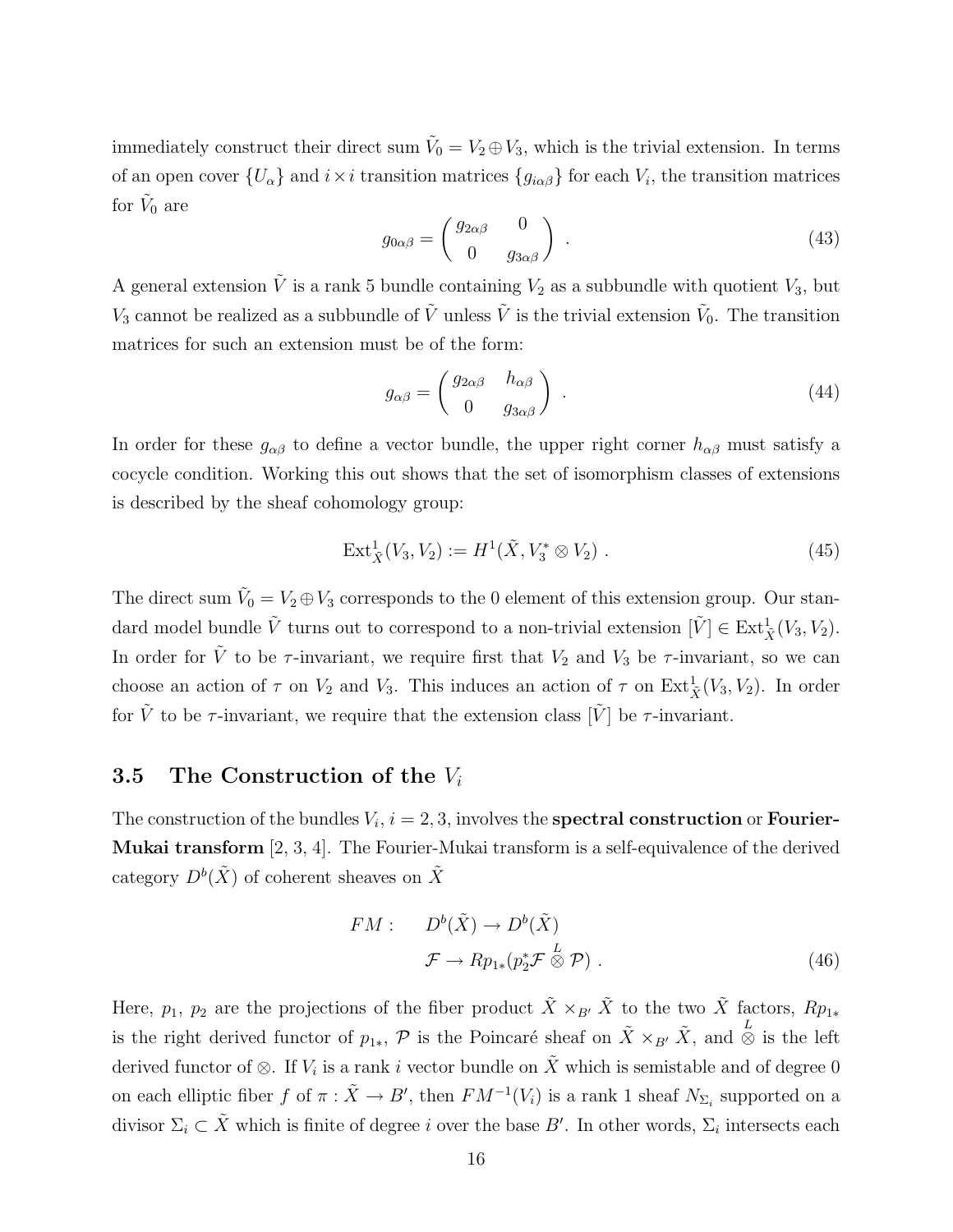

Figure 3: The structure of the vector bundles  $V_i$ ,  $i = 2, 3$ .

elliptic fiber f in i points. In case  $\Sigma_i$  is smooth,  $N_{\Sigma_i}$  is actually a line bundle on  $\Sigma_i$ . The spectral construction starts with  $(\Sigma_i, N_{\Sigma_i})$  and recovers the bundle  $V_i$  as the Fourier-Mukai transform. When  $\Sigma_i$  is irreducible, the resulting bundle  $V_i$  is automatically stable.

In our case we do not need the full spectral construction on the threefold  $X$ . The map  $\beta: B \to \mathbb{P}^1$  is an elliptic fibration, so there is a Fourier-Mukai transform  $FM_B$  on  $D^b(B)$ . We will describe below certain curves  $C_i \subset B$  and line bundles  $N_i \in Pic(C_i)$  for  $i = 2, 3$ . These determine two bundles  $W_i := F M_B(C_i, N_i)$  with  $rk(W_i) = i$ . Our desired bundles  $V_i$ are then recovered as

$$
V_i = \pi^{\prime *} W_i \otimes \pi^* L_i \tag{47}
$$

for appropriate line bundles  $L_i \in Pic(B')$ . The spectral data on B and on  $\tilde{X}$  are related by

$$
\Sigma_i = (\pi')^{-1} C_i = C_i \times_{\mathbb{P}^1} B', \qquad N_{\Sigma_i} = (\pi')^* N_i \otimes \pi^* L_i . \tag{48}
$$

This is summarized in Figure 3.

The specific values we take for the  $C_i$ ,  $N_i$  and  $L_i$  are as follows. Choose curves  $C_2, C_3 \subset B$ , so that

- $\overline{C}_2 \in |\mathcal{O}_B(2e_9 + 2f)|$ ,  $C_3 \in |\mathcal{O}_B(3e_9 + 6f)|$ ,
- $\overline{C}_2$  and  $C_3$  are  $\alpha_B$ -invariant,
- $\overline{C}_2$  and  $C_3$  are smooth and irreducible.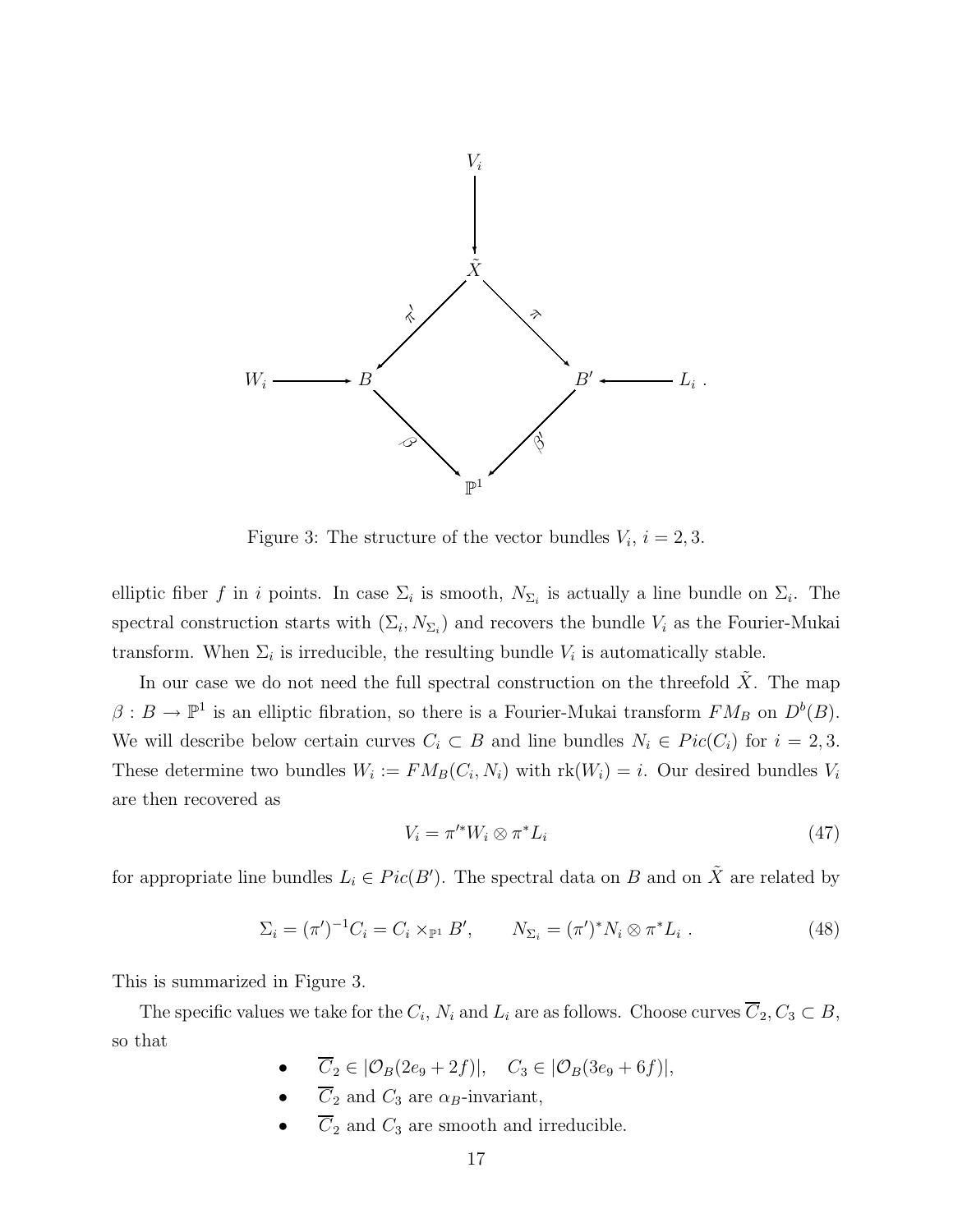Set  $C_2 = \overline{C}_2 + f_{\infty}$  where  $f_{\infty}$  is the smooth fiber of  $\beta$  containing the four fixed points of  $\tau_B$ . We choose the line bundles  $N_2 \in Pic^{3,1}(C_2)$ ,  $N_3 \in Pic^{16}(C_3)$  to transform correctly under the involution  $\alpha_B|_{C_i}$ :

$$
N_i \simeq (\alpha_B|_{C_i})^* N_i \otimes \mathcal{O}_{C_i}(e_1 - e_9 + f), \qquad i = 2, 3. \tag{49}
$$

Here  $Pic^{3,1}(C_2)$  denotes line bundles of degree 3 on  $\overline{C}_2$  and degree 1 on  $f_{\infty}$  [49]. (It is shown in [49] that such  $N_i$  do exist.) A useful quantity associated with the bundle  $W_2$  is the degree −1 line bundle  $G \in Pic^{-1}(f_{\infty})$  on the elliptic curve  $f_{\infty}$ , defined as

$$
G = N_2|_{f_\infty}(-D),\tag{50}
$$

where D is the divisor  $D = \overline{C}_2 \cap f_{\infty}$ . This fits into an exact sequence

$$
0 \to W_2 \to \overline{W}_2 \to i_{f_{\infty}*}(G^*) \to 0 , \qquad (51)
$$

where  $\overline{W}_2$  is the rank 2 vector bundle associated with the spectral cover  $\overline{C}_2$  and spectral line bundle  $N_2 = N_2 \otimes \mathcal{O}_{\overline{C}_2}$ . The Chern characters can be read from Lemma 5.1 of [49]:

$$
ch(W_2) = 2 - f - 3pt, ch(\overline{W}_2) = 2 - 2pt,ch(W_3) = 3 + f - 6pt, ch(G^*) = f + pt.
$$
\n(52)

Finally, the line bundles  $L_i$  on  $B'$  are given by

$$
L_2 = \mathcal{O}_{B'}(3r')
$$
  
\n
$$
L_3 = \mathcal{O}_{B'}(-2r')
$$
\n(53)

where

$$
r' = e'_1 + e'_4 - e'_5 + e'_9 + f' = 3\ell' - 2e'_4 - (e'_2 + e'_3 + e'_6 + e'_7 + e'_8). \tag{54}
$$

Formula (53) holds with the specific choices  $N_2 \in Pic^{3,1}(C_2)$ ,  $N_3 \in Pic^{16}(C_3)$  which we made above, and only with those choices. This is why we specify the general solution in [49] to these values.

This completes the specification of the bundles  $V_i$  for  $i = 2, 3$ . It was seen in [49] that  $\tau$ -invariant extensions  $[\tilde{V}] \in \text{Ext}_{\tilde{X}}^1(V_3, V_2)_{(+)}$  exist, and that the bundle  $\tilde{V}$  corresponding to a general such  $\tilde{V}$  has structure group  $G = SU(5)$ , is stable, is  $\tau$ -invariant, and satisfies the requirements  $(\mathbb{Z}_2, S, I, C1, C2, C3)$  in (36).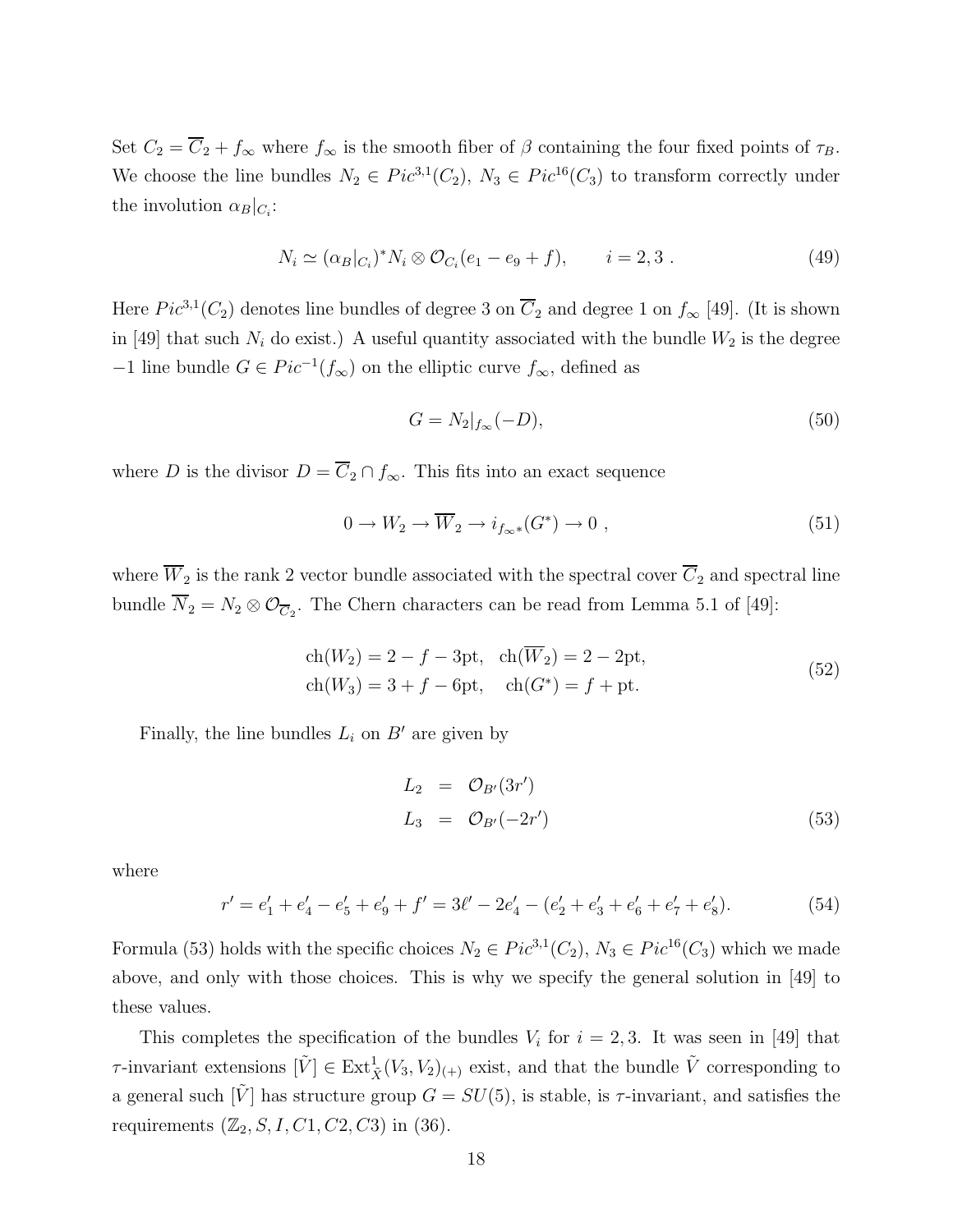#### 3.6 Comments

The reason we did not build  $\tilde{V}$  directly by a spectral construction applied to the surface  $\Sigma = \Sigma_2 \cup \Sigma_3$  in  $\tilde{X}$  (or to the curve  $C = C_2 \cup C_3$  in B) is that on singular spectral covers (such as  $\Sigma$ , C), the rank 1 sheaf ( $\overline{N}$  or N) can fail to be a line bundle, leading to technical complications. A closely related problem is that it is harder to check the stability of  $\tilde{V}$  when the spectral cover is reducible.

Another subtlety is that our  $C_2$  is not finite over  $\mathbb{P}^1$ . It intersects the generic elliptic fiber in 2 points, but it contains the entire fiber  $f_{\infty}$ . We chose  $N_2$  carefully so that our  $W_2$  is still the Fourier-Mukai transform of  $(C_2, N_2)$ . But in practice it is often easier to work with  $\overline{C}_2$ ,  $\overline{N}_2$  and  $\overline{W}_2$ , and to relate  $W_2$  and  $\overline{W}_2$  via (51).

The construction in [49] involves additional degrees of freedom in the form of Hecke transforms applied to the  $\tilde{V}$ . Later checks, motivated by questions of Mike Douglas, suggest that most or all of these extra degrees of freedom may be illusory. At any rate, we do not use them in the present work.

# 4 Cohomologies of  $U_i(\tilde{V})$

In order to compute the relevant cohomologies on a rational elliptic surface such as  $B'$ , we need some basic facts about the line bundle  $\mathcal{O}_{B'}(r')$  of (54). We claim that the direct image is:

$$
\beta'_* \mathcal{O}_{B'}(r') \simeq \mathcal{O}_{\mathbb{P}^1} \oplus \mathcal{O}_{\mathbb{P}^1},\tag{55}
$$

or equivalently that

$$
\beta'_* \mathcal{O}_{B'}(r'-f') \simeq \mathcal{O}_{\mathbb{P}^1}(-1) \oplus \mathcal{O}_{\mathbb{P}^1}(-1). \tag{56}
$$

Indeed, the left hand side of (56) is a rank 2 bundle on  $\mathbb{P}^1$ , since  $(r'-f') \cdot f' = 2$ , so it must be of the form  $\mathcal{O}_{\mathbb{P}^1}(a) \oplus \mathcal{O}_{\mathbb{P}^1}(b)$  for some integers a, b. Now  $r'-f' = e'_1 + e'_9 + e'_4 - e'_5$ 5 cannot be effective (any effective representative has negative intersection with  $e'_1$  $'_{1}, e'_{4}$  $'_{4}$ ,  $e'_{9}$  $_{9}^{\prime}$ , so must contain all of them), and therefore our integers  $a, b$  must be negative. To conclude that  $a = b = -1$  as claimed in (56), it suffices to note that  $a + b$  is the degree of  $\beta'_* \mathcal{O}_{B'}(r' - f')$ , which by Groethendieck-Riemann-Roch (GRR) equals  $-2$ .

Instead of GRR, we can obtain the same result using a bit of geometry. We saw in (54) that  $r' = 3\ell' - (e'_2 + e'_3 + e'_6 + e'_7 + e'_8)$  $(s) - 2e'$  $\mathcal{O}_{A'}$ , so we can identify sections of  $\mathcal{O}_{B'}(r')$ with cubic polynomials on  $\mathbb{P}^2$  vanishing at  $A_i$  for  $i = 2, 3, 6, 7, 8$ , and vanishing to second order at  $A_4$ . The space  $H^0(\mathcal{O}_{\mathbb{P}^2}(3\ell))$  of cubics is 10 dimensional, the vanishing at each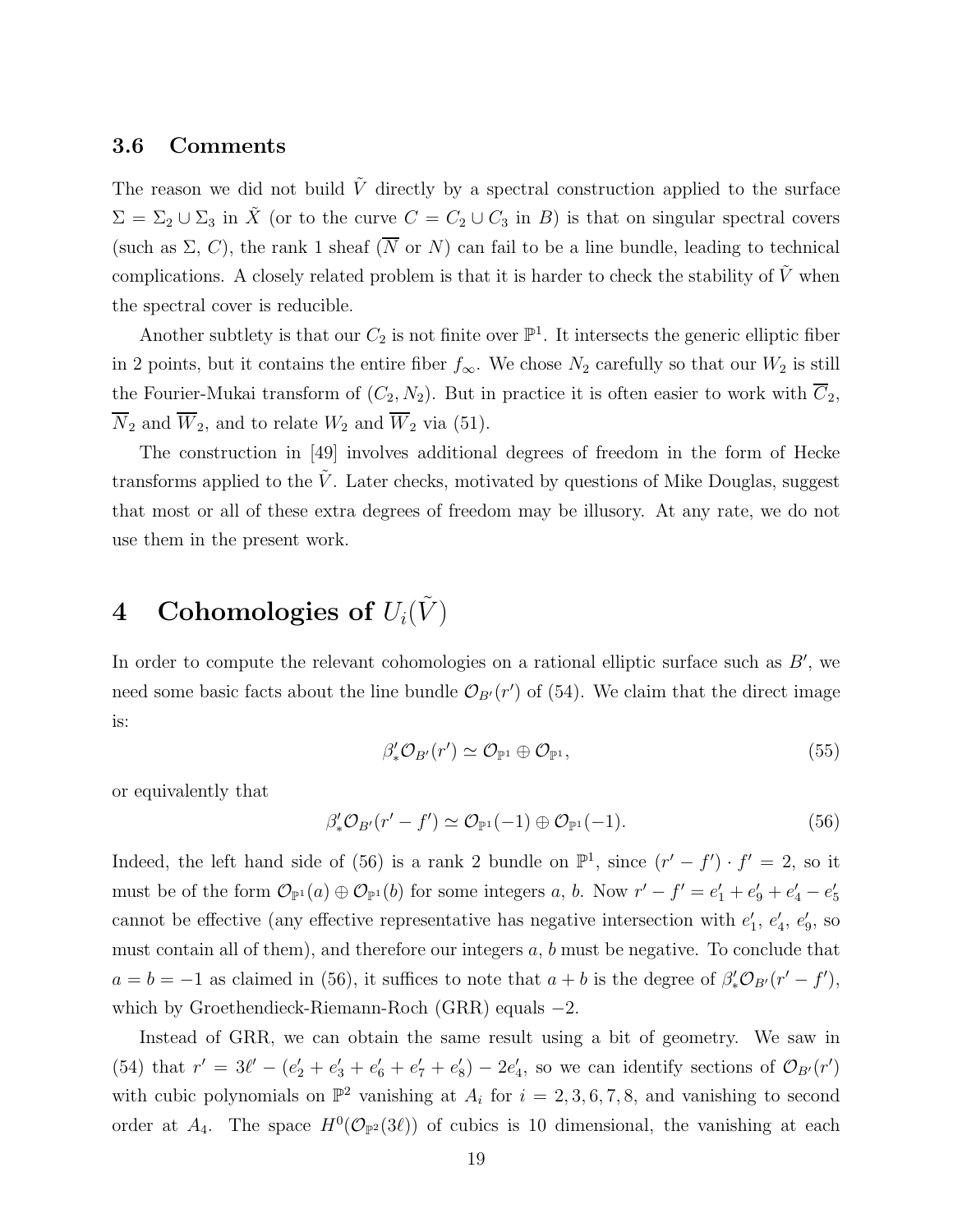of the five  $A_i$  imposes one linear condition, and vanishing to second order at  $A_4$  imposes 3 more conditions, for a total of 8 conditions. Therefore  $2 = 10 - 8 \le h^0(\mathcal{O}_{B'}(r')) =$  $h^0(\mathbb{P}^1, \beta_*^{\prime} \mathcal{O}_{B'}(r')) = h^0(\mathcal{O}_{\mathbb{P}^1}(a+1)) + h^0(\mathcal{O}_{\mathbb{P}^1}(b+1)).$  Recalling that a, b are negative, this is possible only for  $a = b = -1$ ; so we have found another argument for (55), (56).

It follows from (55) that  $H^0(\mathcal{O}_{B'}(r'))$  is 2 dimensional. We let  $x_0$  and  $x_1$  be a basis. We claim that the quotient  $x_1/x_0$  is everywhere defined, so it gives a map

$$
\chi: B' \to \mathbb{P}^1_x,\tag{57}
$$

and the  $x_i$  can be interpreted as homogeneous coordinates on the target  $\mathbb{P}_x^1$ . Checking that  $\chi$  is everywhere defined is equivalent to verifying that  $x_0$  and  $x_1$  cannot vanish at the same point. Since  $r^2 = 0$ , two divisors in the linear system  $|r'|$  cannot intersect each other unless they have a common component. So to conclude, it suffices to check that some (and hence almost all) of these divisors are irreducible. This follows immediately from the geometric model: in fact, the fibers of  $\chi$ , identified as the pencil of cubics vanishing at the five  $e_i'$  $i$  and doubly at  $e'_{\xi}$ 4 , include precisely 8 reducible curves, namely:

$$
K_i^1 \cup K_i^2, \quad K_i^1 = \ell' - e'_5 - e'_i, \quad K_i^2 = 2\ell' - (e'_2 + e'_3 + e'_6 + e'_7 + e'_8) - e'_5 + e'_i, \quad i = 2, 3, 6, 7, 8
$$
  
\n
$$
K_j^0 \cup K_j^3, \quad K_j^0 = e'_j, \quad K_j^3 = 3\ell' - (e'_2 + e'_3 + e'_6 + e'_7 + e'_8) - 2e'_5 - e'_j, \quad j = 1, 4, 9.
$$
  
\n(58)

The first five curves occur as reducible cubics in  $\mathbb{P}^2$ , consisting of the line joining  $A_5$  to  $A_i$ and the conic through  $A_5$  and the remaining 4 points. The last three consist of cubics which happen to pass through one of the  $A_j$ , so their inverse image in  $B'$  contains the corresponding  $e'$ '<sub>j</sub>. All other cubics in our system are singular (at  $A_5$ ) but irreducible. We conclude that  $\chi$ is indeed everywhere defined, its generic fiber is a  $\mathbb{P}^1$ , and precisely the 8 fibers listed in (58) split into a pair of  $\mathbb{P}^1$ 's meeting at one point.

Clearly, the target space  $\mathbb{P}_x^1$  of the map  $\chi$  defined by the line bundle  $\mathcal{O}_{B'}(r')$  has nothing to do with the target space  $\mathbb{P}^1_t$  of the map  $\beta'$  defined by the line bundle  $\mathcal{O}_{B'}(f')$ . In fact, we can put these two maps together, to get a map

$$
\Delta = (\beta', \chi) : B' \to \mathsf{Q} := \mathbb{P}_t^1 \times \mathbb{P}_x^1 \tag{59}
$$

given by the two pairs of homogeneous coordinates  $(t_0, t_1)$ ,  $(x_0, x_1)$ .

The product surface Q could be identified with a smooth quardric in  $\mathbb{P}^3$  via the embedding  $(t_0x_0, t_1x_0, t_0x_1, t_1x_1)$ , but we will not use this. The product map  $\Delta$  is onto Q, and is of degree  $f' \cdot r' = 2$ ; in other words, we have realized the rational elliptic surface B' as a double cover of the quadric surface Q. The fibers of  $\beta'$  are of course the elliptic curves  $f'$  which now appear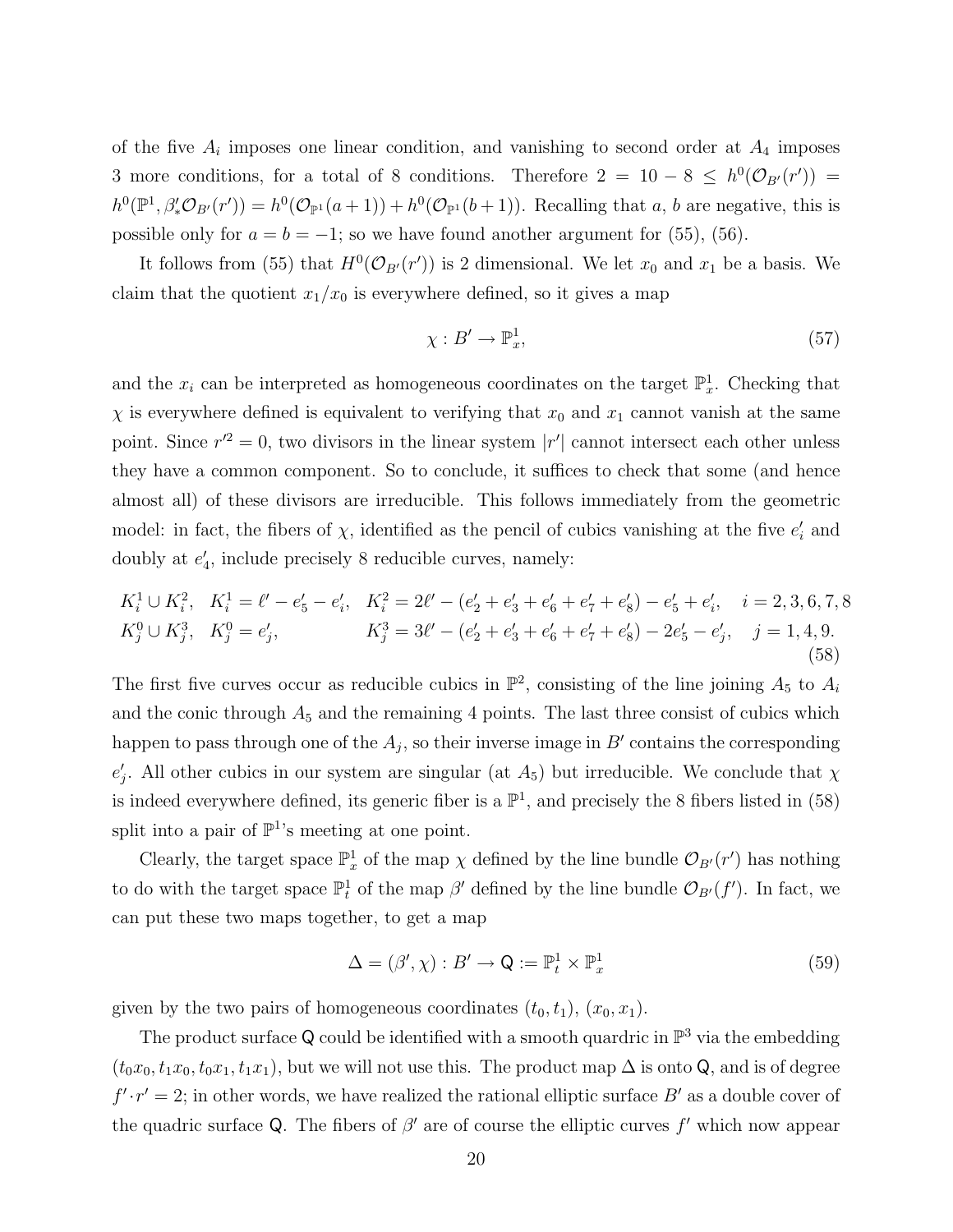as double covers of  $\mathbb{P}_x^1$  branched at 4 points. The general fiber of  $\chi$ , on the other hand, is isomorphic to a  $\mathbb{P}^1$ , as is seen by adjunction. It appears as a double cover of  $\mathbb{P}^1_t$  branched at 2 points. The branch locus  $Br_{\Delta}$  of  $\Delta$  is therefore a divisor of bidegree (4, 2) in Q.

Line bundles on Q are of the form  $\mathcal{O}_{\mathbf{Q}}(k,l) := pr_t^* \mathcal{O}_{\mathbb{P}_t^1}(l) \otimes pr_x^* \mathcal{O}_{\mathbb{P}_x^1}(k)$ , with integers k, l, where  $pr_t$ ,  $pr_x$  are the projections to  $\mathbb{P}^1_t$ ,  $\mathbb{P}^1_x$  respectively:  $\beta' = pr_t \circ \Delta$ ,  $\chi = pr_x \circ \Delta$ . Let us introduce the abbreviation

$$
\mathcal{O}_{B'}(k,l) := \Delta^* \mathcal{O}_{\mathbf{Q}}(k,l) = \mathcal{O}_{B'}(kr' + lf')
$$
\n(60)

for the corresponding line bundles on B'. So for example  $\mathcal{O}_{B'}(0,1)$  is the anticanonical bundle  $K_{B'}^{-1} \simeq \mathcal{O}_{B'}(f'), \, \mathcal{O}_{B'}(1,0)$  is  $\mathcal{O}_{B'}(r'), \, \mathcal{O}_{B'}(3,0)$  is our  $L_2$ , and  $\mathcal{O}_{B'}(-2,0)$  is  $L_3$ .

On  $B'$  there is a unique involution  $\iota$  which exchanges the two sheets of  $B'$  over Q. Its fixed locus is the ramification divisor  $Ram_\Delta \subset B'$ . The image  $\Delta(Ram_\Delta)$  is of course  $Br_\Delta$ . Since

$$
\Delta^* \mathcal{O}_\mathbf{Q}(Br_\Delta) = \mathcal{O}_{B'}(2Ram_\Delta) \tag{61}
$$

and the Picard group of  $B'$  has no torsion, we find that:

$$
\mathcal{O}_{B'}(Ram_{\Delta}) \simeq \Delta^* \mathcal{O}_\mathbf{Q} \left(\frac{1}{2}Br_\Delta\right) = \Delta^* \mathcal{O}_\mathbf{Q}(2, 1) = \mathcal{O}_{B'}(2, 1). \tag{62}
$$

For any double cover such as  $\Delta$ , sections of  $\mathcal{O}_{B'}$  can be decomposed into *ι*-invariants and anti-invariants. This can be written formally as a decomposition of the direct image:

$$
\Delta_* \mathcal{O}_{B'} \simeq 1 \cdot \mathcal{O}_{\mathsf{Q}} \oplus y \cdot \mathcal{O}_{\mathsf{Q}} \left( -\frac{1}{2} B r_{\Delta} \right), \tag{63}
$$

where  $y \in H^0(\mathcal{O}_{B'}(Ram_\Delta))$  is the *t*-anti-invariant section characterized up to scalars by its vanishing precisely on  $Ram_{\Delta}$ . (This is another special case of GRR). In our case, (62) shows that

$$
y \in H^0(\mathcal{O}_{B'}(2, 1)), \quad \iota y = -y
$$
 (64)

and

$$
\Delta_* \mathcal{O}_{B'} = \mathcal{O}_{\mathsf{Q}} \oplus y \mathcal{O}_{\mathsf{Q}}(-2, -1). \tag{65}
$$

This can be tensored with the pullback of  $\mathcal{O}_{\mathbf{Q}}(k, l)$ , giving the decomposition

$$
\Delta_* \mathcal{O}_{B'}(k,l) = \mathcal{O}_{\mathbf{Q}}(k,l) \oplus y \mathcal{O}_{\mathbf{Q}}(k-2,l-1) \tag{66}
$$

which will be the foundation for our cohomological calculations.

Let  $S_x^k := H^0(\mathcal{O}_{\mathbb{P}_x^1}(k))$  denote the  $(k+1)$ -dimensional vector space of homogeneous polynomials of degree  $k \geq 0$  in  $x_0, x_1$ , with basis consisting of the monomials  $x_0^k, x_0^{k-1}x_1, \ldots, x_1^k$ .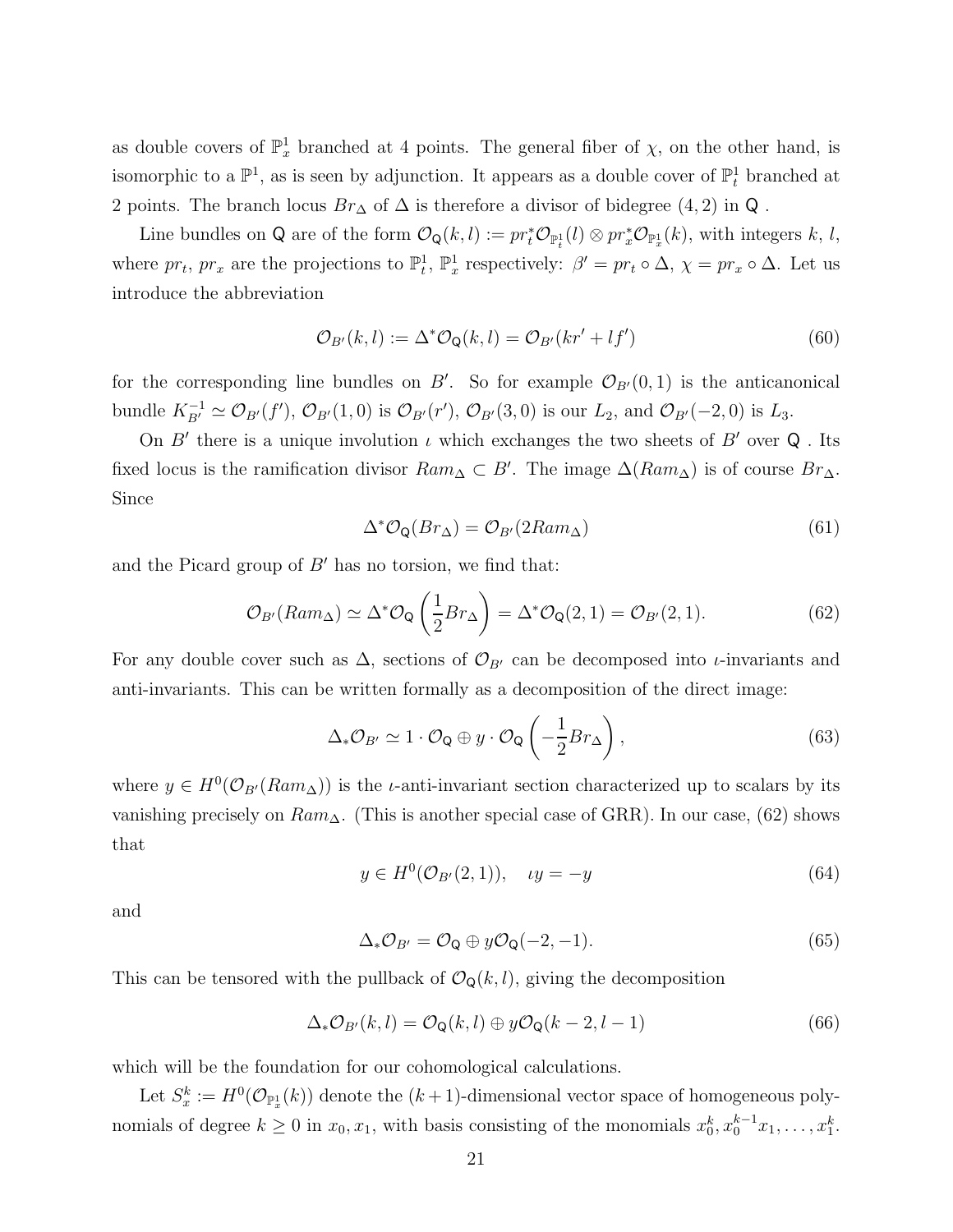We set  $S_x^k = 0$  for  $k < 0$ , and let  $(S_x^k)^*$  denote the dual vector space. The cohomology of  $\mathbb{P}_x^1$ is given by:

$$
H^{0}(\mathcal{O}_{\mathbb{P}_{x}^{1}}(k)) = S_{x}^{k}, \quad H^{1}(\mathcal{O}_{\mathbb{P}_{x}^{1}}(k)) \simeq (S_{x}^{-2-k})^{*}, \tag{67}
$$

where the second formula involves Serre duality and therefore depends on choosing, once and for all, an isomorphism of  $K_{\mathbb{P}^1_x}$  with  $\mathcal{O}_{\mathbb{P}^1_x}(-2)$ . This formula can be applied to the product surface  $Q = \mathbb{P}_t^1 \times \mathbb{P}_x^1$ , yielding a formula for the direct images (for a general definition of direct image sheaves we refer the reader to the Appendix)

$$
R^i pr_{t*} \mathcal{O}_\mathbf{Q}(k,l) = H^i(\mathcal{O}_{\mathbb{P}_x^1}(k)) \otimes \mathcal{O}_{\mathbb{P}_t^1}(l) \simeq \begin{cases} S_x^k \otimes \mathcal{O}_{\mathbb{P}_t^1}(l), & i = 0 \\ (S_x^{-2-k})^* \otimes \mathcal{O}_{\mathbb{P}_t^1}(l), & i = 1 \end{cases} (68)
$$

and therefore for the cohomology:

$$
H^{n}(\mathcal{O}_{\mathbf{Q}}(k,l)) = \bigoplus_{i+j=n} H^{i}(\mathcal{O}_{\mathbb{P}_{x}^{1}}(k)) \otimes H^{j}(\mathcal{O}_{\mathbb{P}_{t}^{1}}(l))
$$
  

$$
\simeq \begin{cases} S_{x}^{k} \otimes S_{t}^{l}, & n=0\\ (S_{x}^{-2-k})^{*} \otimes S_{t}^{l} \oplus S_{x}^{k} \otimes (S_{t}^{-2-l})^{*}, & n=1\\ (S_{x}^{-2-k})^{*} \otimes (S_{t}^{-2-l})^{*} & n=2. \end{cases}
$$
(69)

The power of formula (66) is that it allows us to write down analogous formulas for the much more complicated surface  $B'$ :

$$
\beta'_{*}\mathcal{O}_{B'}(k,l) = S_{x}^{k} \otimes \mathcal{O}_{\mathbb{P}_{t}^{1}}(l) \oplus yS_{x}^{k-2} \otimes \mathcal{O}_{\mathbb{P}_{t}^{1}}(l-1)
$$
\n
$$
R^{1}\beta'_{*}\mathcal{O}_{B'}(k,l) \simeq (S_{x}^{-2-k})^{*} \otimes \mathcal{O}_{\mathbb{P}_{t}^{1}}(l) \oplus y(S_{x}^{-k})^{*} \otimes \mathcal{O}_{\mathbb{P}_{t}^{1}}(l-1).
$$
\n(70)

Note that for  $k > 0$  only the  $\beta'_*$  term is non-zero, while for  $k < 0$  only the  $R^1 \beta'_*$  term is non-zero. The cohomology on  $B'$  can be obtained from  $(70)$ , or directly from  $(66)$ :

$$
H^n(\mathcal{O}_{B'}(k,l)) = H^n(\mathcal{O}_Q(k,l)) \oplus yH^n(\mathcal{O}_Q(k-2,l-1)),
$$
\n(71)

where the individual terms are given in (69).

Explicitly, this formula gives bases for the various cohomology groups on  $B'$  consisting of monomials in  $t_0, t_1, x_0, x_1, y$ . For example:

$$
H^{0}(\mathcal{O}_{B'}(0,1)) : t_{0}, t_{1}
$$
  
\n
$$
H^{0}(\mathcal{O}_{B'}(1,0)) : x_{0}, x_{1}
$$
  
\n
$$
H^{0}(\mathcal{O}_{B'}(3,0)) : x_{0}^{3}, x_{0}^{2}x_{1}, x_{0}x_{1}^{2}, x_{1}^{3}
$$
  
\n
$$
H^{0}(\mathcal{O}_{B'}(2,1)) : t_{0}x_{0}^{2}, t_{0}x_{0}x_{1}, t_{0}x_{1}^{2}, t_{1}x_{0}x_{1}, t_{1}x_{1}^{2}, y.
$$
\n
$$
(72)
$$

Now, we are ready to calculate the cohomology groups which we need on  $\tilde{X}$ .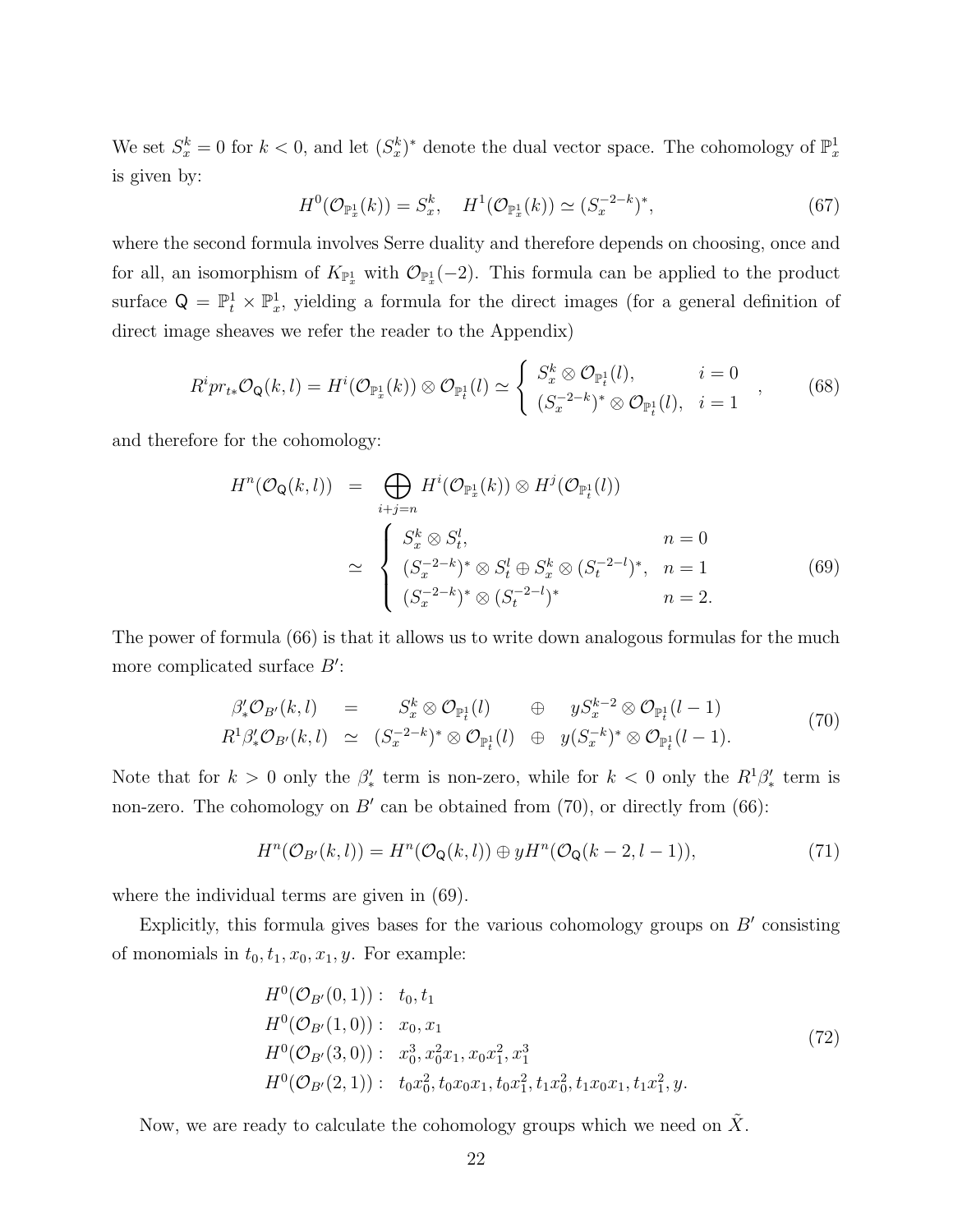$\bullet$   $V_2$  We have

$$
\beta_* \overline{W}_2 = \beta_* W_2 = 0 \tag{73}
$$

since these sheaves are torsion-free and vanish at a generic point. We also have  $R^1\beta_*\overline{W}_2=0$ because it is supported on  $\overline{C}_2 \cap e_9$ , which is empty. The long exact sequence induced from (51) therefore gives:

$$
0 = \beta_* \overline{W}_2 \to \beta_* i_{f_{\infty}}(G^*) \to R^1 \beta_* W_2 \to R^1 \beta_* \overline{W}_2 \to 0, \tag{74}
$$

so  $R^1 \beta_* W_2 = \beta_* i_{f_{\infty}*}(G^*)$ . The Leray spectral sequence for  $\pi : \tilde{X} \to B'$  therefore gives:

$$
H^{1}(\tilde{X}, V_{2}) = H^{1}(\tilde{X}, \pi'^{*}W_{2} \otimes \pi^{*}L_{2}) = H^{0}(B', R^{1}\pi_{*}\pi'^{*}W_{2} \otimes L_{2})
$$
  
=  $H^{0}(B', \beta'^{*}R^{1}\beta_{*}W_{2} \otimes L_{2}) = H^{0}(f_{\infty}, G^{*}) \otimes H^{0}(f'_{0}, L_{2}).$  (75)

Note that  $h^0(f_{\infty}, G^*) = 1, h^0(f_0')$  $b'_0, L_2$  = 6, hence  $h^1(\tilde{X}, V_2) = 6$ .

• 
$$
\boxed{V_3}
$$
 We again have  $\beta_* W_3 = 0$ , so for  $i = 0, 1$ :  
\n
$$
H^i(\tilde{X}, V_3) = H^0(B', \beta'^* R^i \beta_* W_3 \otimes L_3) = H^0(\mathbb{P}^1, R^i \beta_* W_3 \otimes \beta'_* L_3) = 0,
$$
\n(76)

where we have used that  $\beta'_* L_3 = 0$ , which holds since  $L_3 \cdot f' = -4 < 0$ .

•  $\boxed{\tilde{V}}$  The long exact sequence induced from (42) gives:

$$
0 = H^{0}(\tilde{X}, V_{3}) \to H^{1}(\tilde{X}, V_{2}) \to H^{1}(\tilde{X}, \tilde{V}) \to H^{1}(\tilde{X}, V_{3}) = 0,
$$
\n(77)

so  $H^1(\tilde{X}, \tilde{V}) = H^1(\tilde{X}, V_2) = H^0(f_{\infty}, G^*) \otimes H^0(f_0'$  $'_{0}, L_{2}$ ) by (75).

 $\bullet \mid \wedge^2 V_2$ <sup>2</sup>V<sub>2</sub> From (52) we know that  $\wedge^2 W_2 = c_1(W_2) = -f$ . But  $\pi'^* \mathcal{O}_B(-f) \simeq \pi^* \mathcal{O}_{B'}(-f')$ , since both pull back from the same sheaf  $\mathcal{O}_{\mathbb{P}^1}(-1)$  on  $\mathbb{P}^1$ . Therefore,

$$
\wedge^2 V_2 = \pi^{\prime *} \wedge^2 W_2 \otimes \pi^*(L_2^{\otimes 2}) \simeq \pi^* \mathcal{O}_{B'}(6, -1). \tag{78}
$$

Combining this with:

$$
\pi_* \mathcal{O}_{\tilde{X}} = \mathcal{O}_{B'}, \quad R^1 \pi_* \mathcal{O}_{\tilde{X}} = \mathcal{O}_{B'}(-f')
$$
\n(79)

gives us formulas for the direct images of  $\wedge^2 V_2$ :

$$
\pi_* \wedge^2 V_2 \simeq \mathcal{O}_{B'}(6, -1), \quad R^1 \pi_* \wedge^2 V_2 \simeq \mathcal{O}_{B'}(6, -2). \tag{80}
$$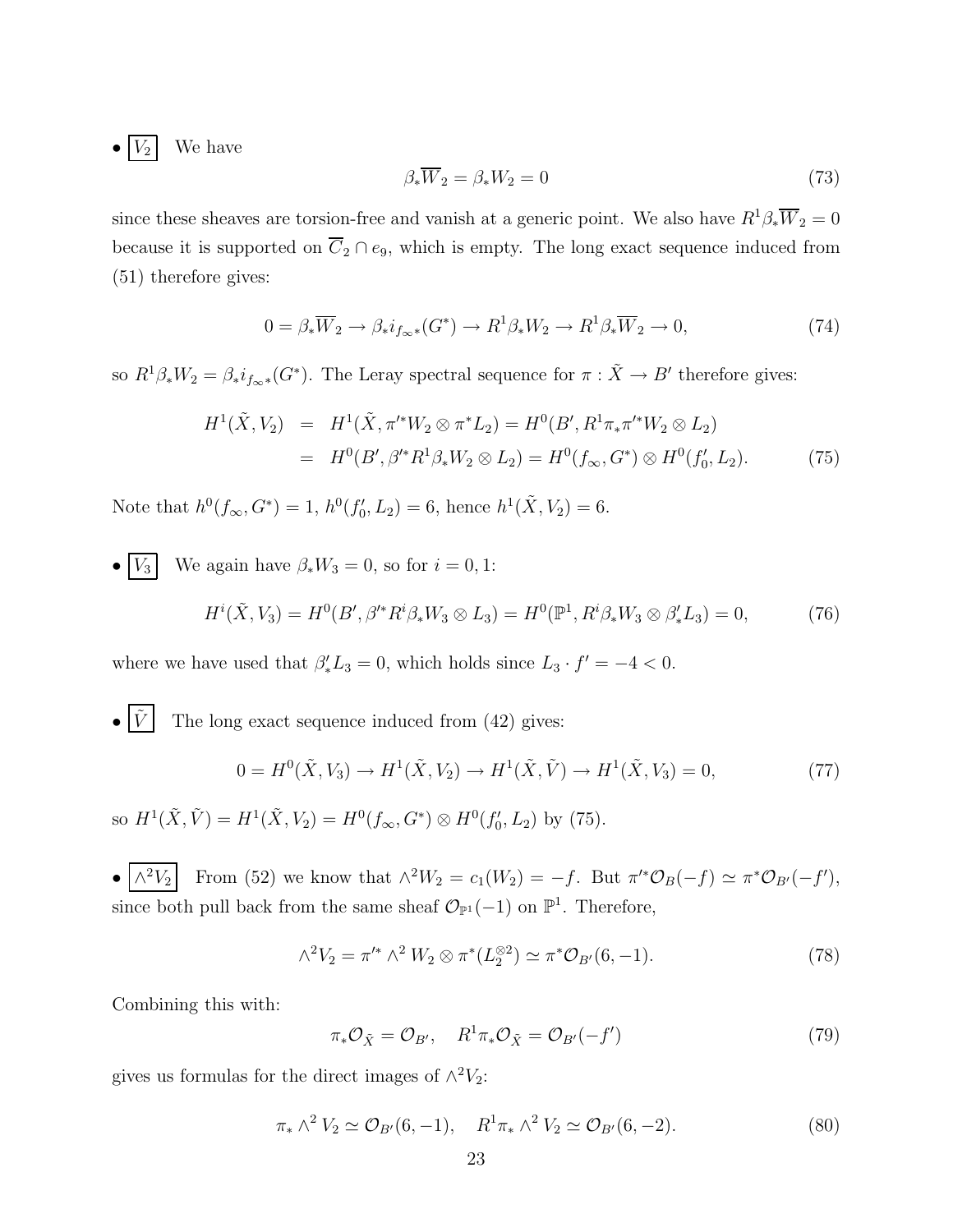We then push on to  $\mathbb{P}^1$  as in (70), and since  $R^1\beta'_* = 0$  for  $k = 6$ , we find:

$$
(\beta' \circ \pi)_* \wedge^2 V_2 = \beta'_* (\pi_* \wedge^2 V_2) = \beta'_* \mathcal{O}_{B'}(6, -1) = S_x^6 \otimes \mathcal{O}_{\mathbb{P}_t^1}(-1) \oplus y S_x^4 \otimes \mathcal{O}_{\mathbb{P}_t^1}(-2)
$$
  
\n
$$
R^1 (\beta' \circ \pi)_* \wedge^2 V_2 = \beta'_* (R^1 \pi_* \wedge^2 V_2) = \beta'_* \mathcal{O}_{B'}(6, -2) = S_x^6 \otimes \mathcal{O}_{\mathbb{P}_t^1}(-2) \oplus y S_x^4 \otimes \mathcal{O}_{\mathbb{P}_t^1}(-3)
$$
  
\n
$$
R^2 (\beta' \circ \pi)_* \wedge^2 V_2 = 0.
$$
\n(81)

Since none of these sheaves have any global sections, we find the cohomology on  $\tilde{X}$  by taking  $H^1$  of the images on  $\mathbb{P}_t^1$ :

$$
H^{0}(\tilde{X}, \wedge^{2}V_{2}) = 0, \qquad h^{0}(\tilde{X}, \wedge^{2}V_{2}) = 0, H^{1}(\tilde{X}, \wedge^{2}V_{2}) = yS_{x}^{4}, \qquad h^{1}(\tilde{X}, \wedge^{2}V_{2}) = 5, H^{2}(\tilde{X}, \wedge^{2}V_{2}) = S_{x}^{6} \oplus yS_{x}^{4} \otimes (S_{t}^{1})^{*}, \quad h^{2}(\tilde{X}, \wedge^{2}V_{2}) = 7 + 2 \times 5 = 17, H^{3}(\tilde{X}, \wedge^{2}V_{2}) = 0, \qquad h^{3}(\tilde{X}, \wedge^{2}V_{2}) = 0.
$$
\n
$$
(82)
$$

 $\bullet\;|\wedge^2V_2^*$ <sup> $\mathcal{V}_2^*$ </sup> The cohomology of  $\wedge^2 V_2^*$  $\chi^*$  can be obtained from that of  $\wedge^2 V_2$  by Serre duality. Equivalently, we can apply the above procedure to  $\wedge^2 V_2^* = \pi^* \mathcal{O}_{B'}(-6,1)$ , noting that for  $k = -6$  all the  $\beta'_{*}$  terms in (70) vanish:

$$
\pi_* \wedge^2 V_2^* = \mathcal{O}_{B'}(-6, 1), \quad R^1 \pi_* \wedge^2 V_2^* = \mathcal{O}_{B'}(-6, 0). \tag{83}
$$

$$
(\beta' \circ \pi)_* \wedge^2 V_2^* = 0,
$$
  
\n
$$
R^1(\beta' \circ \pi)_* \wedge^2 V_2^* = R^1 \beta'_* (\pi_* \wedge^2 V_2^*) = R^1 \beta'_* \mathcal{O}_{B'}(-6, 1)
$$
  
\n
$$
= S_x^{4*} \otimes \mathcal{O}_{\mathbb{P}_t^1}(1) \oplus y S_x^{6*} \otimes \mathcal{O}_{\mathbb{P}_t^1},
$$
  
\n
$$
R^2(\beta' \circ \pi)_* \wedge^2 V_2^* = R^1 \beta'_* (R^1 \pi_* \wedge^2 V_2^*) = R^1 \beta'_* \mathcal{O}_{B'}(-6, 0)
$$
  
\n
$$
= S_x^{4*} \otimes \mathcal{O}_{\mathbb{P}_t^1} \oplus y S_x^{6*} \otimes \mathcal{O}_{\mathbb{P}_t^1}(-1),
$$
\n(84)

$$
H^{0}(\tilde{X}, \wedge^{2}V_{2}^{*}) = 0, \qquad h^{0}(\tilde{X}, \wedge^{2}V_{2}^{*}) = 0, H^{1}(\tilde{X}, \wedge^{2}V_{2}^{*}) = H^{0}(\mathbb{P}_{t}^{1}, S_{x}^{4*} \otimes \mathcal{O}_{\mathbb{P}_{t}^{1}}(1) \oplus yS_{x}^{6*} \otimes \mathcal{O}_{\mathbb{P}_{t}^{1}}) = S_{x}^{4*} \otimes S_{t}^{1} \oplus yS_{x}^{6*}, \qquad h^{1}(\tilde{X}, \wedge^{2}V_{2}^{*}) = 5 \times 2 + 7 = 17, H^{2}(\tilde{X}, \wedge^{2}V_{2}^{*}) = H^{0}(\mathbb{P}_{t}^{1}, S_{x}^{4*} \otimes \mathcal{O}_{\mathbb{P}_{t}^{1}} \oplus yS_{x}^{6*} \otimes \mathcal{O}_{\mathbb{P}_{t}^{1}}(-1)) = S_{x}^{4*}, \qquad h^{2}(\tilde{X}, \wedge^{2}V_{2}^{*}) = 5, h^{3}(\tilde{X}, \wedge^{2}V_{2}^{*}) = 0.
$$
 (85)

 $\bullet$   $\boxed{V_2 \otimes V_3^*}$ We recall that  $C_2 = \overline{C}_2 \cup f_\infty$ , and  $W_2$  is related to  $\overline{W}_2$  by sequence (51). If we tensor (51) by  $W_3^*$  and push to  $\mathbb{P}^1$  with  $\beta_*$ , we find

$$
0 \to \beta_*(i_{f_\infty *} G^* \otimes W_3^*) \to \mathcal{F} \to \overline{\mathcal{F}} \to 0,
$$
\n(86)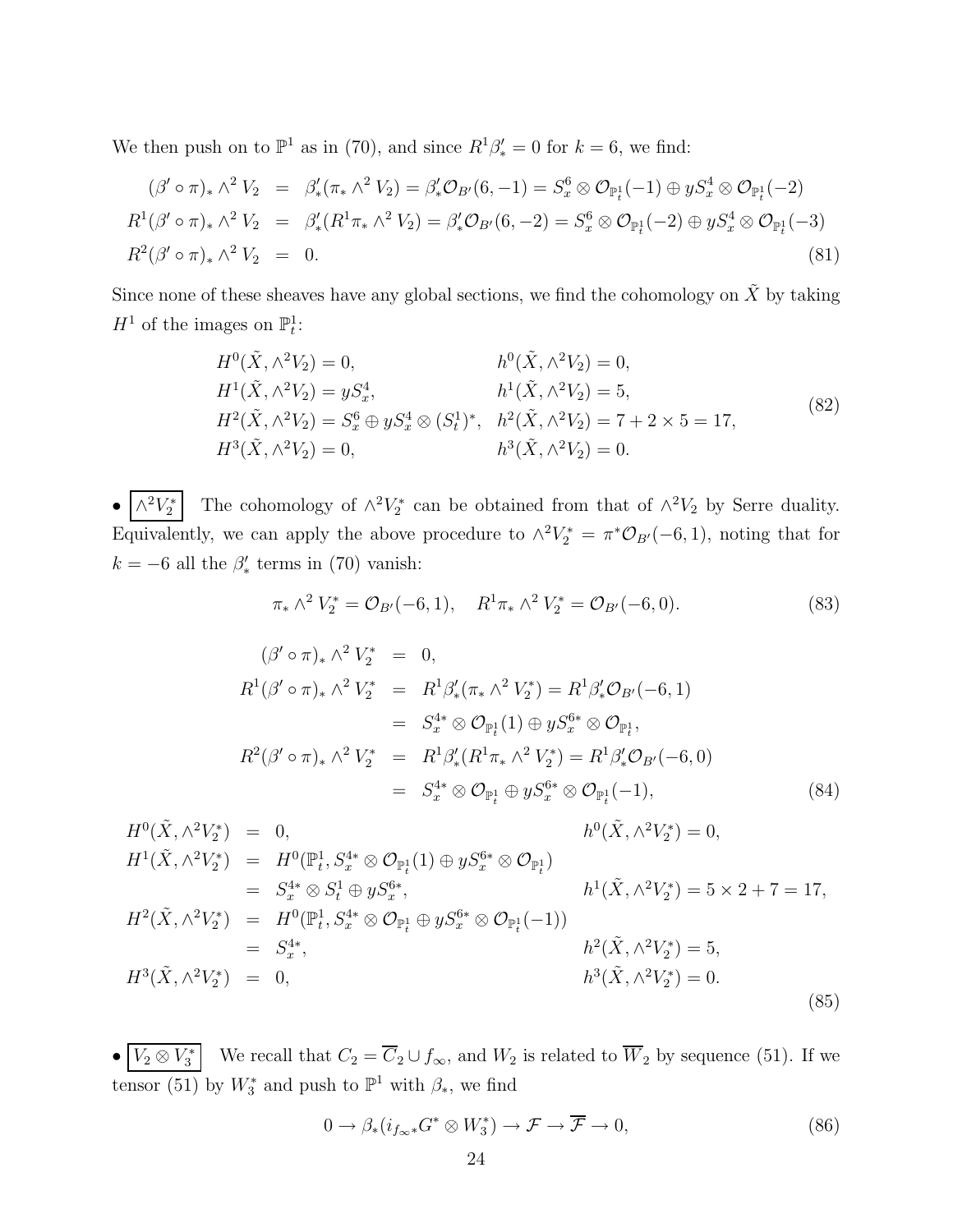where

$$
\mathcal{F} := R^1 \beta_*(W_2 \otimes W_3^*), \quad \overline{\mathcal{F}} := R^1 \beta_*(\overline{W}_2 \otimes W_3^*), \tag{87}
$$

and the last term in (86) is 0 because  $G^*$  has degree +1 on  $f_{\infty}$ . All the sheaves in (86) have finite support:

- $-\overline{\mathcal{F}}$  is supported on  $\beta(\overline{C}_2 \cap C_3)$ . If we choose things generically,  $\overline{C}_2 \cap C_3$  will consist of 12 points  $p_j$  in B', the image  $\beta(\overline{C}_2 \cap C_3)$  will consist of 12 distinct points  $\hat{p}_j := \beta(p_j) \in \mathbb{P}^1$ ,  $j = 1, \ldots, 12$ , and  $\overline{\mathcal{F}}$  will decompose as the sum of 12 rank 1 skyscraper sheaves  $\mathcal{F}_j$ near each  $\hat{p}_j$ :  $\overline{\mathcal{F}} = \bigoplus_{j=1}^{12} \mathcal{F}_j$ .
- $\beta_*(i_{f_{\infty}*}G^* \otimes W_3^*)$  is supported at  $\infty \in \mathbb{P}^1_t$ , and has rank 3 there. It can therefore be decomposed (non-canonically) as  $\bigoplus_{j=13}^{15} \mathcal{F}_j$ , with each  $\mathcal{F}_j$  a rank 1 skyscraper sheaf supported at  $\infty$ . For  $j = 13, 14, 15$  we use  $\hat{p}_j$  as another notation for the point  $\infty \in \mathbb{P}^1_t$ , the support of  $\mathcal{F}_j$ .
- − The sequence (86) splits, so  $\mathcal{F} = \bigoplus_{j=1}^{15} \mathcal{F}_j$ .

We can now combine this with formula (70) applied to  $L_2 \otimes L_3^* = \mathcal{O}_{B'}(5,0)$ , to compute  $H^1(\tilde{X}, V_2 \otimes V_3^*)$  $\binom{7*}{3}$ :

$$
H^1(\tilde{X}, V_2 \otimes V_3^*) = H^0(\mathbb{P}_t^1, R^1 \beta_*(W_2 \otimes W_3^*) \otimes \beta'_*(L_2 \otimes L_3^*))
$$
  
\n
$$
= H^0(\mathbb{P}_t^1, \mathcal{F} \otimes [S_x^5 \otimes \mathcal{O}_{\mathbb{P}_t^1} \oplus yS_x^3 \otimes \mathcal{O}_{\mathbb{P}_t^1}(-1)])
$$
  
\n
$$
= \bigoplus_{j=1}^{15} H^0(\mathbb{P}_t^1, \mathcal{F}_j) \otimes [S_x^5 \oplus yS_x^3 \otimes {\hat{p}_j \mathbb{C}}]. \tag{88}
$$

Here, we use the notation  $\{\hat{p}_j \mathbb{C}\}\subset S_t^{1*}$  for the line inside the 2-dimensional plane  $S_t^{1*}$ consisting of all points proportional to  $\hat{p}_j \in \mathbb{P}_t^1 = \mathbb{P}(S_t^{1*})$ . This line is the fiber at  $\hat{p}_j$  of the line bundle  $\mathcal{O}_{\mathbb{P}^1_t}(-1)$ . In particular, the dimension is

> $h^1({\tilde X}, V_2\otimes V_3^*$  $\binom{3}{3} = 150 = 15 \times [6+4].$  (89)

 $\bullet$   $\boxed{V_2^*\otimes V_3^*}$ From the Chern character formula (52) we know that  $W_2^* \simeq W_2 \otimes \mathcal{O}_{B'}(f)$ , and therefore

$$
R^1 \beta_*(W_2^* \otimes W_3^*) \simeq R^1 \beta_*(\beta^* \mathcal{O}_{\mathbb{P}_t^1}(1) \otimes W_2 \otimes W_3^*) = \mathcal{F} \otimes \mathcal{O}_{\mathbb{P}_t^1}(1). \tag{90}
$$

In analogy with (88) we therefore get

$$
H^{2}(\tilde{X}, V_{2}^{*} \otimes V_{3}^{*}) = H^{0}(\mathbb{P}_{t}^{1}, R^{1}\beta_{*}(W_{2}^{*} \otimes W_{3}^{*}) \otimes R^{1}\beta'_{*}(L_{2}^{*} \otimes L_{3}^{*}))
$$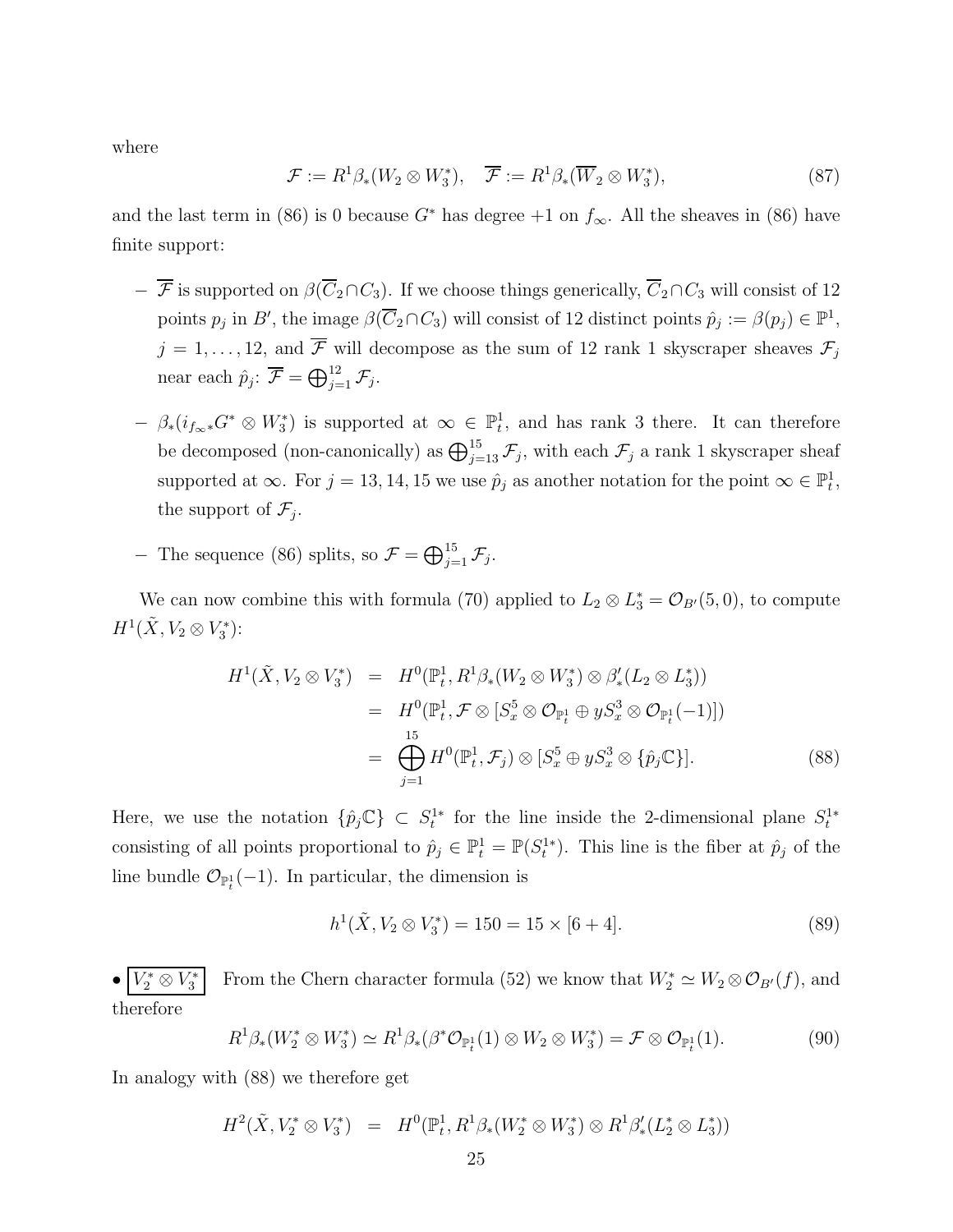$$
= H^0(\mathbb{P}_t^1, \mathcal{F} \otimes [yS_x^{1*}])
$$
  

$$
= \bigoplus_{j=1}^{15} H^0(\mathbb{P}_t^1, \mathcal{F}_j) \otimes yS_x^{1*},
$$
 (91)

and the dimension is

$$
h^2(\tilde{X}, V_2^* \otimes V_3^*) = 30 = 15 \times 2. \tag{92}
$$

 $\wedge^2 \tilde{V}$ We note that the short exact sequence (42) which defines  $\tilde{V}$  implies the exact sequence

$$
0 \to \wedge^2 V_2 \to \wedge^2 \tilde{V} \to Q \to 0 , \qquad (93)
$$

where Q is defined by the quotient of the map  $\wedge^2 V_2 \to \wedge^2 \tilde{V}$ . However, the natural map  $\wedge^2 \tilde{V}$  →  $\wedge^2 V_3$  factors through Q with the kernel  $V_2 \otimes V_3$ . A simple consistency check for this statement is by dimension counting. Recall that  $V_2$ ,  $V_3$  and  $\tilde{V}$  have rank 2, 3 and 5 respectively. Then, Q has dimension  $\frac{5\cdot 4}{2} - \frac{2\cdot 1}{2} = 9$  from (93),  $\wedge^2 V_3$  has dimension  $\frac{3\cdot 2}{2} = 3$ , so the kernel should have dimension  $9 - 3 = 6$ . This is indeed the dimension of  $V_2 \otimes V_3$ , which is  $2 \cdot 3 = 6$ . In summary, we have an intertwined pair of short exact sequences as follows.

$$
0
$$
\n
$$
\uparrow
$$
\n
$$
\uparrow
$$
\n
$$
\uparrow
$$
\n
$$
\uparrow
$$
\n
$$
\uparrow
$$
\n
$$
\uparrow
$$
\n
$$
\uparrow
$$
\n
$$
\uparrow
$$
\n
$$
\downarrow
$$
\n
$$
\uparrow
$$
\n
$$
\downarrow
$$
\n
$$
\downarrow
$$
\n
$$
\downarrow
$$
\n
$$
\downarrow
$$
\n
$$
\downarrow
$$
\n
$$
\downarrow
$$
\n
$$
\downarrow
$$
\n
$$
\downarrow
$$
\n
$$
\downarrow
$$
\n
$$
\downarrow
$$
\n
$$
\downarrow
$$
\n
$$
\downarrow
$$
\n
$$
\downarrow
$$
\n
$$
\downarrow
$$
\n
$$
\downarrow
$$
\n
$$
\downarrow
$$
\n
$$
\downarrow
$$
\n
$$
\downarrow
$$
\n
$$
\downarrow
$$
\n
$$
\downarrow
$$
\n
$$
\downarrow
$$
\n
$$
\downarrow
$$
\n
$$
\downarrow
$$
\n
$$
\downarrow
$$
\n
$$
\downarrow
$$
\n
$$
\downarrow
$$
\n
$$
\downarrow
$$
\n
$$
\downarrow
$$
\n
$$
\downarrow
$$
\n
$$
\downarrow
$$
\n
$$
\downarrow
$$
\n
$$
\downarrow
$$
\n
$$
\downarrow
$$
\n
$$
\downarrow
$$
\n
$$
\downarrow
$$
\n
$$
\downarrow
$$
\n
$$
\downarrow
$$
\n
$$
\downarrow
$$
\n
$$
\downarrow
$$
\n
$$
\downarrow
$$
\n
$$
\downarrow
$$
\n
$$
\downarrow
$$
\n
$$
\downarrow
$$
\n
$$
\downarrow
$$
\n
$$
\downarrow
$$
\n
$$
\downarrow
$$
\n
$$
\downarrow
$$
\n
$$
\downarrow
$$
\n
$$
\downarrow
$$
\n
$$
\downarrow
$$
\n
$$
\downarrow
$$
\n
$$
\downarrow
$$
\n
$$
\downarrow
$$

This then induces the following two long exact sequences in cohomology,

$$
0 \rightarrow H^{0}(\tilde{X}, \wedge^{2}V_{2}) \rightarrow H^{0}(\tilde{X}, \wedge^{2}\tilde{V}) \rightarrow H^{0}(\tilde{X}, Q) \rightarrow
$$
  
\n
$$
\rightarrow H^{1}(\tilde{X}, \wedge^{2}V_{2}) \rightarrow H^{1}(\tilde{X}, \wedge^{2}\tilde{V}) \rightarrow H^{1}(\tilde{X}, Q) \rightarrow
$$
  
\n
$$
\rightarrow H^{2}(\tilde{X}, \wedge^{2}V_{2}) \rightarrow H^{2}(\tilde{X}, \wedge^{2}\tilde{V}) \rightarrow H^{2}(\tilde{X}, Q) \rightarrow
$$
  
\n
$$
\rightarrow H^{3}(\tilde{X}, \wedge^{2}V_{2}) \rightarrow H^{3}(\tilde{X}, \wedge^{2}\tilde{V}) \rightarrow H^{3}(\tilde{X}, Q) \rightarrow 0,
$$
  
\n(95)

and

$$
0 \rightarrow H^{0}(\tilde{X}, V_{2} \otimes V_{3}) \rightarrow H^{0}(\tilde{X}, Q) \rightarrow H^{0}(\tilde{X}, \wedge^{2}V_{3}) \rightarrow
$$
  
\n
$$
\rightarrow H^{1}(\tilde{X}, V_{2} \otimes V_{3}) \rightarrow H^{1}(\tilde{X}, Q) \rightarrow H^{1}(\tilde{X}, \wedge^{2}V_{3}) \rightarrow
$$
  
\n
$$
\rightarrow H^{2}(\tilde{X}, V_{2} \otimes V_{3}) \rightarrow H^{2}(\tilde{X}, Q) \rightarrow H^{2}(\tilde{X}, \wedge^{2}V_{3}) \rightarrow
$$
  
\n
$$
\rightarrow H^{3}(\tilde{X}, V_{2} \otimes V_{3}) \rightarrow H^{3}(\tilde{X}, Q) \rightarrow H^{3}(\tilde{X}, \wedge^{2}V_{3}) \rightarrow 0.
$$
  
\n(96)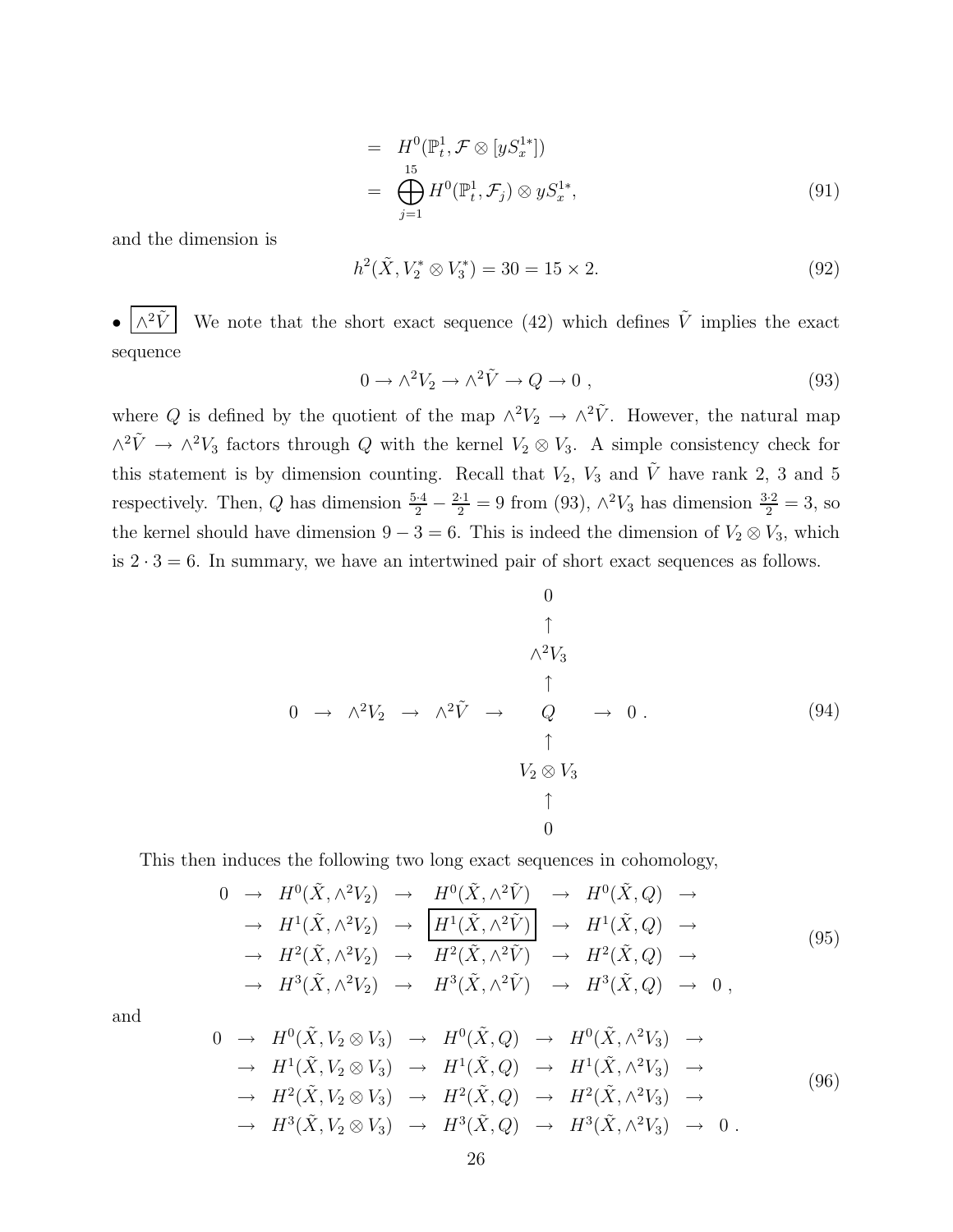We have boxed  $H^1(\tilde{X}, \wedge^2 \tilde{V})$  since it is the term we wish to compute.

First consider the second sequence (96). By the same arguments as (73), we have that

$$
H^{0}(\tilde{X}, V_{2} \otimes V_{3}) = H^{3}(\tilde{X}, V_{2} \otimes V_{3}) = H^{0}(\tilde{X}, \wedge^{2} V_{3}) = H^{3}(\tilde{X}, \wedge^{2} V_{3}) = 0.
$$
 (97)

It then follows from (96) that

$$
H^{0}(\tilde{X}, Q) = H^{3}(\tilde{X}, Q) = 0.
$$
\n(98)

Furthermore, using the Leray spectral sequence and the fact that  $\pi_* \wedge^2 V_3 = 0$  implies

$$
H^{1}(\tilde{X}, \wedge^{2}V_{3}) \simeq H^{0}(B', R^{1}\pi_{*} \wedge^{2}V_{3}). \tag{99}
$$

Now,

$$
R^{1}\pi_{*} \wedge^{2} V_{3} = \beta^{'*}(R^{1}\beta_{*} \wedge^{2} W_{3}) \otimes L_{3}^{\otimes 2}.
$$
 (100)

Therefore, pushing  $(100)$  down to  $\mathbb{P}^1$ ,  $(99)$  becomes

$$
H^{0}(B', R^{1}\pi_{*} \wedge^{2} V_{3}) = H^{0}(\mathbb{P}^{1}, (R^{1}\beta_{*} \wedge^{2} W_{3}) \otimes \beta'_{*}L_{3}^{\otimes 2}). \tag{101}
$$

Using (53), we see that  $L_3^{\otimes 2}$  has negative degree along a generic fiber. Therefore, assuming that the support of  $R^1\beta_* \wedge^2 W_3$  is on irreducible fibers,  $\beta'_* L_3^{\otimes 2}$  vanishes and

$$
H^{1}(\tilde{X}, \wedge^{2}V_{3}) = 0.
$$
 (102)

Substituting (97) and (102) into (96) implies

$$
H^1(\tilde{X}, Q) \simeq H^1(\tilde{X}, V_2 \otimes V_3) , \qquad (103)
$$

and that  $H^2(\tilde{X}, Q)$  fits into the short exact sequence

$$
0 \to H^2(\tilde{X}, V_2 \otimes V_3) \to H^2(\tilde{X}, Q) \to H^2(\tilde{X}, \wedge^2 V_3) \to 0. \tag{104}
$$

Having established these results, let us now consider the first sequence (95). Substituting (98) into (95) gives

$$
H^{0}(\tilde{X}, \wedge^{2} \tilde{V}) \simeq H^{0}(\tilde{X}, \wedge^{2} V_{2}), \qquad (105)
$$

and

$$
0 \to H^1(\tilde{X}, \wedge^2 V_2) \to \boxed{H^1(\tilde{X}, \wedge^2 \tilde{V})} \to H^1(\tilde{X}, Q) \to H^2(\tilde{X}, \wedge^2 V_2) \to \dots \tag{106}
$$

Putting (103) into (106) then leads to the exact sequence

$$
0 \to H^1(\tilde{X}, \wedge^2 V_2) \to \boxed{H^1(\tilde{X}, \wedge^2 \tilde{V})} \to H^1(\tilde{X}, V_2 \otimes V_3) \xrightarrow{M^T} H^2(\tilde{X}, \wedge^2 V_2) \to \dots \tag{107}
$$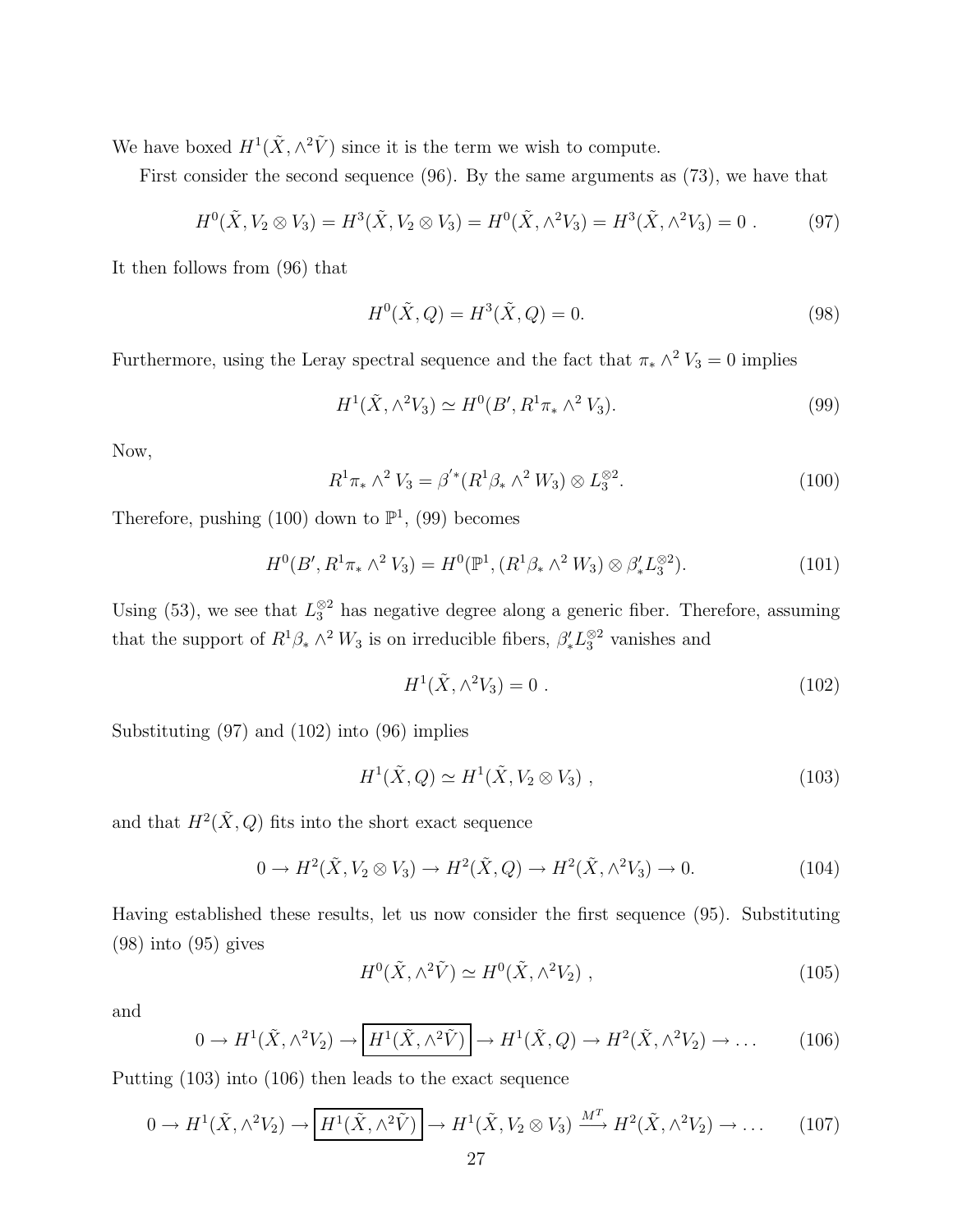with which we will determine the desired boxed term. In (107), we have explicitly labeled a map  $M^T$ , namely the coboundary map

$$
M^T: H^1(\tilde{X}, V_2 \otimes V_3) \to H^2(\tilde{X}, \wedge^2 V_2) . \tag{108}
$$

It is given by cup product with

$$
[\tilde{V}] \in H^1(\tilde{X}, V_3^* \otimes V_2) = \text{Ext}^1_{\tilde{X}}(V_3, V_2) , \qquad (109)
$$

the extension class of  $\tilde{V}$ , via the pairing

$$
\mathcal{M}^T: H^1(\tilde{X}, V_2 \otimes V_3) \times H^1(\tilde{X}, V_3^* \otimes V_2) \to H^2(\tilde{X}, \wedge^2 V_2) \nA \times B \to C.
$$
\n(110)

This can be dualized to

$$
\mathcal{M}: H^1(\tilde{X}, \wedge^2 V_2^*) \times H^1(\tilde{X}, V_3^* \otimes V_2) \to H^2(\tilde{X}, V_2^* \otimes V_3^*)
$$
  
\n
$$
C^* \times B \to A^*
$$
\n(111)

In formulas (85), (88) and (91) we have expressed the three cohomology groups in (111) as  $H^0$  on  $\mathbb{P}^1_t$  of appropriate sheaves. The naturality of our construction implies that the multiplication map  $M$  on cohomologies is itself induced from the natural multiplication map of the underlying sheaves on  $\mathbb{P}^1_t$ , namely:

$$
(S_x^{4*} \otimes \mathcal{O}_{\mathbb{P}_t^1}(1) \oplus yS_x^{6*} \otimes \mathcal{O}_{\mathbb{P}_t^1}) \otimes (\mathcal{F} \otimes [S_x^5 \otimes \mathcal{O}_{\mathbb{P}_t^1} \oplus yS_x^3 \otimes \mathcal{O}_{\mathbb{P}_t^1}(-1)]) \to \mathcal{F} \otimes yS_x^{1*}.
$$
 (112)

By taking global sections, we find that  $M$  is the product:

$$
\mathcal{M}: \left(S_x^{4*} \otimes S_t^1 \oplus yS_x^{6*}\right) \otimes \left(\bigoplus_{j=1}^{15} H^0(\mathbb{P}_t^1, \mathcal{F}_j) \otimes \left[S_x^5 \oplus yS_x^3 \otimes \{\hat{p}_j \mathbb{C}\}\right]\right) \to \bigoplus_{j=1}^{15} H^0(\mathbb{P}_t^1, \mathcal{F}_j) \otimes yS_x^{1*}.\tag{113}
$$

In particular, our M breaks into blocks. The three spaces involved in  $\mathcal M$  have dimensions 17, 150 and 30 respectively. This breaks into 15 blocks  $(j = 1, \ldots, 15)$ , each sending a  $17 \times 10$ dimensional space to a 2-dimensional space. Each block breaks further into a  $10 \times 4 \rightarrow 2$ sub-block and a  $7 \times 6 \rightarrow 2$  sub-block, corresponding to the products

$$
(S_x^{4*} \otimes S_t^1) \otimes (S_x^3 \otimes {\hat{p}_j \mathbb{C}}) \to S_x^{1*} \tag{114}
$$

and

$$
(S_x^{6*}) \otimes (S_x^5) \to S_x^{1*}, \tag{115}
$$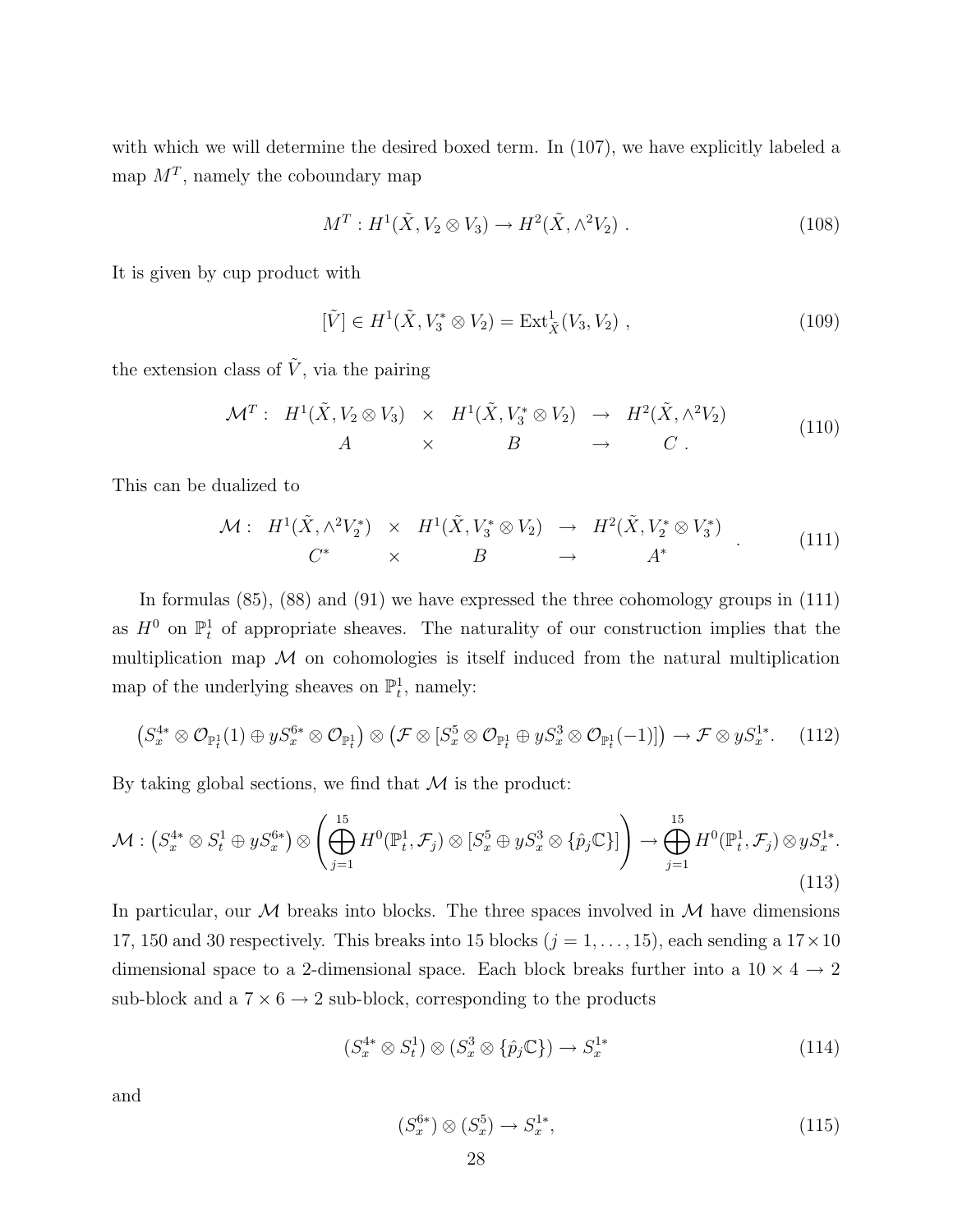respectively. (We have suppressed a  $yH^0(\mathcal{F}_j)$  factor on each side). The transpose  $M: C^* \to$ A<sup>\*</sup> of our map  $M^T$  is obtained from (113) by evaluating at the extension class  $[\tilde{V}] \in B$ . We can express this  $[\tilde{V}]$  in terms of its coefficients  $a_{i,j}$ ,  $i = 0, \ldots, 5, j = 1, \ldots, 15$  and  $b_{k,j}$ ,  $k = 0, \ldots, 3, j = 1, \ldots, 15$ , in the  $S_x^5$  and  $S_x^3$  factors respectively. Now the map  $S_x^{6*} \to S_x^{1*}$ given by the  $a_{i,j}$  is represented by the  $2 \times 6$  matrix

$$
M_{I,j} = \begin{pmatrix} a_{0,j} & \dots & a_{5,j} & 0 \\ 0 & a_{0,j} & \dots & a_{5,j} \end{pmatrix},
$$
 (116)

while the map  $S_x^{4*} \otimes S_t^1 \to S_x^{1*}$  given by the  $b_{k,j}$  is represented by the  $2 \times 10$  matrix

$$
M_{II,j} = \begin{pmatrix} b_{0,j}t_0(\hat{p}_j) & \dots & b_{3,j}t_0(\hat{p}_j) & 0 \\ 0 & b_{0,j}t_0(\hat{p}_j) & \dots & b_{3,j}t_0(\hat{p}_j) \end{pmatrix} \begin{pmatrix} b_{0,j}t_1(\hat{p}_j) & \dots & b_{3,j}t_1(\hat{p}_j) & 0 \\ 0 & b_{0,j}t_1(\hat{p}_j) & \dots & b_{3,j}t_1(\hat{p}_j) \end{pmatrix} .
$$
 (117)

So the full  $30 \times 17$  matrix M is then

$$
M = \begin{pmatrix} M_{I,1} & M_{II,1} \\ \vdots & \vdots \\ M_{I,15} & M_{II,15} \end{pmatrix} .
$$
 (118)

For a generic choice of the  $a_{i,j}$  and  $b_{k,j}$ , the rank of M is 17 and M is surjective. It is easy to see that this remains true also for generic  $\tau$ -invariant extension [V]. Plugging this, along with formulas  $(85)$  and  $(92)$ , into  $(107)$ , we find:

$$
h^1(\tilde{X}, \wedge^2 \tilde{V}) = 5 + 30 - 17 = 18.
$$
 (119)

Using Serre duality on  $\tilde{X}$  and the fact that  $\text{ind}(\tilde{V}) = \text{ind}(\wedge^2 \tilde{V}) = 6$  [36], it is now straightforward to determine the remaining cohomology groups of  $\tilde{V}$ ,  $\tilde{V}^*$ ,  $\wedge^2 \tilde{V}$  and  $\wedge^2 \tilde{V}^*$ .

## 5 The  $\mathbb{Z}_2$  Action

In subsection 3.3 we described the involutions  $\tau_B$ ,  $\tau_{B'}$ ,  $\tau$  acting compatibly on B, B' and  $\tilde{X}$ . The action of  $\tau_{B'}$  on line bundles on B' is specified in Table 3. In particular, the line bundles  $\mathcal{O}_{B'}(0, 1)$  and  $\mathcal{O}_{B'}(1, 0)$  are  $\tau$ -invariant. It follows that there are induced involutions  $\tau_{\mathbb{P}_t^1}$ ,  $\tau_{\mathbb{P}_x^1}$  that commute with the corresponding maps  $\beta': B' \to \mathbb{P}_t^1$ ,  $\chi: B' \to \mathbb{P}_x^1$ . We have already encountered the involution  $\tau_{\mathbb{P}^1_t}$  in subsection 3.2, where we denoted it simply  $\tau_{\mathbb{P}^1}$ . It sends  $t_0 \mapsto t_0$ ,  $t_1 \mapsto -t_1$ . We claim that  $\tau_{\mathbb{P}^1_x}$  is also a non-trivial involution, so with an appropriate choice of the coordinates  $x_0, x_1$  on  $\mathbb{P}^1_x$  (note that we never fixed these coordinates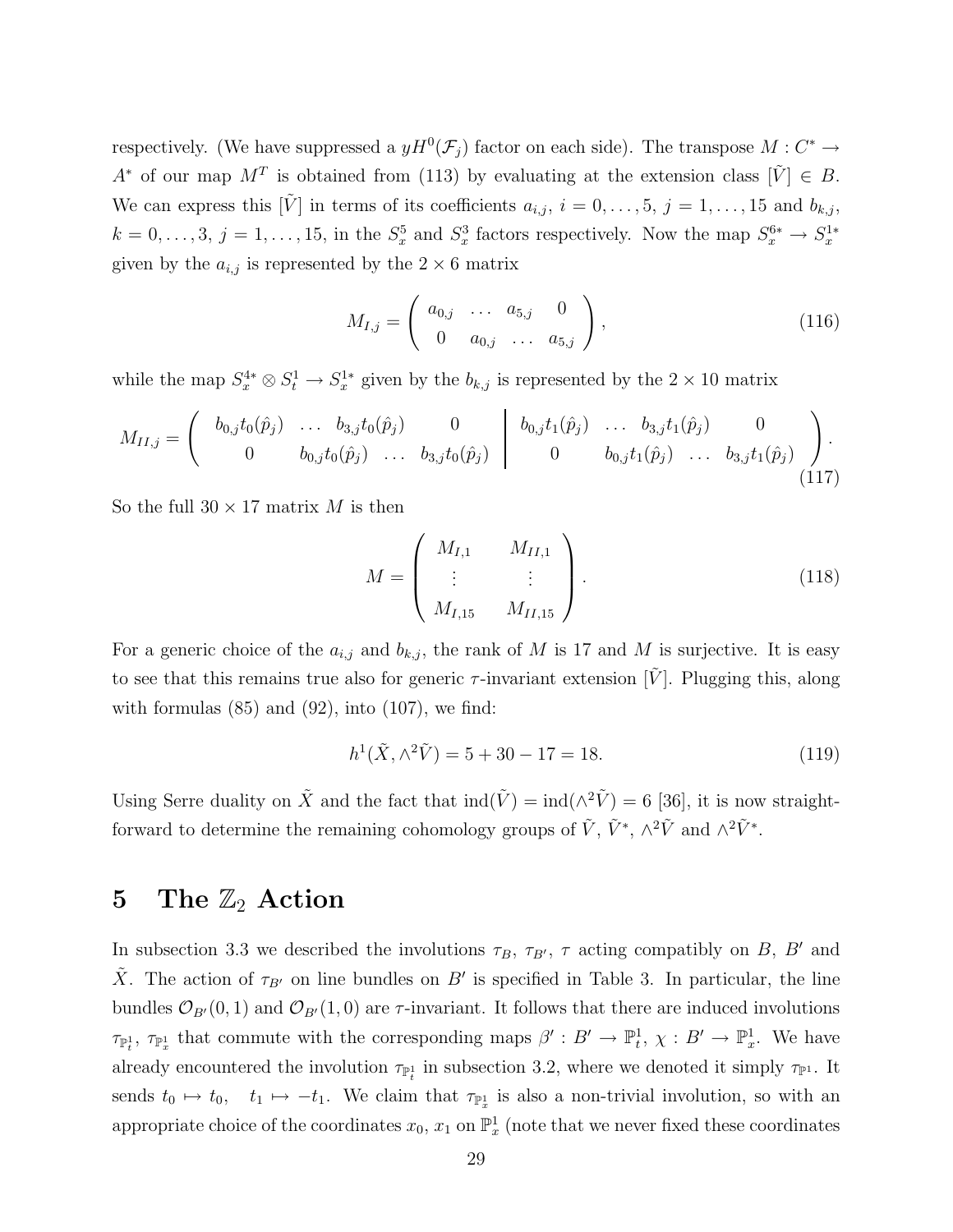up till now!) it acts as  $x_0 \mapsto x_0$ ,  $x_1 \mapsto -x_1$ . For this, we must determine the action of  $\tau$ on the  $\mathbb{P}^1$  family of rational curves r'. For a general, non-singular member of this family, all we learn from Table 3 is that it goes to another such. But the table also tells us the image under  $\tau_{B'}$  of each of the line bundles  $\mathcal{O}_{B'}(K_i^d)$ , as  $K_i^d$  runs over the 16 components of the 8 reducible curves in the system  $|r'|$ , specified in (58). Each of these has the property that  $K_i^d$ is the only effective curve in its class:  $h^0(B', K_i^d) = 1$ . So we can deduce from Table 3 not only the cohomology class of the image, but the actual physical image:

$$
K_2^d \leftrightarrow K_3^d, \quad K_1^d \leftrightarrow K_9^d, \quad K_4^d \leftrightarrow K_7^{3-d}, \quad K_6^d \leftrightarrow K_8^{3-d}.\tag{120}
$$

At any rate, this clearly demonstrates that  $\tau_{\mathbb{P}^1_x}$  is not the identity, as claimed.

Via the map  $\Delta$ , our surface B' is a double cover of  $\mathsf{Q} = \mathbb{P}^1_t \times \mathbb{P}^1_x$ . Its equation can be written explicitly as

$$
y^2 = F_{4,2}(x,t),\tag{121}
$$

with  $F_{4,2}(x, t)$  a bihomogeneous polynomial, of degree 4 in  $x_0, x_1$  and of degree 2 in  $t_0, t_1$ . By (64), y is a section of  $\mathcal{O}_{B'}(2,1)$  which vanishes on the ramification locus  $Ram_{\Delta}$ . Since  $Ram_{\Delta}$  goes to itself under  $\tau_{B'}$ , y must go to a multiple of itself. Since  $\tau_{B'}$  is an involution, this multiple is  $\pm 1$ , so in particular  $F_{4,2}$  must be invariant (rather than anti-invariant). From (64), it follows that either  $\tau_{B'}y = y$  or  $\iota\tau_{B'}y = y$ . Both involutions  $\tau_{B'}$ ,  $\iota\tau_{B'}$  have the same properties. So by relabelling  $\iota\tau_{B'}$  as  $\tau_{B'}$  if necessary, we may as well assume that the action of  $\tau_{B'}$  is given explicitly by:

$$
t_0 \mapsto t_0, \quad t_1 \mapsto -t_1, \quad x_0 \mapsto x_0, \quad x_1 \mapsto -x_1, \quad y \mapsto y. \tag{122}
$$

In subsection 3.4 we chose compatible actions of  $\tau$  on  $V_2$ ,  $V_3$  and  $\tilde{V}$ . It turns out that the particle spectrum on  $X$  is independent of these choices and is precisely half the spectrum on  $\tilde{X}$  which we computed above. We compute it as follows.

 $\bullet$   $H^1(\tilde{X}, \tilde{V})$  $(\tilde{X}, \tilde{V})$  We have identified  $H^1(\tilde{X}, \tilde{V})$  with  $H^0(f_\infty, G^*)\otimes H^0(f'_0)$  $U_0', L_2$ ) in (75), (77). We plug  $k = 3, l = 0$  into formula (66), and restrict the double cover  $\Delta : B' \to \mathbb{Q}$  to  $\chi : f'_0 \to \mathbb{P}^1_x$ , finding:

$$
\chi_* \mathcal{O}_{f'_0}(3r') = \mathcal{O}_{\mathbb{P}^1_x}(3) \oplus y\mathcal{O}_{\mathbb{P}^1_x}(1). \tag{123}
$$

We get a natural identification of  $H^0(f_0)$  $U'_0, L_2$ ) =  $H^0(f'_0)$  $(122)$  with  $S_x^3 \oplus yS_x^1$ . From (122) we see that the  $\tau$  action on this 6-dimensional space has a 3-dimensional invariant subspace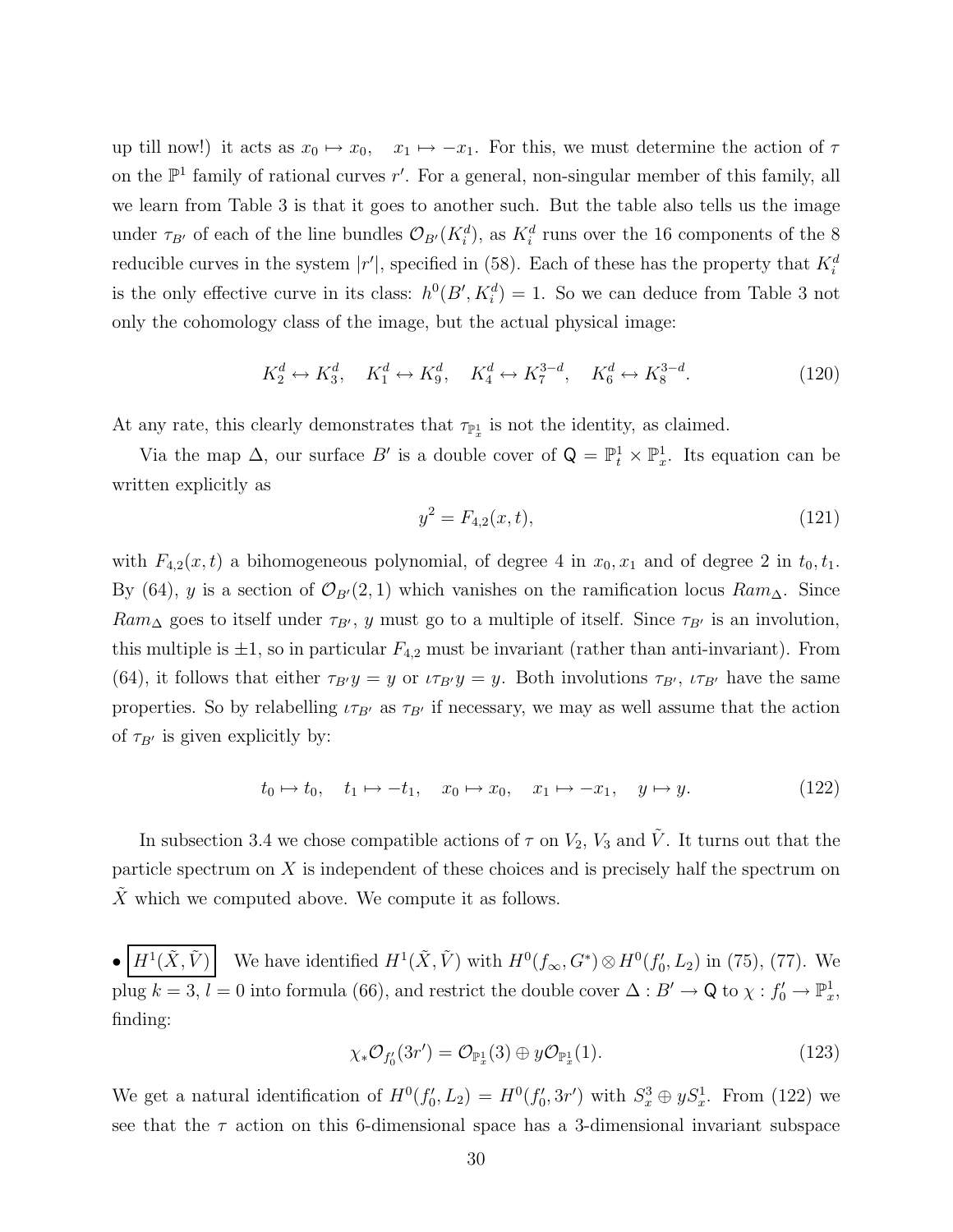and 3-dimensional anti-invariant subspace. There is also a  $\tau$ -action on the 1-dimensional  $H^0(f_\infty, G^*)$ , which must be either invariant or anti-invariant. Either way, we find:

$$
h^{1}(\tilde{X}, \tilde{V})_{+} = 3, \quad h^{1}(\tilde{X}, \tilde{V})_{-} = 3.
$$
 (124)

•  $\left| H^1(\tilde{X}, \wedge^2 \tilde{V}) \right|$  From the identification of  $H^1(\tilde{X}, \wedge^2 V_2)$  with  $yS_x^4$  in (82), we see that

$$
h^{1}(\tilde{X}, \wedge^{2} V_{2})_{+} = 3, \quad h^{1}(\tilde{X}, \wedge^{2} V_{2})_{-} = 2,
$$
\n(125)

while the identification of  $H^2(\tilde{X}, \wedge^2 V_2)$  with  $S_x^6 \oplus yS_x^4 \otimes (S_t^1)^*$  gives

$$
h^{2}(\tilde{X}, \wedge^{2}V_{2})_{+} = 4 + 5 = 9, \quad h^{2}(\tilde{X}, \wedge^{2}V_{2})_{-} = 3 + 5 = 8.
$$
 (126)

On the other hand, we saw in (91) that  $H^1(\tilde{X}, V_2 \otimes V_3)$  is dual to  $\bigoplus_{j=1}^{15} H^0(\mathbb{P}^1_t, \mathcal{F}_j) \otimes (yS_x^{1*})$ . Again, the action of  $\tau$  on the 2-dimensional space  $yS_x^{1*}$  has 1-dimensional invariants and 1-dimensional anti-invariants, so regardless of its action on the 15 1-dimensional spaces  $H^0(\mathbb{P}^1_t, \mathcal{F}_j)$ , we get:

$$
h^{1}(\tilde{X}, V_{2} \otimes V_{3})_{+} = 15, \quad h^{1}(\tilde{X}, V_{2} \otimes V_{3})_{-} = 15.
$$
 (127)

Combining the last three formulae with (107) and recalling that  $M<sup>T</sup>$  is  $\tau$ -equivariant (since it is cup product with the class  $\tilde{V}$ , which was taken in subsection 3.4 to be  $\tau$ -invariant), we see that for those generic choices to which (119) applies we have:

$$
h^{1}(\tilde{X}, \wedge^{2} \tilde{V})_{+} = 3 + 15 - 9 = 9, \quad h^{1}(\tilde{X}, \wedge^{2} \tilde{V})_{-} = 2 + 15 - 8 = 9.
$$
 (128)

•  $\left| H^1(\tilde{X}, \tilde{V}^*) \right|$  and  $H^1(\tilde{X}, \wedge^2 \tilde{V}^*)$  The spectrum also requires the terms  $H^1(\tilde{X}, \tilde{V}^*)$  and  $H^1(\tilde{X}, \wedge^2 \tilde{V}^*)$ . These can be obtained from the three-family condition (C3) in (36), in conjunction with the index theorem (147), as well as Serre duality (142) presented in the Appendix. Together with the fact that  $H^0(\tilde{X}, \tilde{V}), H^0(\tilde{X}, \tilde{V}^*) = H^3(\tilde{X}, \tilde{V})^*, H^0(\tilde{X}, \wedge^2 \tilde{V}),$  and  $H^0(\tilde{X}, \wedge^2 \tilde{V}^*) = H^3(\tilde{X}, \wedge^2 \tilde{V})^*$  all vanish, we have that

$$
-h^{1}(\tilde{X}, U_{i}(\tilde{V})) + h^{1}(\tilde{X}, U_{i}(\tilde{V}^{*})) = 6, \qquad U_{i}(\tilde{V}) = \tilde{V}, \quad \wedge^{2} \tilde{V} . \tag{129}
$$

In fact, a  $\mathbb{Z}_2$ -graded version of the index theorem implies the stronger result that

$$
-h^{1}(\tilde{X}, U_{i}(\tilde{V}))_{(\pm)} + h^{1}(\tilde{X}, U_{i}(\tilde{V}^{*}))_{(\pm)} = 3, \qquad U_{i}(\tilde{V}) = \tilde{V}, \quad \wedge^{2} \tilde{V} \ . \tag{130}
$$

Alternatively, we can think of it as the index theorem applied to each of the  $\tau$ -invariant and anti-invariant pieces of the cohomology.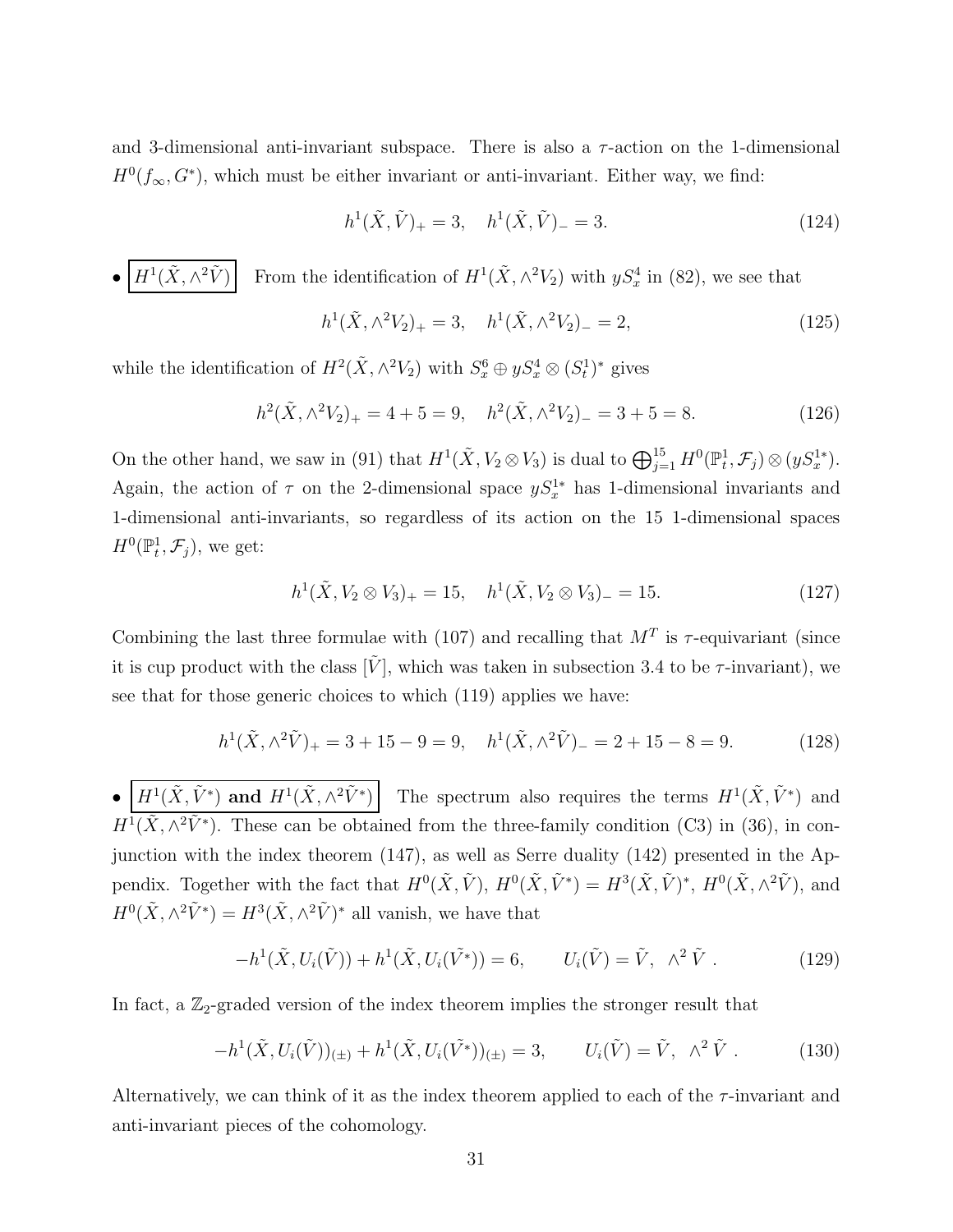Therefore, combining (130) with (124), we have that

$$
h^{1}(\tilde{X}, \tilde{V}^{*})_{+} = 6, \quad h^{1}(\tilde{X}, \tilde{V}^{*})_{-} = 6.
$$
\n(131)

Similarly, combining (130) with (128), we have that

$$
h^{1}(\tilde{X}, \wedge^{2} \tilde{V})_{+} = 12, \quad h^{1}(\tilde{X}, \wedge^{2} \tilde{V})_{-} = 12.
$$
 (132)

Let us summarize the conclusions of the last two sections. It is convenient to introduce the following notation. Consider, for example, the cohomology group  $H^1(\tilde{X}, \tilde{V})$ . We showed in Section 4 and Section 5 that  $h^1(\tilde{X}, \tilde{V}) = 6$  and  $h^1(\tilde{X}, \tilde{V})_{(+)} = h^1(\tilde{X}, \tilde{V})_{(-)} = 3$  respectively. Henceforth, we will express both of these facts by writing

$$
H^{1}(\tilde{X}, \tilde{V}) = \mathbb{C}^{3}_{(+)} \oplus \mathbb{C}^{3}_{(-)}.
$$
\n(133)

Using this notation, we encapsulate the results of Section 4 and Section 5 in Table 4.

| $U_i$           | $H^q(\tilde{X},U_i(\tilde{V}))$                 | $R_i$           | $h^q(\tilde{X},U_i(\tilde{V}))$ | $A_j$          | $\mathbb{C}^r_{(\pm)}$<br>$\mathbb{C}^s$<br>$\oplus$ |
|-----------------|-------------------------------------------------|-----------------|---------------------------------|----------------|------------------------------------------------------|
| 1               | $H^0(\tilde{X}, \mathcal{O}_{\tilde{X}})$       | 24              | 1                               | 0              | $\mathbb{C}^1_{++}$                                  |
| 10              | $\overline{H^1(\tilde{X}, \wedge^2 \tilde{V})}$ | 5               | 18                              | 0              | $\mathbb{C}^9_{(+)}$                                 |
|                 |                                                 |                 |                                 | 1              | $\mathbb{C}^9_{(-)}$                                 |
| $\overline{10}$ | $H^1(\tilde{X}, \wedge^2 \tilde{V}^*)$          | $\overline{5}$  | 24                              | $\Omega$       | $\mathbb{C}_{(+)}^{12}$                              |
|                 |                                                 |                 |                                 | 1              | $\mathbb{C}^{12}_1$                                  |
| 5               | $H^1(\tilde{X}, \tilde{V})$                     | $\overline{10}$ | 6                               | $\Omega$       | $\mathbb{C}^3_{++}$                                  |
|                 |                                                 |                 |                                 | $\mathbf{1}$   | $\mathbb{C}^3_{\mathbb{C}}$                          |
| $\overline{5}$  | $H^1(\tilde{X}, \tilde{V}^*)$                   | 10              | 12                              | $\overline{0}$ | $\mathbb{C}^6_{\underline{(+)}}$                     |
|                 |                                                 |                 |                                 | 1              | $\mathbb{C}^6$                                       |

Table 4: The dimensions and  $\mathbb{Z}_2$  actions on the cohomology spaces  $H^q(\tilde{X}, U_i(\tilde{V}))$ .

## 6 Low Energy Spectrum

We know from the discussion in Section 2, and specifically from equation (30), that the multiplicities of the representations  $B_{ij}$  of the low energy gauge group are determined by  $(H^q(\tilde{X}, U_i(\tilde{V})) \otimes A_j)^{\rho'(F)}$ , the invariant part of  $H^q(\tilde{X}, U_i(\tilde{V})) \otimes A_j$  under the joint action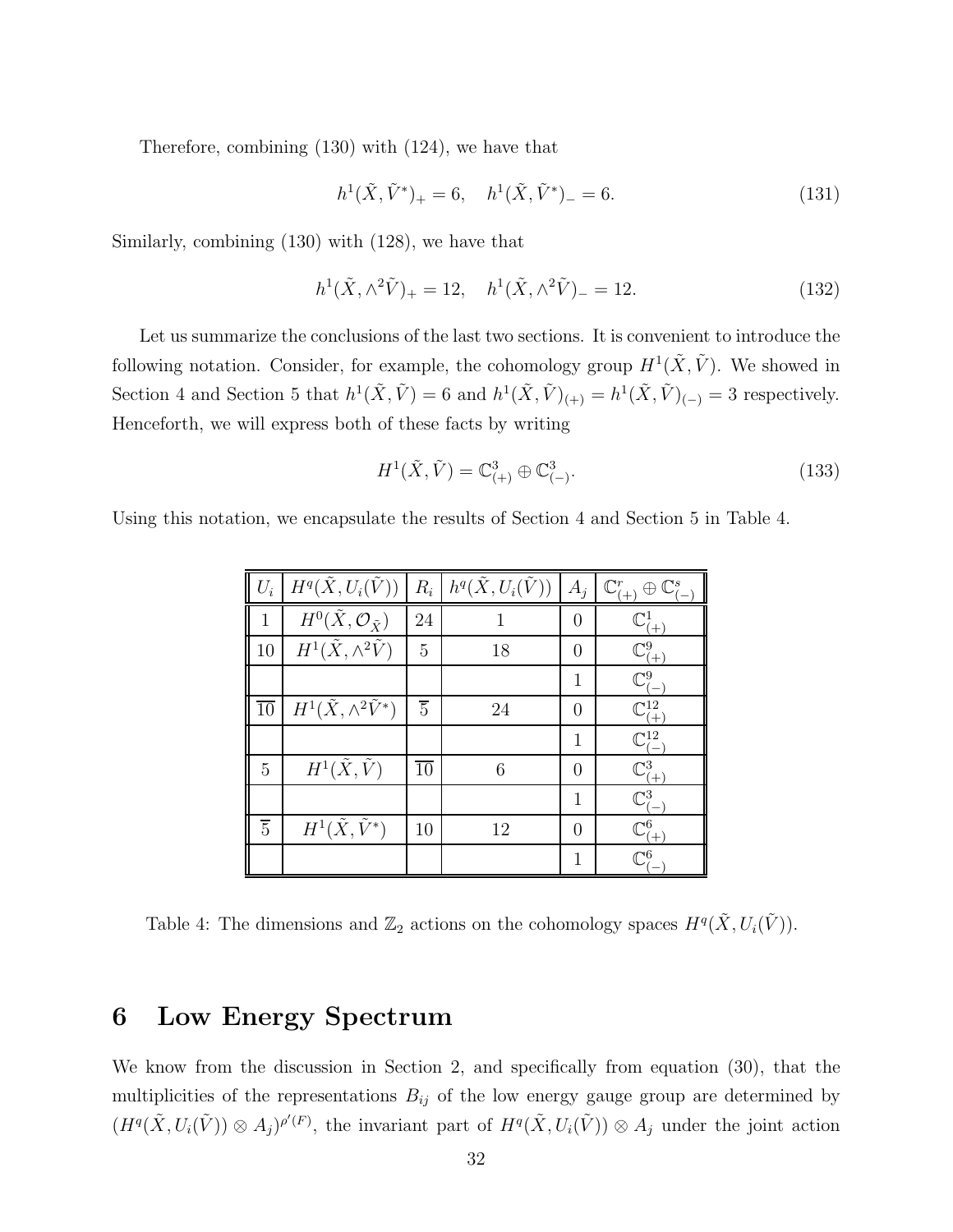of  $\mathbb{Z}_2$  on  $H^q(\tilde{X}, U_i(\tilde{V}))$  and  $A_j$ . By combining the results in Table 2 with the  $\mathbb{Z}_2$  action on the cohomology groups listed in Table 4, we can now compute the complete low energy spectrum of our theory. The associated multiplets descend to  $X = \tilde{X}/\mathbb{Z}_2$  to form the  $(SU(3)_C \times SU(2)_L \times U(1)_Y)/\mathbb{Z}_6$  particle physics spectrum. The results are listed in Table 5. The representation  $R_i = 1$ , corresponding to the moduli  $H^0(\tilde{X}, \text{ad}\tilde{V})$ , is not presented.

| $R_i$           | $A_i$          | $(H^q(\tilde{X},U_i(\tilde{V}))\otimes A_i)^{\rho'(F)}$ | $B_{ij}$                                |
|-----------------|----------------|---------------------------------------------------------|-----------------------------------------|
| 24              | $\overline{0}$ | $\mathbb{C}^1_{(\pm)}$                                  | $(8,1)_0 \oplus (1,3)_0 \oplus (1,1)_0$ |
| $\overline{5}$  | 0              | $\mathbb{C}^9_{\textcolor{black}{(\pm)}}$               | $(3,1)_{-2}$                            |
|                 | $\mathbf{1}$   | $\mathbb{C}^9_{(-)}$                                    | (1,2) <sub>3</sub>                      |
| $\overline{5}$  | $\theta$       | $\mathbb{C}^{12}_{(+)}$                                 | $(\overline{3},1)_2$                    |
|                 | 1              | $\mathbb{C}^{12}_{\ell-}$                               | $(1,2)_{-3}$                            |
| $\overline{10}$ | $\overline{0}$ | $\mathbb{C}^3_{(+)}$                                    | $(3,1)4 \oplus (1,1)-6$                 |
|                 | 1              | $\mathbb{C}^3_{\underline{(-)}}$                        | $(\overline{3},2)_{-1}$                 |
| 10              | $\theta$       | $\mathbb{C}_{(+)}^6$                                    | $(\overline{3},1)_{-4} \oplus (1,1)_6$  |
|                 | 1              | $\mathbb{C}^6$                                          | $(3,2)_1$                               |

Table 5: The particle spectrum of the low-energy  $(SU(3)_C \times SU(2)_L \times U(1)_Y)/\mathbb{Z}_6$  theory. The  $A_j$  correspond to characters of the  $\mathbb{Z}_2$  representations on  $R_i$ . The  $U(1)$  charges listed are  $w = 3Y$ .

To begin with, the spectrum contains one copy of vector supermultiplets transforming under  $(SU(3)_C \times SU(2)_L \times U(1)_Y)/\mathbb{Z}_6$  as

$$
(8,1)0 \oplus (1,3)0 \oplus (1,1)0.
$$
 (134)

Contained in these multiplets are the gauge connections for  $SU(3)_C$ ,  $SU(2)_L$  and  $U(1)_Y$ respectively. Furthermore, it contains three families of quarks and lepton superfields, each family transforming as

$$
(3,2)_1, \quad (\overline{3},1)_{-4}, \quad (\overline{3},1)_2 \tag{135}
$$

and

$$
(1,2)_{-3}, \quad (1,1)_6 \tag{136}
$$

respectively. Each of these multiplets is a chiral superfield, none of which has a conjugate partner. However, there are additional chiral superfields in the spectrum. It follows from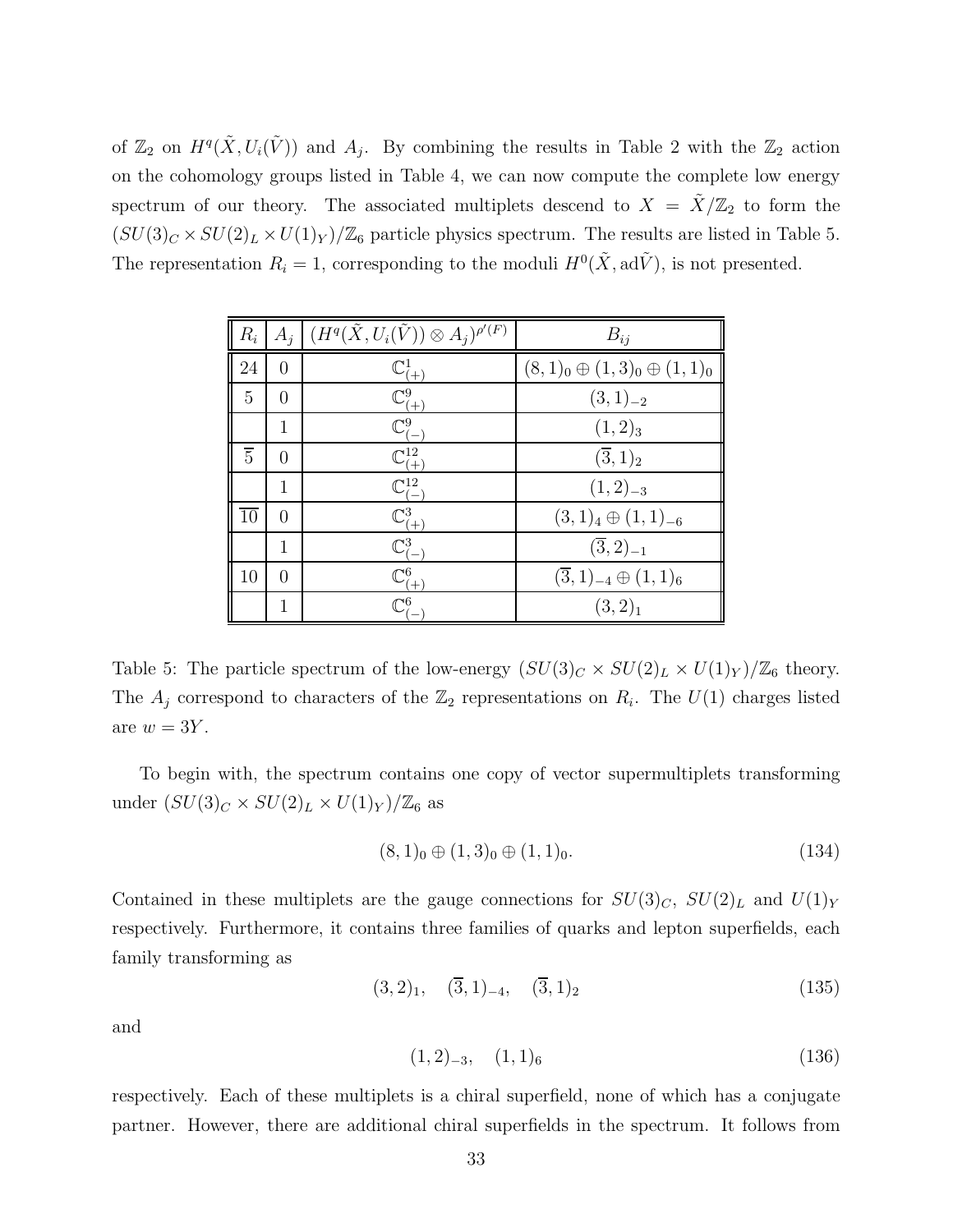Table 5 that these occur as conjugate pairs of the  $(SU(3)_C \times SU(2)_L \times U(1)_Y)/\mathbb{Z}_6$  representations

$$
(3,1)_{-2}, (1,2)_3 \t\t(137)
$$

and

$$
(3,1)4 \oplus (1,1)-6, \quad (\overline{3},2)-1.
$$
 (138)

These multiplets represent extra matter in the spectrum, such as Higgs and other exotic fields.

Let us explain how the quark/lepton fermions and conjugate pairs arise. Consider, for example, the  $B_{ij}$  representations  $(\overline{3}, 2)_{-1}$  and  $(3, 2)_1$ , corresponding to the  $\overline{10}$  and 10 representations respectively. From Table 5, we see that there are 3 copies of  $(3, 2)_{-1}$  and 6 copies of  $(3,2)_1$ . Note that  $6-3=3$  copies of  $(3,2)_1$  are unpaired, as a consequence of the index theorem. Each unpaired  $(3, 2)_1$  multiplet contributes to a single quark/lepton generation, as in (135). This leaves 3 conjugate pairs of  $(3,2)_{-1}$  and  $(3,2)_1$  superfields. Being non-chiral pairs, these do not contribute to a quark/lepton family but, rather, are additional supermultiplets as listed in (137) and (138).

It remains to enumerate the number of additional superfields. From Table 5, we see that the spectrum has

$$
n_{(3,1)_{-2}} = 9, \quad n_{(1,2)_3} = 9 \tag{139}
$$

and

$$
n_{(3,1)_4 \oplus (1,1)_{-6}} = 3, \quad n_{(\overline{3},2)_{-1}} = 3 \tag{140}
$$

copies of (137) and (138) respectively. The multiplicity  $n_{(1,2)3}$  corresponds to the number of Higgs doublet conjugate pairs in the low energy spectrum. The remaining multiplets in (137) and (138) are exotic.

We conclude that the low energy spectrum of the simple, representative model discussed in this paper includes the requisite three chiral families of quarks and leptons. Additionally, it naturally has Higgs doublet supermultiplet pairs. Unfortunately, the spectrum contains extra, exotic chiral supermultiplets which, potentially, are phenomenologically unacceptable. However, these conjugate pairs of exotic multiplets may couple to the moduli fields coming from  $H^1(X, V \otimes V^*)$  to form mass terms. If the moduli can acquire a sufficiently high vacuum expectation value, then the exotics multiplets will decouple at low energy and be compatible with phenomenology. These couplings will be discussed elsewhere.

Armed with the technology developed in this paper, one can now compute the spectra of standard-like models based on arbitrary stable vector bundles on a wide range of ellip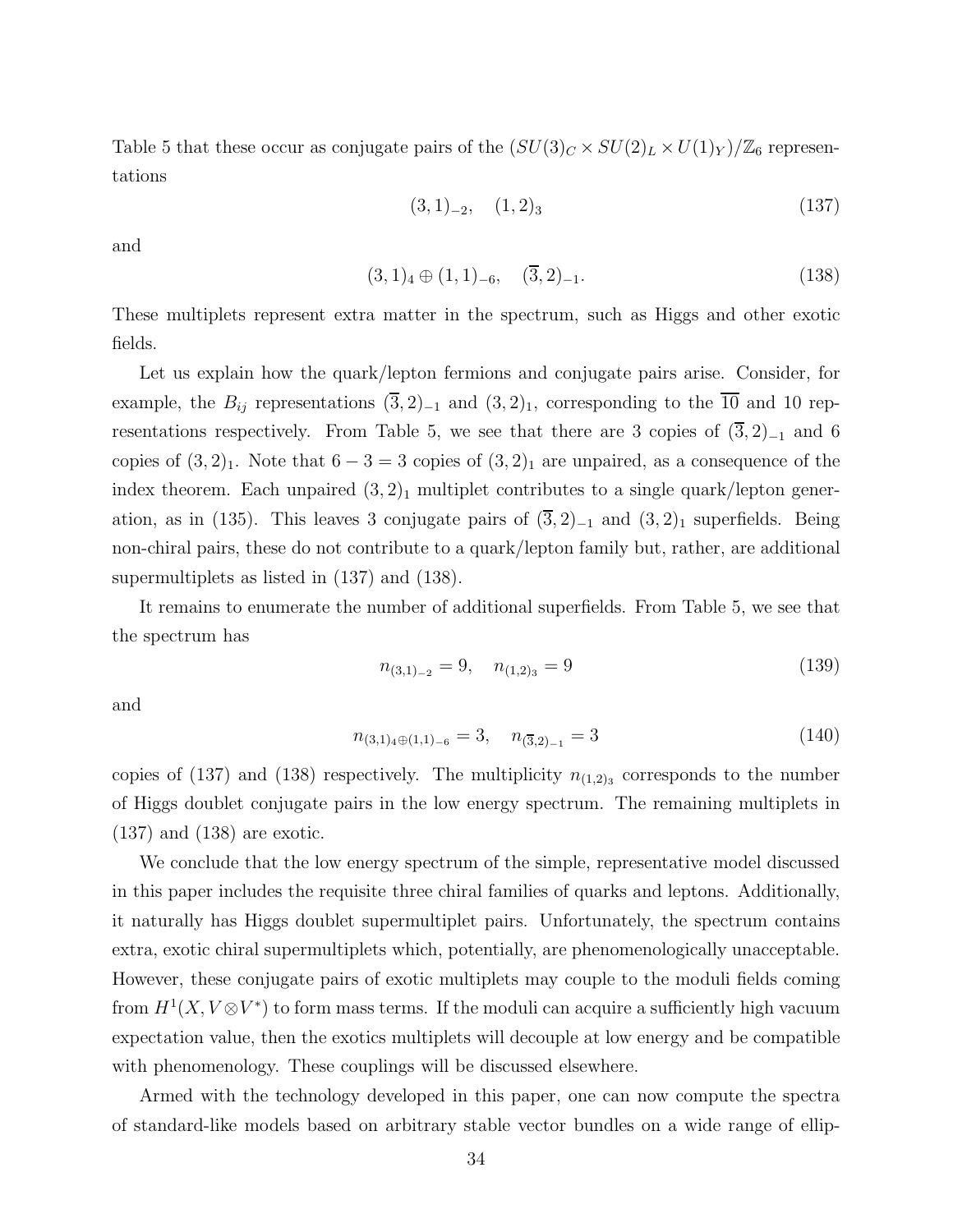tically fibered Calabi-Yau threefolds. These spectra can be constrained to always contain three families of quarks and leptons. We are presently searching for such vacua with a phenomenologically acceptable number of Higgs doublets and, hopefully, no exotic matter.

Acknowledgements We are grateful to Volker Braun and Tony Pantev for enlightening discussions. R. D. would like to acknowledge conversations with Jacques Distler. This Research was supported in part by the Department of Physics and the Maths/Physics Research Group at the University of Pennsylvania under cooperative research agreement DE-FG02- 95ER40893 with the U. S. Department of Energy and an NSF Focused Research Grant DMS0139799 for "The Geometry of Superstrings." R. D. is partially supported by an NSF grant DMS 0104354. R. R. is also supported by the Department of Physics and Astronomy of Rutgers University under grant DOE-DE-FG02-96ER40959.

## A Some Useful Mathematical Facts

In this Appendix, we present some useful mathematical facts used throughout the paper [60, 61, 62]. The first is Serre duality, which implies that for a sheaf  $\mathcal F$  on an n-fold X

$$
H^{q}(X,\mathcal{F}) \simeq H^{n-q}(X,\mathcal{F}^* \otimes K_X)^*,\tag{141}
$$

where  $K_X$  is the canonical bundle of X. For our Calabi-Yau threefold  $\tilde{X}$  and sheaf  $U_i(\tilde{V})$ on  $\hat{X}$ , (141) simplifies to

$$
H^q(\tilde{X}, U_i(\tilde{V})) \simeq H^{3-q}(\tilde{X}, U_i(\tilde{V})^*)^*,
$$
\n(142)

where we have used the fact that  $K_{\tilde{X}}$  on a Calabi-Yau manifold is trivial.

The second tool we use is the Atiyah-Singer index theorem, which implies that on our Calabi-Yau threefold  $X$ 

$$
\operatorname{ind}(U_i(\tilde{V})) = \sum_{q=0}^3 (-1)^q h^q(\tilde{X}, U_i(\tilde{V})) = \int_{\tilde{X}} \operatorname{ch}(U_i(\tilde{V})) \wedge \operatorname{td}(\tilde{X}) = \frac{1}{2} \int_{\tilde{X}} c_3(U_i(\tilde{V})) . \tag{143}
$$

The three-generation condition means that on  $X$ , ind(V) is equal to three [1], which implies that on the cover  $\tilde{X}$  [49, 50],

$$
\operatorname{ind}(\tilde{V}) = |\mathbb{Z}_2| \times 3 = 6,\tag{144}
$$

or,

$$
c_3(\tilde{V}) = 12.\t(145)
$$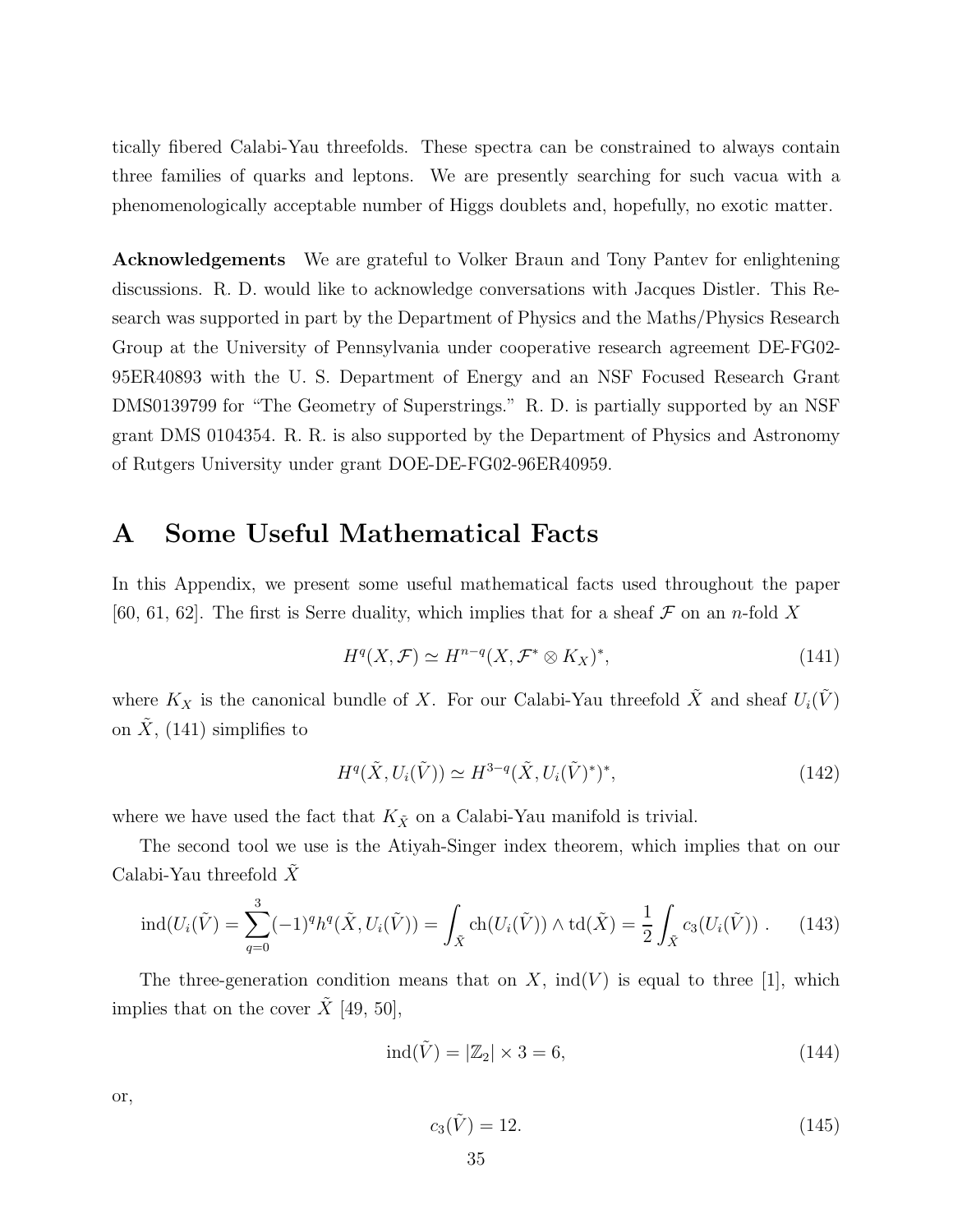This is the origin of the condition (C3) in (36).

In this paper, we apply the index theorem in the two cases  $U_i(\tilde{V}) = \tilde{V}$  and  $\wedge^2 \tilde{V}$ . It was shown in Appendix A of [36] that for our  $SU(5)$  bundle  $\tilde{V}$ 

$$
c_3(\wedge^2 \tilde{V}) = c_3(\tilde{V}) = 12.
$$
\n(146)

Therefore, in these cases, (143) simplifies to

$$
\sum_{q=0}^{3} (-1)^{q} h^{q}(\tilde{X}, U_{i}(\tilde{V})) = 6, \qquad U_{i}(\tilde{V}) = \tilde{V}, \ \wedge^{2} \tilde{V} . \tag{147}
$$

An important tool for computing cohomology groups of vector bundles or, more generally, coherent sheaves on fibered spaces is the Leray spectral sequence. Consider the map  $\pi$ :  $\tilde{X} \to B'$  and a sheaf F on  $\tilde{X}$ . The Leray spectral sequence for the map  $\pi$  will relate the cohomologies of  $\mathcal F$  on  $\tilde X$  to the cohomologies of the higher direct image sheaves  $R^i\pi_*\mathcal F$  on B'. For a general map, the sequence is rather complicated. However, in the case of  $\pi$  being an elliptic fibration, it will degenerate to a simpler long exact sequence.

To begin with, consider the definition of  $R^0\pi_*\mathcal{F} = \pi_*\mathcal{F}$ . It is a sheaf on B' given by

$$
\pi_* \mathcal{F}(U) = \mathcal{F}(\pi^{-1}(U)) = H^0(\pi^{-1}(U), \mathcal{F}|_{\pi^{-1}(U)})
$$
\n(148)

for any open set  $U \subset B'$ . The definition (148) generalizes to the higher image sheaves as

$$
R^{i}\pi_{*}\mathcal{F}(U) = H^{i}(\pi^{-1}(U), \mathcal{F}|_{\pi^{-1}(U)}) ,
$$
\n(149)

for sufficiently small  $U.$  It follows that for the map  $\pi:\tilde{X}\rightarrow B'$ 

$$
R^{i}\pi_{*}\mathcal{F}(U) = 0, \qquad i > \dim \pi^{-1}(U) . \tag{150}
$$

In our case, the Leray spectral sequence degenerates to the long exact sequence

$$
\begin{array}{rcl}\n0 & \to & H^1(B', \pi_*\mathcal{F}) \quad \to & H^1(\tilde{X}, \mathcal{F}) \quad \to & H^0(B', R^1\pi_*\mathcal{F}) \quad \to \\
& \to & H^2(B', \pi_*\mathcal{F}) \quad \to & H^2(\tilde{X}, \mathcal{F}) \quad \to & H^1(B', R^1\pi_*\mathcal{F}) \quad \to & 0 \,.\n\end{array} \tag{151}
$$

Note that  $H^3(B', \pi_*\mathcal{F}) = 0$  since  $\dim_{\mathbb{C}} B' = 2$ . As promised, (151) relates the cohomology of F on  $\tilde{X}$  to the cohomology of the higher image sheaves  $R^i\pi_*\mathcal{F}$  on B'. Recall that B' is itself elliptically fibered. Therefore, one can write a Leray spectral sequence for the map  $\beta': B' \to \mathbb{P}^1$  in complete analogy to (151).

Another useful formula is Groethendieck-Riemann-Roch (GRR), which states that for any map  $f: X \to B$  and any sheaf S on X, we have

$$
\operatorname{td}(TB)\operatorname{ch}(\sum_{i=0}^{2}(-1)^{i}R^{i}f_{*}\mathcal{S})=f_{*}(\operatorname{ch}(\mathcal{S})\operatorname{td}(TX)).
$$
\n(152)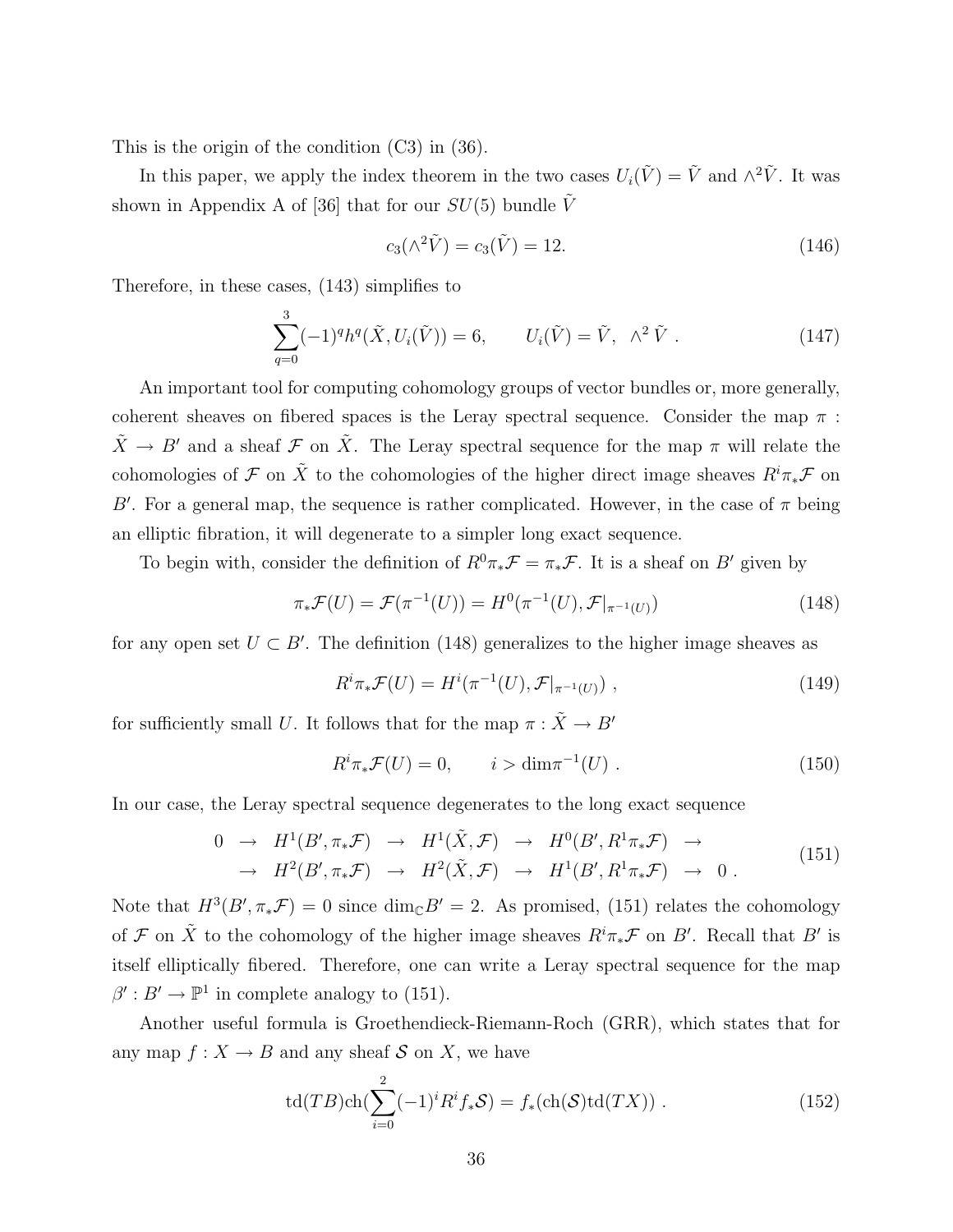## References

- [1] M. Green, J. Schwarz and E. Witten, "Superstring theory, vol I & II," Cambridge University Press, 1988
- [2] R. Friedman, J. Morgan and E. Witten, "Vector bundles and F theory," Commun. Math. Phys. 187, 679 (1997). [hep-th/9701162].
- [3] R. Donagi, "Principal bundles on elliptic fibrations," *Asian J. Math.*, 1(2):214–223, 1997, alg-geom/9702002.
- [4] R. Friedman, J. Morgan, and E. Witten, "Vector bundles over elliptic fibrations," *J. Algebraic Geom.*, 8(2):279–401, 1999, alg-geom/9709029.
- [5] R. Donagi, A. Lukas, B. A. Ovrut, and D. Waldram, *Non-perturbative vacua and particle physics in M-theory*, *JHEP* 05 (1999) 018, [hep-th/9811168].
- [6] A. Lukas, B. A. Ovrut, and D. Waldram, *On the four-dimensional effective action of strongly coupled heterotic string theory*, *Nucl. Phys.* B532 (1998) 43–82, [hep-th/9710208].
- [7] A. Lukas, B. A. Ovrut, and D. Waldram, *The ten-dimensional effective action of strongly coupled heterotic string theory*, *Nucl. Phys.* B540 (1999) 230–246, [hep-th/9801087].
- [8] A. Lukas, B. A. Ovrut, and D. Waldram, *Non-standard embedding and five-branes in heterotic M-theory*, *Phys. Rev.* D59 (1999) 106005, [hep-th/9808101].
- [9] A. Lukas, B. A. Ovrut, K. S. Stelle, and D. Waldram, *Heterotic M-theory in five dimensions*, *Nucl. Phys.* B552 (1999) 246–290, [hep-th/9806051].
- [10] B. Andreas, G. Curio and A. Klemm, "Towards the standard model spectrum from elliptic Calabi-Yau," Int. J. Mod. Phys. A 19, 1987 (2004) [arXiv:hep-th/9903052].
- [11] D. E. Diaconescu and G. Ionesei, "Spectral covers, charged matter and bundle cohomology," JHEP 9812, 001 (1998) [arXiv:hep-th/9811129].
- [12] A. Lukas, B. A. Ovrut, K. S. Stelle, and D. Waldram, *The universe as a domain wall*, *Phys. Rev.* D59 (1999) 086001, [hep-th/9803235].
- [13] R. Donagi, A. Lukas, B. A. Ovrut, and D. Waldram, *Holomorphic vector bundles and non-perturbative vacua in M- theory*, *JHEP* 06 (1999) 034, [hep-th/9901009].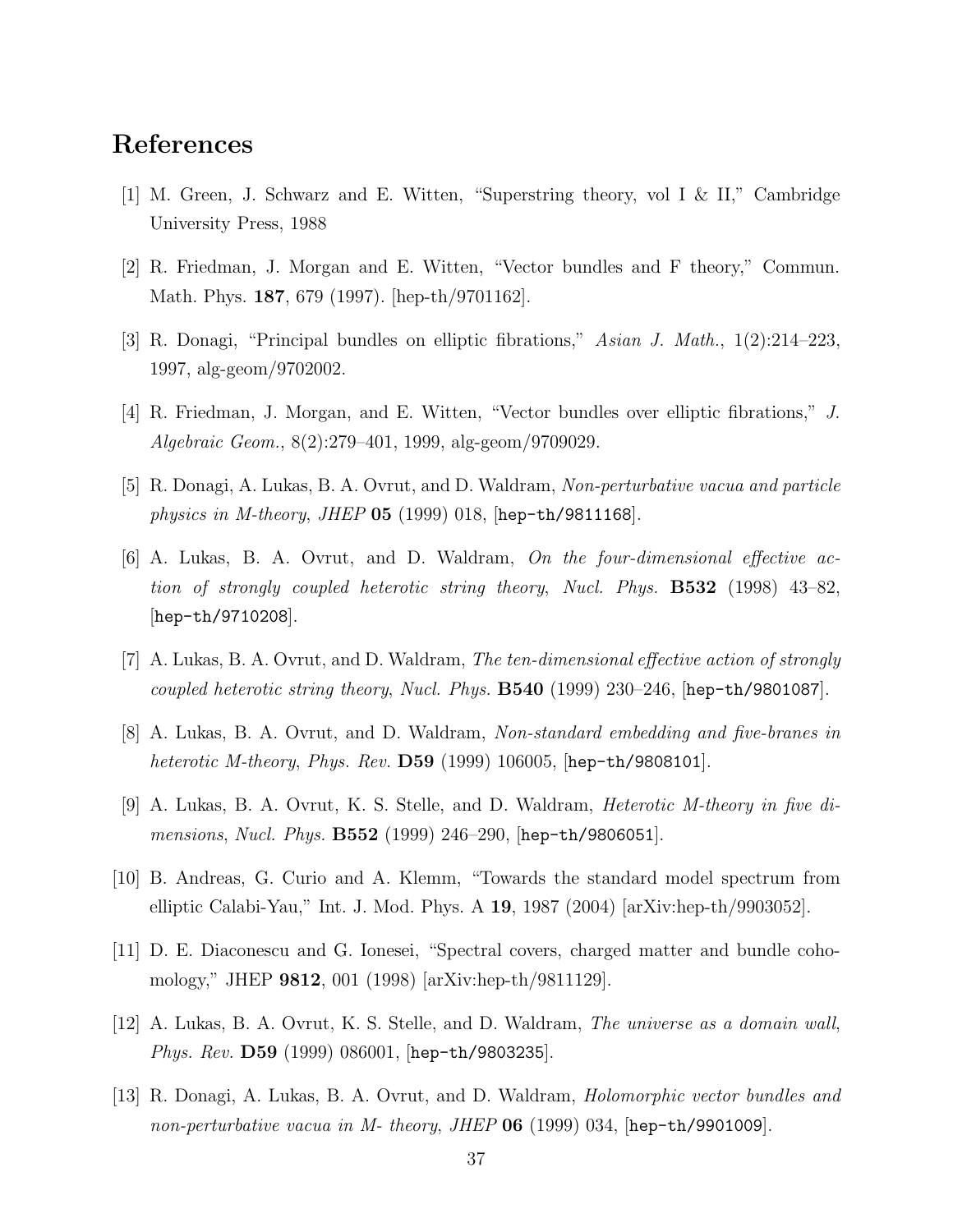- [14] A. Lukas, B. A. Ovrut, and D. Waldram, *Five-branes and supersymmetry breaking in M-theory*, *JHEP* 04 (1999) 009, [hep-th/9901017].
- [15] Z. Lalak, S. Pokorski and S. Thomas, *Beyond the Standard Embedding in M-Theory on*  $S^1/Z_2$ , Nucl.Phys. B549 (1999) 63-97 [hep-ph/9807503].
- [16] E. I. Buchbinder, R. Donagi, and B. A. Ovrut, *Vector bundle moduli superpotentials in heterotic superstrings and M-theory*, *JHEP* 07 (2002) 066, [hep-th/0206203].
- [17] E. Buchbinder, R. Donagi, and B. A. Ovrut, *Vector bundle moduli and small instanton transitions*, *JHEP* 06 (2002) 054, [hep-th/0202084].
- [18] Y. H. He, B. A. Ovrut and R. Reinbacher, "The moduli of reducible vector bundles," JHEP 0403, 043 (2004) [arXiv:hep-th/0306121].
- [19] E. I. Buchbinder, B. A. Ovrut and R. Reinbacher, "Instanton moduli in string theory," arXiv:hep-th/0410200.
- [20] R. Donagi, B. A. Ovrut, and D. Waldram, *Moduli spaces of fivebranes on elliptic Calabi-Yau threefolds*, *JHEP* 11 (1999) 030, [hep-th/9904054].
- [21] B. A. Ovrut, T. Pantev, and J. Park, *Small instanton transitions in heterotic M-theory*, *JHEP* 05 (2000) 045, [hep-th/0001133].
- [22] S. Kachru and E. Silverstein, *Chirality Changing Phase Transitions in 4d String Vacua*, Nucl.Phys. B504 (1997) 272-284 [hep-th/9704185].
- [23] G. Curio, *Chiral matter and transitions in heterotic string models*, Phys.Lett. B435 (1998) 39-48 [hep-th/9803224].
- [24] M. R. Douglas and C. g. Zhou, "Chirality change in string theory," JHEP 0406, 014 (2004) [arXiv:hep-th/0403018].
- [25] E. I. Buchbinder, R. Donagi, and B. A. Ovrut, *Superpotentials for vector bundle moduli*, *Nucl. Phys.* B653 (2003) 400–420, [hep-th/0205190].
- [26] E. Lima, B. A. Ovrut, and J. Park, *Five-brane superpotentials in heterotic M-theory*, *Nucl. Phys.* B626 (2002) 113–164, [hep-th/0102046].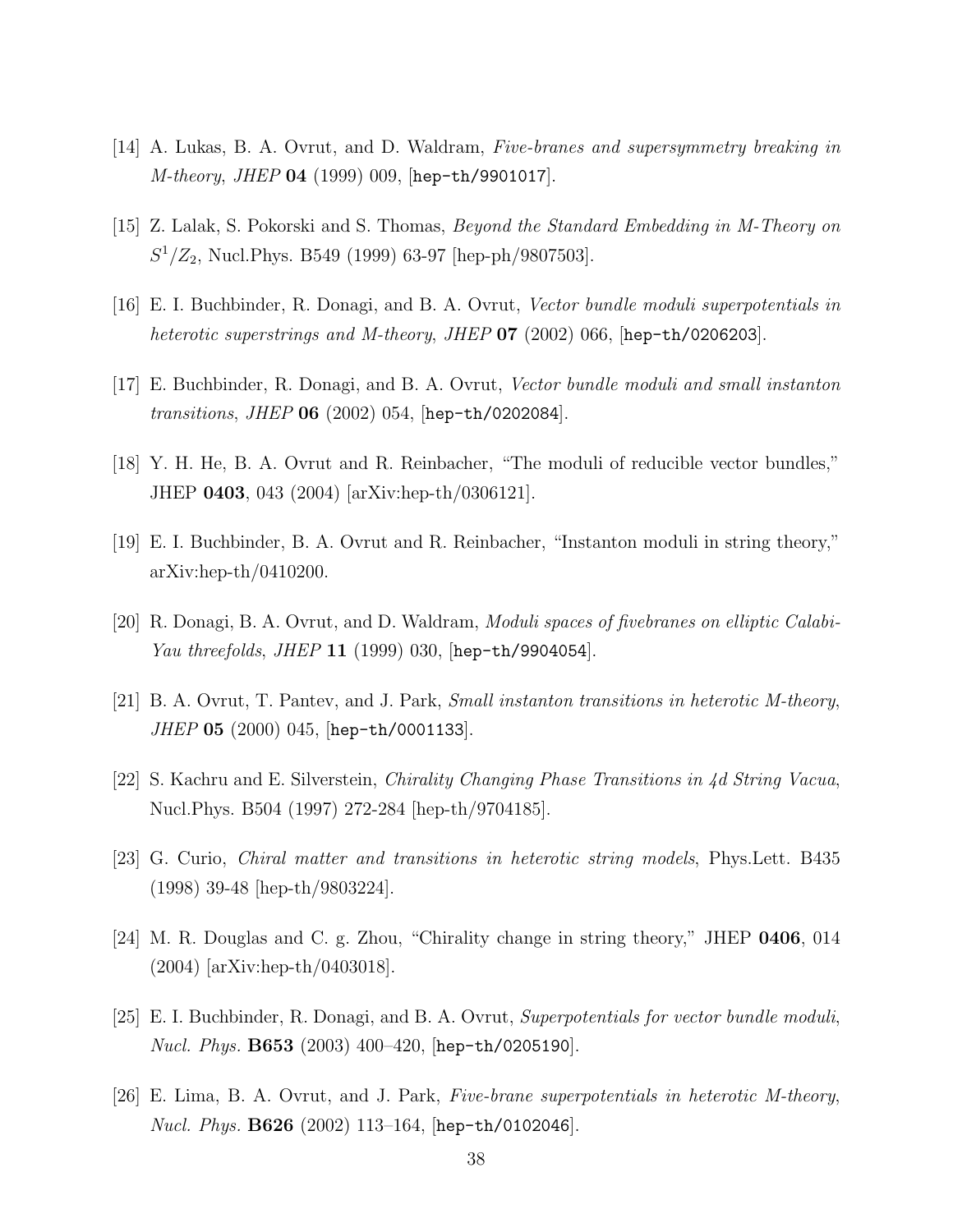- [27] E. Lima, B. A. Ovrut, J. Park, and R. Reinbacher, *Non-perturbative superpotential from membrane instantons in heterotic M-theory*, *Nucl. Phys.* B614 (2001) 117–170, [hep-th/0101049].
- [28] A. Krause, *A small cosmological constant, grand unification and warped geometry*, hep-th/0006226.
- [29] G. Curio and A. Krause, *Four-flux and warped heterotic M-theory compactifications*, *Nucl. Phys.* B602 (2001) 172–200, [hep-th/0012152].
- [30] G. Curio, A. Klemm, B. Kors and D. Lust, "Fluxes in heterotic and type II string compactifications," Nucl. Phys. B  $620$ ,  $237$  (2002) [arXiv:hep-th/0106155].
- [31] G. Curio and A. Krause, *G-fluxes and non-perturbative stabilisation of heterotic Mtheory*, *Nucl. Phys.* B643 (2002) 131–156, [hep-th/0108220].
- [32] G. Curio and A. Krause, *Enlarging the parameter space of heterotic M-theory flux compactifications to phenomenological viability*, *Nucl. Phys.* B693 (2004) 195–222, [hep-th/0308202].
- [33] G. L. Cardoso, G. Curio, G. Dall'Agata, and D. Lüst, *BPS action and superpotential for heterotic string compactifications with fluxes*, *JHEP* 10 (2003) 004, [hep-th/0306088].
- [34] G. L. Cardoso, G. Curio, G. Dall'Agata, P. M. D. Lüst, and G. Zoupanos, *Non*-*K¨ahler string backgrounds and their five torsion classes*, *Nucl. Phys.* B652 (2003) 5–34, [hep-th/0211118].
- [35] R. Donagi, Y. H. He, B. A. Ovrut and R. Reinbacher, "Moduli dependent spectra of heterotic compactifications," arXiv:hep-th/0403291.
- [36] R. Donagi, Y. H. He, B. A. Ovrut and R. Reinbacher, "The particle spectrum of heterotic compactifications," arXiv:hep-th/0405014.
- [37] J. Khoury, B. A. Ovrut, P. J. Steinhardt, and N. Turok, *Density perturbations in the ekpyrotic scenario*, *Phys. Rev.* D66 (2002) 046005, [hep-th/0109050].
- [38] J. Khoury, B. A. Ovrut, N. Seiberg, P. J. Steinhardt, and N. Turok, *From big crunch to big bang*, *Phys. Rev.* D65 (2002) 086007, [hep-th/0108187].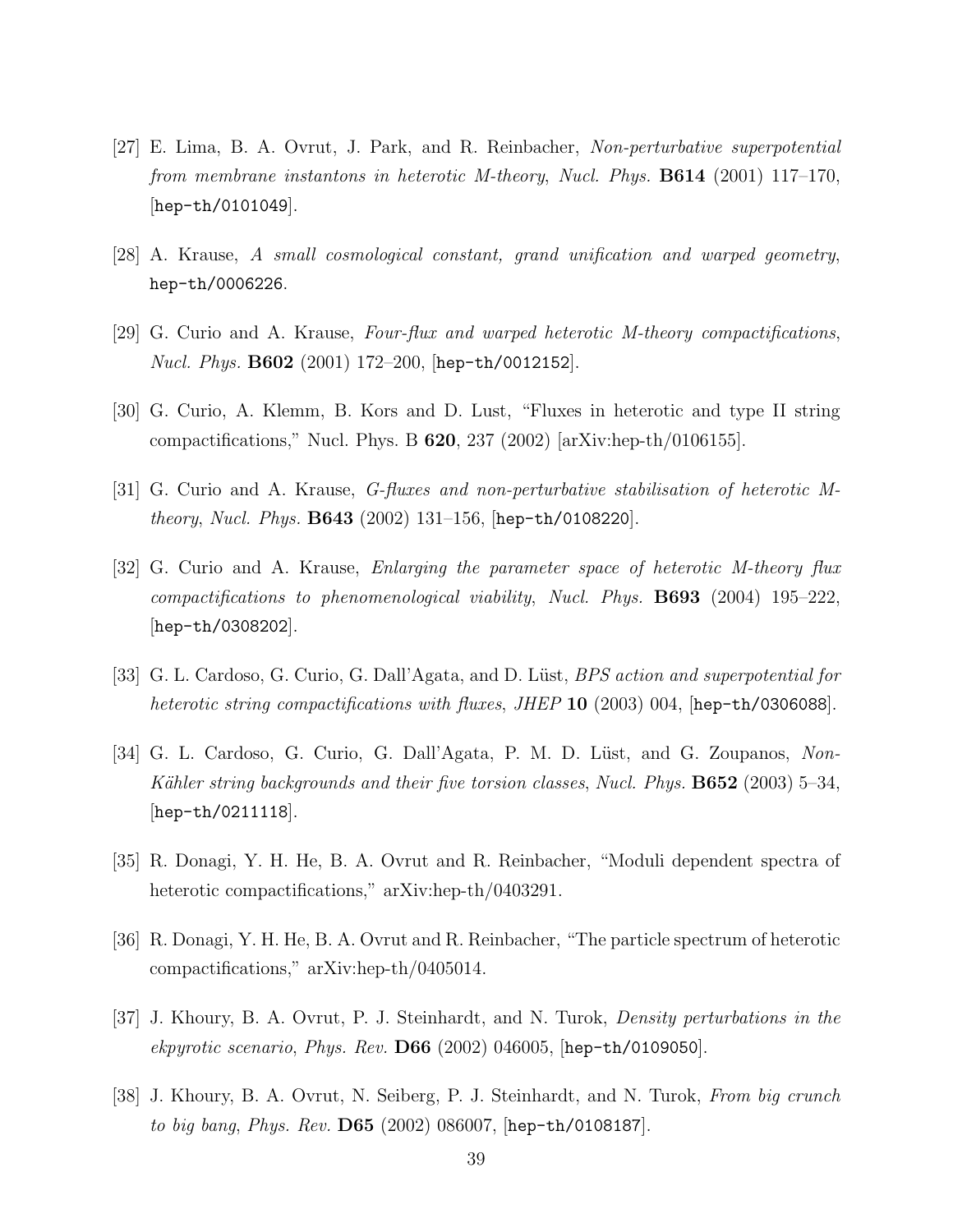- [39] R. Y. Donagi, J. Khoury, B. A. Ovrut, P. J. Steinhardt, and N. Turok, *Visible branes with negative tension in heterotic M-theory*, *JHEP* 11 (2001) 041, [hep-th/0105199].
- [40] J. Khoury, B. A. Ovrut, P. J. Steinhardt, and N. Turok, *The ekpyrotic universe: Colliding branes and the origin of the hot big bang*, *Phys. Rev.* D64 (2001) 123522, [hep-th/0103239].
- [41] A. Sen, "The Heterotic String In Arbitrary Background Field," Phys. Rev. D 32, 2102 (1985).
- [42] E. Witten, "Symmetry Breaking Patterns In Superstring Models," Nucl. Phys. B 258, 75 (1985).
- [43] J. D. Breit, B. A. Ovrut and G. C. Segre, "E(6) Symmetry Breaking In The Superstring Theory," Phys. Lett. B 158, 33 (1985).
- [44] M. Evans and B. A. Ovrut, "Splitting The Superstring Vacuum Degeneracy," Phys. Lett. B **174**, 63 (1986).
- [45] B. R. Greene, K. H. Kirklin, P. J. Miron and G. G. Ross, "A Superstring Inspired Standard Model," Phys. Lett. B 180, 69 (1986).
- [46] B. Andreas and D. Hernandez Ruiperez, *Comments on N=1 Heterotic String Vacua*, Adv.Theor.Math.Phys. 7 (2004) 751-786 [hep-th/0305123].
- [47] B. Andreas, *On Vector Bundles and Chiral Matter in N=1 Heterotic Compactifications*, JHEP 9901 (1999) 011 [hep-th/9802202].
- [48] R. Donagi, B. A. Ovrut, T. Pantev, and D. Waldram, *Spectral involutions on rational elliptic surfaces*, *Adv. Theor. Math. Phys.* 5 (2002) 499–561, [math.ag/0008011].
- [49] R. Donagi, B. A. Ovrut, T. Pantev, and D. Waldram, *Standard-model bundles*, *Adv. Theor. Math. Phys.* 5 (2002) 563–615, [math.ag/0008010].
- [50] R. Donagi, B. A. Ovrut, T. Pantev, and D. Waldram, *Standard-model bundles on nonsimply connected Calabi-Yau threefolds*, *JHEP* 08 (2001) 053, [hep-th/0008008].
- [51] R. Donagi, B. A. Ovrut, T. Pantev, and D. Waldram, *Standard models from heterotic M-theory*, *Adv. Theor. Math. Phys.* 5 (2002) 93–137, [hep-th/9912208].